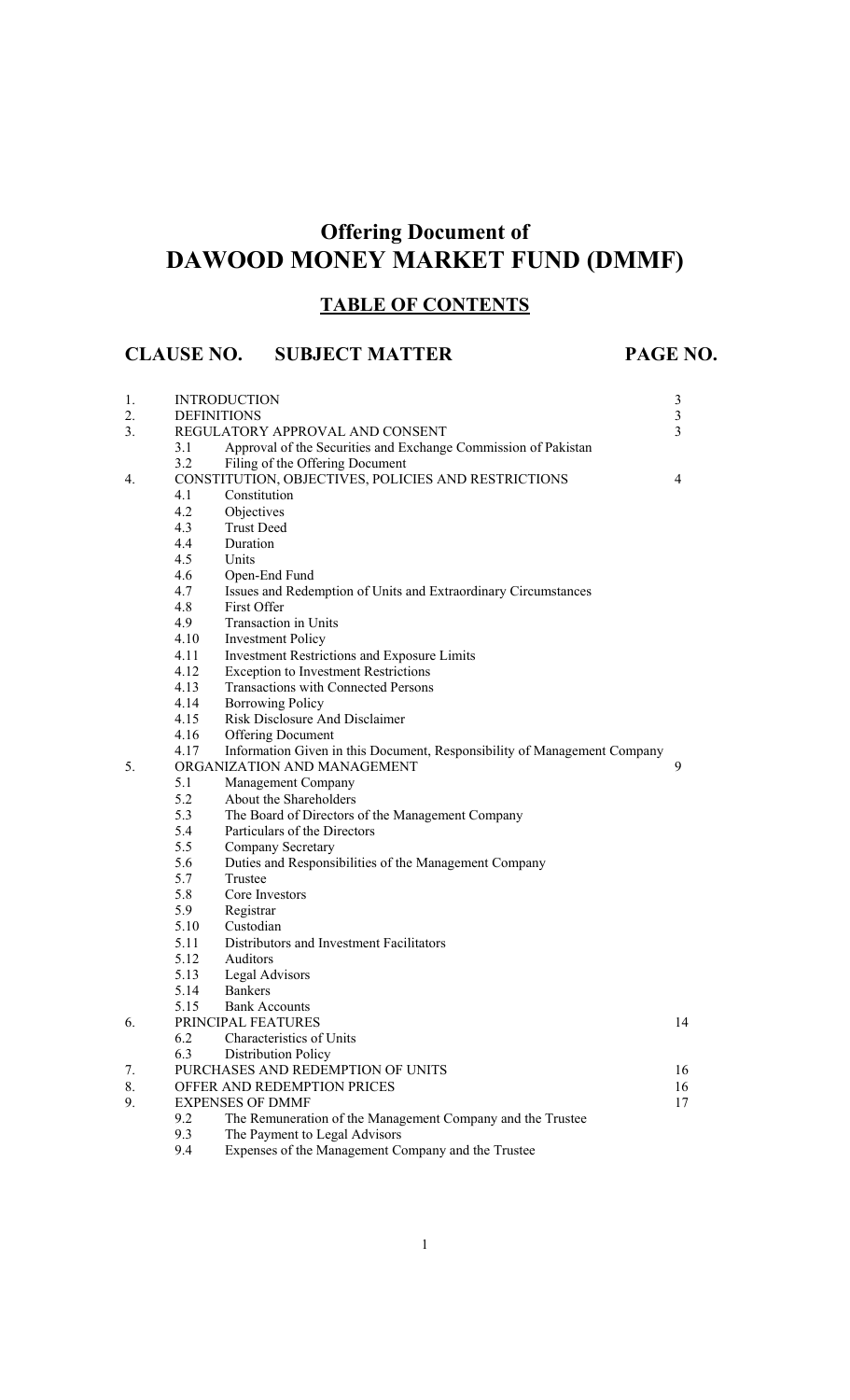| 10. | <b>TAXATION</b>                                                                 | 18 |
|-----|---------------------------------------------------------------------------------|----|
|     | 10.1<br>Taxation on the Income of the Fund                                      |    |
|     | 10.2<br>Taxation on Unit Holders and Liability to Zakat                         |    |
|     | 10.3<br>Disclaimer                                                              |    |
| 11. | <b>FEES AND CHARGES</b>                                                         | 19 |
|     | 11.1<br><b>Management Fees</b>                                                  |    |
|     | <b>Trustee Fee</b><br>11.2                                                      |    |
|     | 11.3<br>Sales and Processing Charges (Front-end Load)                           |    |
|     | 11.4<br>Redemption Processing Charge (Back-end Load)                            |    |
| 12. | PROCEDURE FOR PURCHASE OF UNITS                                                 | 19 |
|     | 12.1<br>Who Can Apply                                                           |    |
|     | 12.2<br><b>Application Procedure</b>                                            |    |
|     | 12.3<br>Payment                                                                 |    |
|     | 12.4<br>Joint Application                                                       |    |
|     | 12.5<br>Allotment (Issue of Units)                                              |    |
| 13. | PROCEDURE FOR REDEMPTION OF UNITS                                               | 21 |
|     | 13.1<br><b>Application Procedure</b>                                            |    |
|     | 13.2<br>Payment of Redemption Proceeds                                          |    |
|     | 13.3<br>Joint Holders                                                           |    |
|     | 13.4<br>Partial Redemption                                                      |    |
|     | 13.5<br>Verification of Redemption Application Form                             |    |
|     | 13.6<br>Redemption Requests in Excess of 10% of Units in Issue                  |    |
| 14. | <b>TRANSFER OF UNITS</b>                                                        | 22 |
|     | 14.1<br><b>Application Procedure</b>                                            |    |
|     | 14.3<br><b>Partial Transfer</b>                                                 |    |
|     | 14.4<br>Verification of Transfer Application Form                               |    |
|     | 14.5<br>Closure of Register                                                     |    |
| 15. | SERVICE TO UNIT HOLDERS                                                         | 22 |
|     | 15.1<br>Availability of Forms                                                   |    |
|     | 15.2<br>Register of Unit Holders                                                |    |
|     | 15.5<br>Information in the Register                                             |    |
|     | 15.6<br><b>Financial Reporting</b>                                              |    |
|     | 15.7<br>Income Distribution                                                     |    |
| 16. | <b>FINANCIAL INFORMATION</b>                                                    | 26 |
|     | 16.1<br>Auditors Certificate on Core Investors' Investment in the Units of DMMF |    |
|     | 16.2<br>Auditors Certificate on Net Asset Value of Units in DMMF                |    |
|     | 16.3<br><b>Formation Cost</b>                                                   |    |
| 17. | <b>TERMINATION OF DMMF</b>                                                      | 26 |
|     | 17.1<br>By the Management Company                                               |    |
|     | 17.2<br>By the Securities and Exchange Commission of Pakistan                   |    |
|     | 17.3<br>Winding up                                                              |    |
| 18. | <b>DEFINITIONS</b>                                                              | 26 |
| 19. | AUTHORIZED BRANCHES OF THE DISTRIBUTION COMPANIES                               | 31 |
| 20. | <b>FORMS</b>                                                                    | 32 |
|     |                                                                                 |    |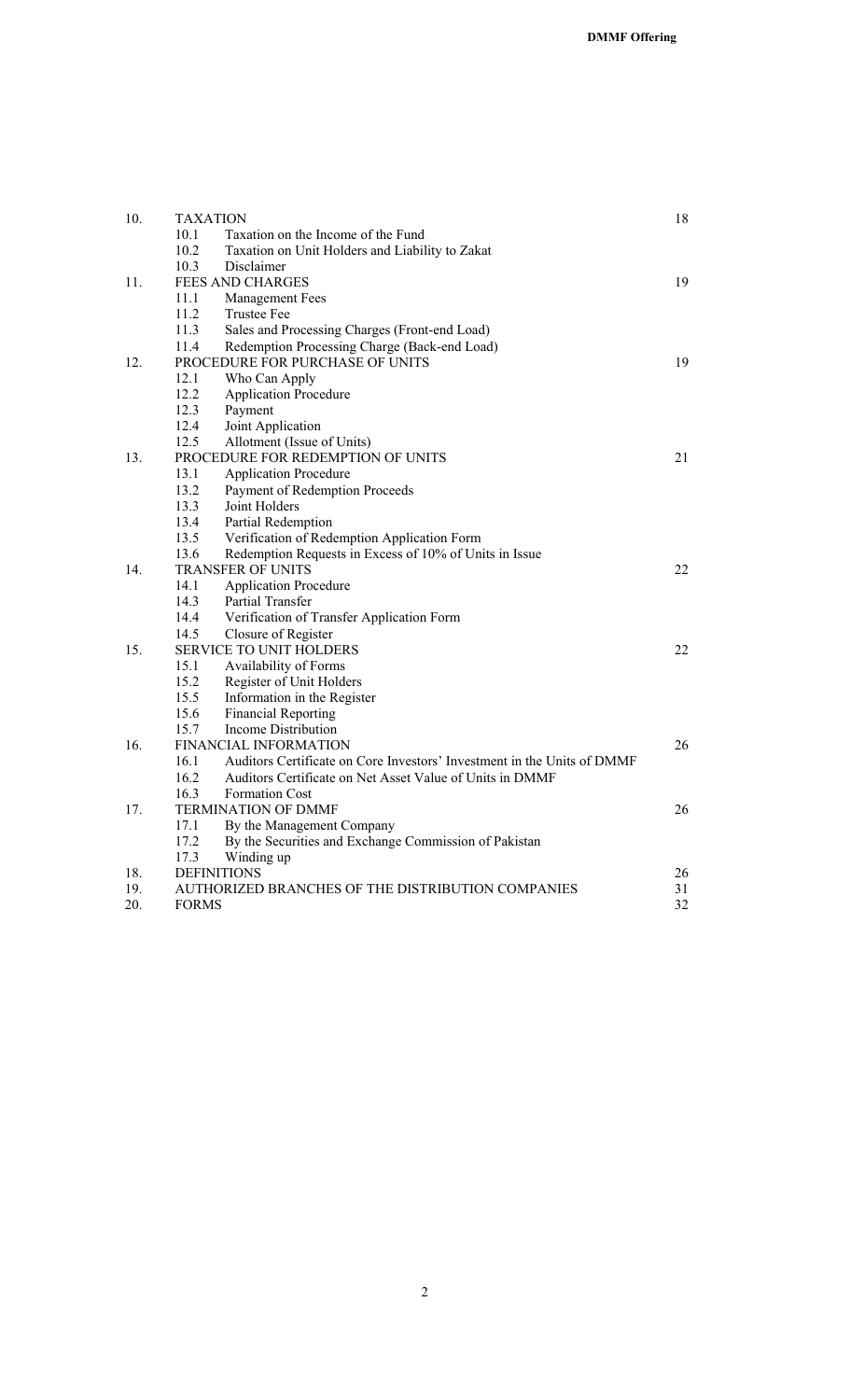# **Offering Document of**

# **DAWOOD MONEY MARKET FUND (DMMF)**

# **Managed by PAKISTAN VENTURE CAPITAL LIMITED, An Asset Management Company Registered under The Non-Banking Finance Companies (Establishment and Regulation) Rules, 2003**

Date of Publication of Offering Document 11<sup>th</sup> May 2003

### **1. INTRODUCTION**

The DAWOOD MONEY MARKET FUND (DMMF) has been established through a Trust Deed under the "Trusts Act, 1882" entered into between PAKISTAN VENTURE CAPITAL LIMITED (PVCL), as the Management Company and BANK AL HABIB LIMITED (BAH), as the Trustee, and is authorized under The Non-Banking Finance Companies (Establishment and Regulation) Rules, 2003.

**If you have any doubt about the contents of this offering document, you should consult one or more from amongst your legal adviser, stockbroker, bank manager, or other financial adviser. Investors must recognize that all investments involve varying levels of risk. The portfolio of DMMF consists of market-based investments and is subject to market fluctuations and risks inherent in all such investments. Neither the value of the Units in DMMF nor the level of dividends declared by the Fund are or can be assured. Investors are requested to read the Risk Disclosure statement contained in Section 4.15 herein below.** 

### **2. DEFINITIONS**

Unless the context requires otherwise all words, terms or expressions used in this Offering Document shall have the meaning assigned to them in Section 18 hereof.

#### **3. REGULATORY APPROVAL AND CONSENT**

#### **3.1. Approval of the Securities and Exchange Commission of Pakistan**

The Securities and Exchange Commission of Pakistan (SECP) has authorized the offer of Units of DMMF under rule 67 of The Non-Banking Finance Companies (Establishment and Regulation) Rules, 2003 (Rules). The SECP has approved this Offering Document, under rule 70 of the Rules. **It must be clearly understood that in giving this approval, the SECP does not take any responsibility for the financial soundness of DMMF nor for the accuracy of any statement made or any opinion expressed in this Offering Document. The provisions of the Trust Deed govern this Offering Document. It sets forth information about DMMF that a prospective investor should know before investing in The Fund. Prospective investors should consult one or more from amongst their legal adviser, stockbroker, bank manager, or other financial adviser.** 

#### **3.2. Filing of the Offering Document**

The Management Company has filed a copy of this Offering Document signed by the Chief Executive along with the Documents (1) to (8) below with the SECP. Certified copies of these documents can be inspected at the registered office of the Management Company or the registered office and place of business of the Trustee or at any of the Authorized Branches of the Distribution Companies.

(1) Trust Deed (Deed) of DMMF dated 8th April 2003, between PVCL, as the establisher of DMMF and Management Company and Bank AL Habib Limited, Main Branch, I.I. Chundirgar Road Karachi, as the Trustee;

(2) Registrar Agreement dated 24 April 2003 between PVCL and Gangees Registrar Services (Pvt) Ltd (Gangees);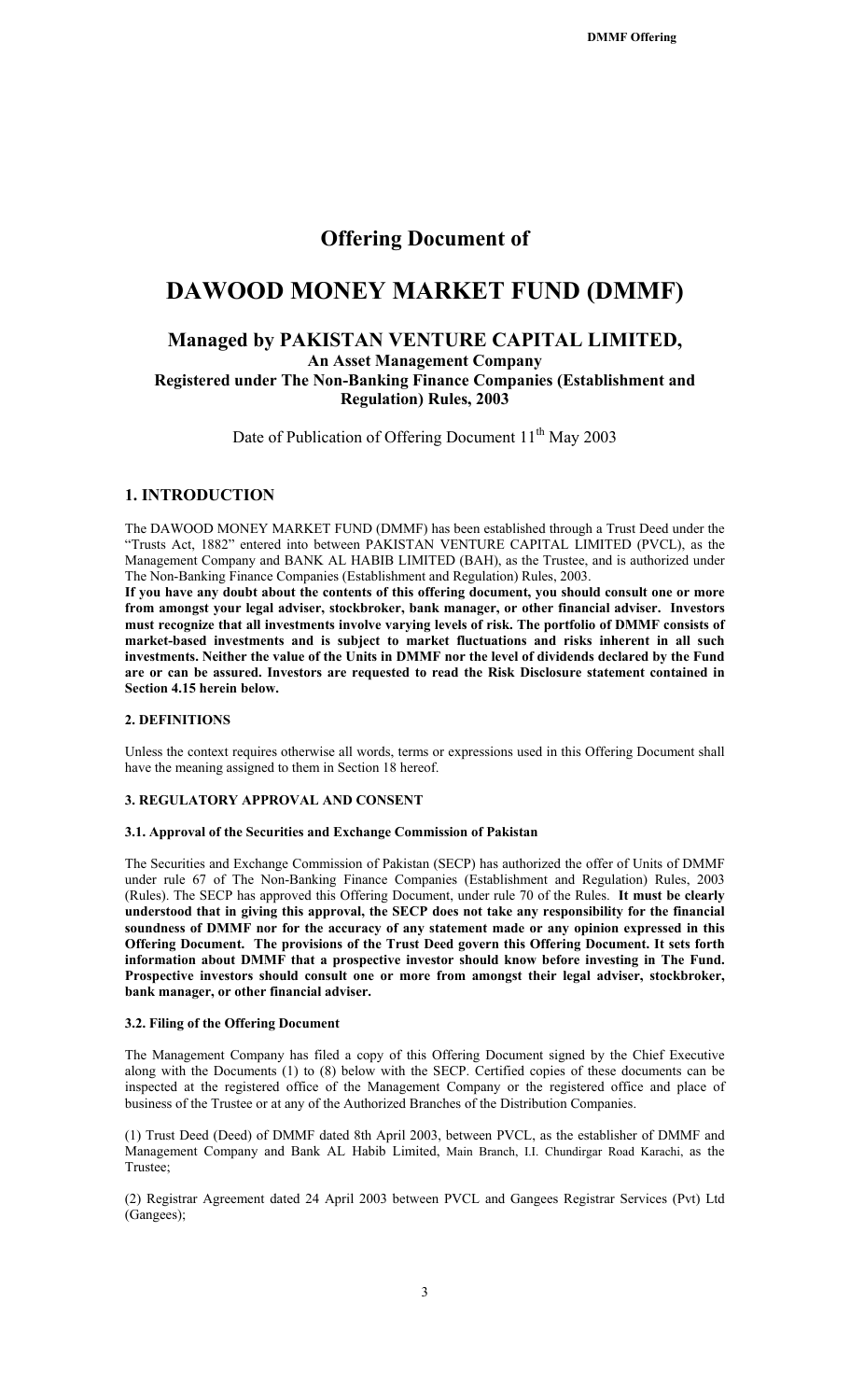(3) The following Distribution Agreements:

| <b>Name of Distributor</b>     | <b>Agreement Date</b> |
|--------------------------------|-----------------------|
| Dawood Leasing Company Limited | $10^{th}$ April 2003  |
| Bank AL Habib Limited          | $10^{th}$ April, 2003 |

(4) Letters dated April 3, 2003 from Syed Husain & Company, Chartered Accountants, Auditors of DMMF, consenting to the issue of statements and reports appearing in Part 16 of this Offering Document;

(5) The SECP's Certificate of Registration No SC/MF/AMC/006/2002, dated 12<sup>th</sup> December 2002, registering PVCL as an Asset Management Company;

(6) The SECP's letter No SC/MF-JD(R)/55/2003, dated  $27<sup>th</sup>$  January 2003, approving the appointment of BAH as the Trustee of DMMF;

(7) The SECP's letter No. SC/MF-ED/230/2003, dated  $18<sup>th</sup>$  April 2003, authorizing DMMF;

(8) As per NBFC requirements, Rs. 1,000,000 has been paid to the SECP to authorize the scheme. The payment was made by D.D 0001 002867 Drawn on Oman International Bank S.A.O.G. Dated 18 April 2003.

#### **4. CONSTITUTION, OBJECTIVES, POLICIES AND RESTRICTIONS**

#### **4.1. Constitution**

DMMF has been constituted by a Deed entered into at Karachi on  $8<sup>th</sup>$  April 2003 between:

- (i) **PAKISTAN VENTURE CAPITAL LIMITED (PVCL)**, a company incorporated under the Companies Ordinance 1984, with its registered office at 5-B Lakson Square Bldg #1, Sarwar Shaheed Road, Karachi-74200, as the establisher of DMMF and Management Company; and
- (ii) **BANK AL HABIB LIMITED**, a banking company incorporated under the Companies Ordinance 1984 and licensed by the State Bank of Pakistan as a Schedule Bank, as the Trustee.

#### **4.2 Objectives:**

The Fund provides retail and institutional investors an opportunity to invest in a portfolio of money market investments including but not limited to: spread transactions (i.e., transactions aimed at earning a spread in the price of **TFCs** resulting from the timing difference between ready and future settlement. The buying, in the ready settlement market, and the selling, in the future settlement market, shall be carried out simultaneously so as to avoid any risk emanating from the movement in prices of the underlying **TFCs**), Carry Over Transactions (COTs), investment grade debt securities (both listed and unlisted); government bonds (federal, provincial and district), repo and reverse-repo transactions, asset-backed securities issued by special purpose vehicles (SPVs), minimum investment grade Certificate of Investments (COIs), minimum investment grade Certificate of Musharikas (COMs), and other deposits with banks and nonbanking financial institutions (NBFIs), money market instruments and short maturity reverse repurchase transactions.

The Fund seeks to achieve the following benefits for the investors:

- Better Returns: Offer the benefit of returns available from investments in spread transactions, Carry Over Transactions (COT), debt securities; money market instruments and short maturity repurchase transactions. Such investments are normally an exclusive domain of large-scale (wholesale) investors.
- Diversified Portfolio: The focus of investment policy is to protect capital by diversifying the investments and by managing maturities in a manner that reduce the risk of loss in market value of the investments as the result of any major upward movement in lending rates.
- Ease of Entry and Exit: Provide the investors with liquidity and the facility to join or leave the Fund at their convenience. The objective of the Fund is to provide investors a facility to invest through one simple transaction into spread transactions, Carry Over Transactions (COT), a range of debt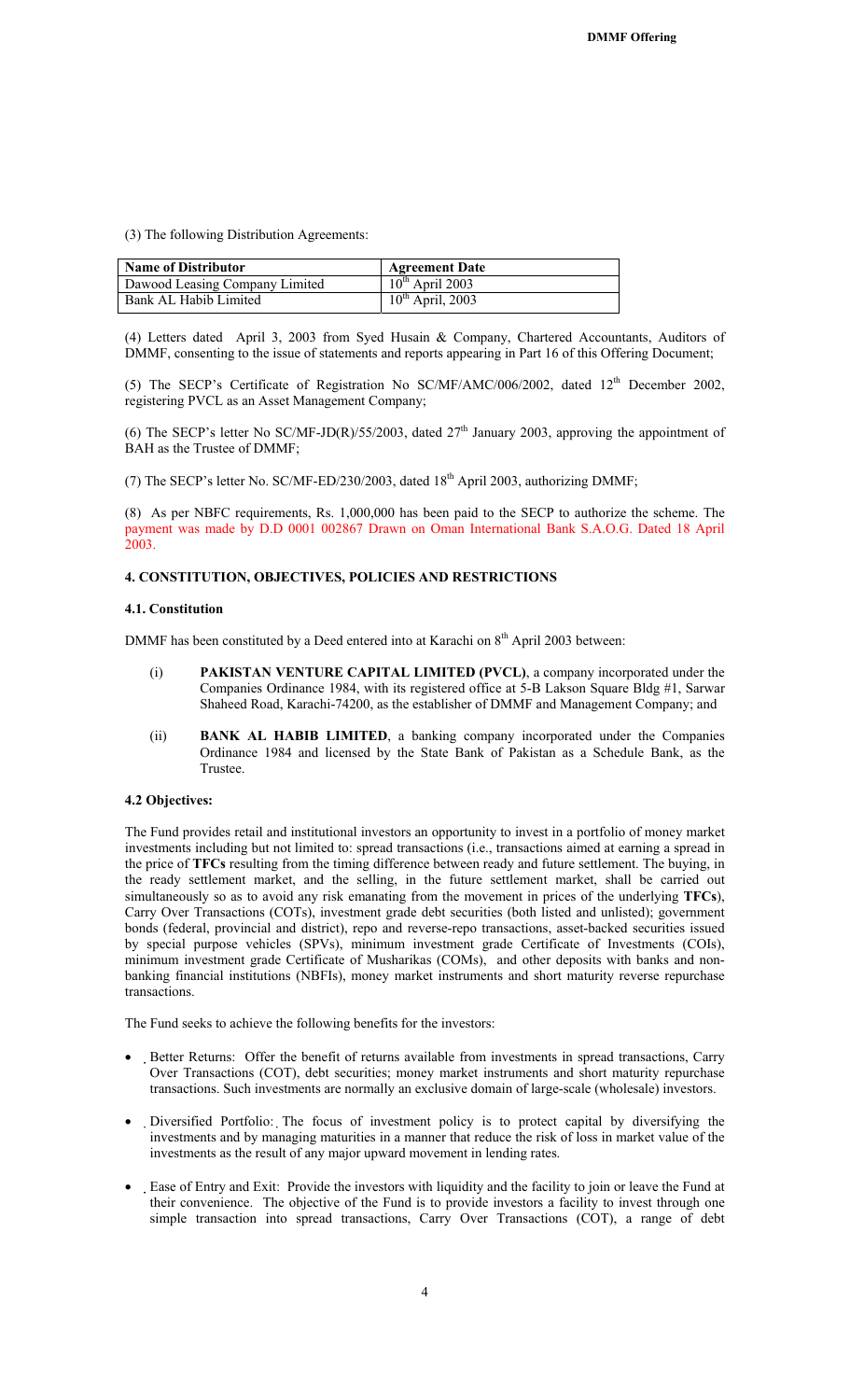instruments, short maturity securities and reverse repurchase arrangements; with the view of seeking high yields while balancing out the risk into a mix of debt and reverse repurchase investments and at the same time offering the investors the liquidity and the facility to join or leave the Fund at their convenience.

#### **4.3 Trust Deed**

The Deed is subject to and governed by the Companies Ordinance 1984, The Non-Banking Finance Companies (Establishment and Regulation) Rules, 2003 and all other applicable laws and regulations. The terms and conditions in the Deed shall be binding on each Unit Holder. The Trustee and the Management Company, acting together and with the approval of SECP, shall be entitled by supplemental deed/s to modify, alter or add to the provisions of the Deed on any of the following grounds:

1) To such extent as may be required to ensure compliance with any applicable laws and regulations or any amendment of such laws and regulations;

2) To enable the provisions of the Deed to be more conveniently and efficiently implemented;

3) To enable the Units to be listed on a stock or other exchange; or

4) Otherwise to the benefit of the Unit Holders;

Provided that in case of (2), (3) and (4) above, such alteration or addition shall not prejudice the interest of the Unit Holders; and that in any event, it shall not release the Trustee or the Management Company of their responsibilities.

#### **4.4 Duration**

The duration of DMMF is perpetual. However the SECP or the Management Company may, on the occurrence of certain events, wind it up as stated in Section 17 of this Offering Document under the heading "Termination of DMMF".

#### **4.5 Units**

DMMF is divided into Units having a face value of Rs. 100 each with a minimum investment size of Rs. 5000**.** The Units shall be issued on the basis of their Net Asset Value (NAV), which shall form the base for determining the Offer and Repurchase Prices. All Units and fractions thereof represent an undivided share in the Fund and rank *pari passu* as to their rights in the net assets, earnings, and the receipt of the dividends and distributions. Each Unit Holder has a beneficial interest in DMMF proportionate to the Units held by such Unit Holder.

The Units shall be charged with Front-end Load whereby investors will be charged upto 2% of NAV of the units which will be added to NAV to calculate the Offer Price at the time of issuance.

#### **4.6 Open-End Fund**

DMMF is an open-end fund. It shall offer and redeem Units on a continuing basis subject to terms herein. There is no lower or upper limit set on the Units to be issued to a single Unit Holder or on the total number of units to be issued to the public. However, the Management Company shall impose, from time to time, certain amounts of minimum monetary investment limits to facilitate economical and efficient management of investors' accounts. Fractional Units will be issued to enhance economical and efficient handling. Units are also transferable. Units will be issued in registered, un-certificated form and will be confirmed to investors by means of an account statement issued by the Registrar. Certificates representing the Units will be issued subject to terms herein at a nominal charge only if requested by the Unit Holder.

#### **4.7 Issues and Redemption of Units and Extraordinary Circumstances**

The Management Company may, at any stage, suspend the issue (sale) of Units and for such periods it may so decide. The redemption of Units may be suspended during extraordinary circumstances including closure of one or more Stock Exchanges on which any of the Securities invested in by DMMF are listed, the existence of a state of affairs, which in the opinion of the Management Company, constitutes an emergency as a result of which disposal of any investment would not be reasonably practicable or might seriously prejudice the interest of DMMF or of the Unit Holders, or a break down in the means of communication normally employed in determining the price of any investment, or when remittance of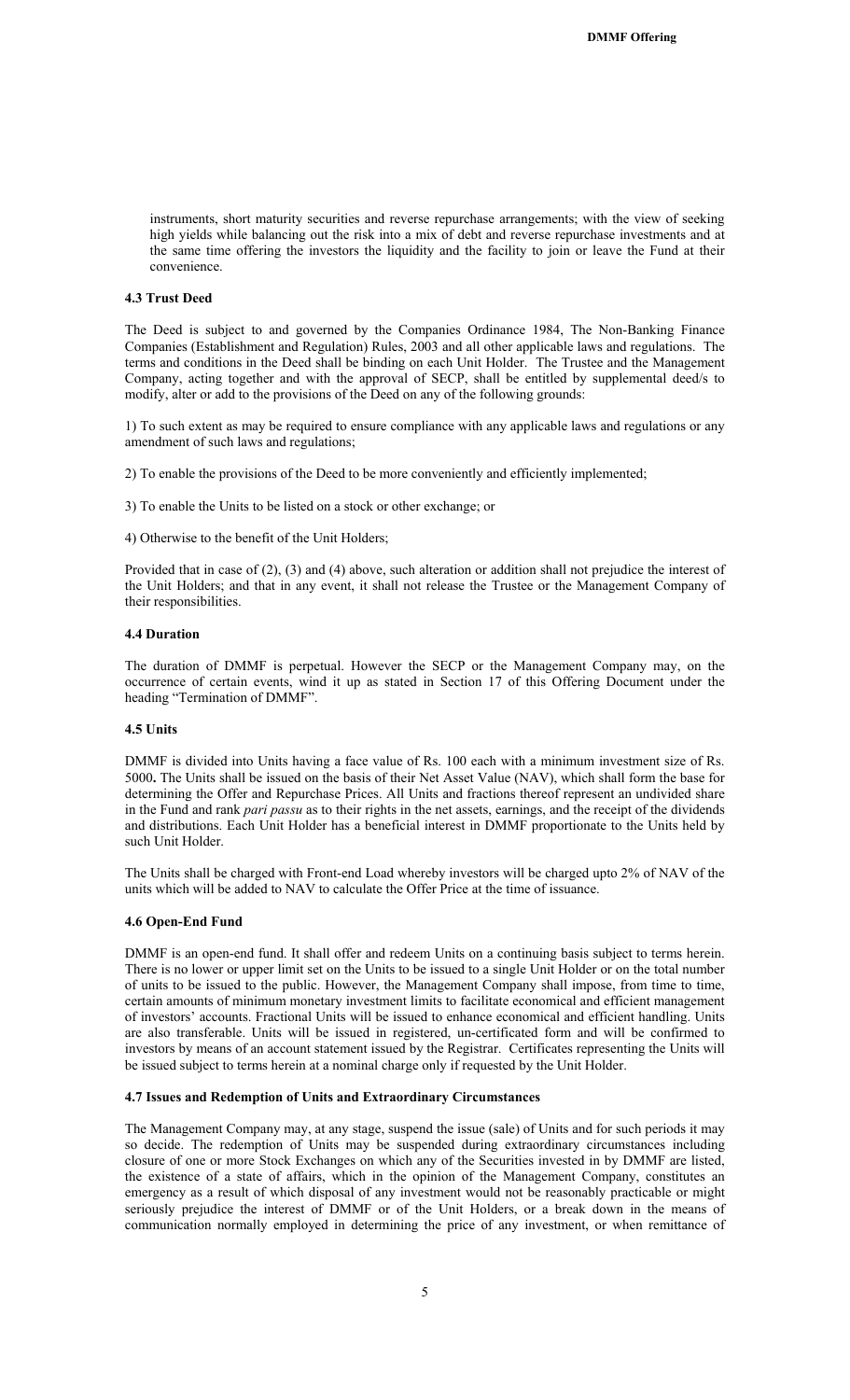money can not be carried out in reasonable time and if the Management Company is of the view that it would be detrimental to the remaining Unit Holders to redeem Units at a price determined in accordance with the Net Asset Value. The Management Company may announce a suspension or deferral of redemption. Such a measure shall be taken to protect the interest of the Unit Holders in the event of extraordinary circumstances or in the event redemption requests accumulate in excess of ten percent of the Units in issue. In the event of a large number of redemption requests accumulating, the requests may be processed in a Queue System and under extreme circumstances the Management Company may decide to wind up the Fund. Details of the procedure are given in Section 6.2.10 herein below. Such suspension or queue system shall end on the day following the first Business Day on which the conditions giving rise to the suspension or queue system shall in the opinion of the Management Company have ceased to exist and no other condition under which suspension or queue system is authorized under the Deed exists. In case of suspension and invoking of a queue system and end of suspension and queue system the Management Company shall immediately notify the SECP and publish the same in at least one daily news paper each circulating at Karachi, Lahore and Islamabad.

#### **4.8 First Offer**

The Units are offered for subscription starting from 19<sup>th</sup> May 2003 onward from the commencement of banking hours. The Units will be issued at the Offer Price applicable on the day cleared funds are received from investors. The units can be purchased at their respective Offer Price and redeemed at their respective Redemption Price, which shall be calculated on the basis of the NAV of the previous day. PVCL shall announce the Offer and Redemption prices on a daily basis. The First Offer shall be at NAV per Unit (without any Front-end Load) from May 19 until the close of banking hours on May 30, 2003.

#### **4.9 Transaction in Units**

Subsequent to the first offer, the Units can be purchased at the Offer (Selling) Price and redeemed at the Redemption (Repurchase) Price. The Management Company will fix the Offer and Redemption Prices daily on the basis of the Net Asset Value (NAV) of the Units after the close of the stock exchange/financial markets business day. In the event there are closed days, for any reason, following that business day, the NAV so determined shall be adjusted for the accrual of income or losses if any for such closed days. The NAV based price per Unit shall be fixed after adjusting for the Sales Load (Front-end Load) or the Redemption Load (Back-end Load) as the case may be and any Transactions Costs that may be applicable. Save under circumstances elaborated in Section 4.15.4 and Section 6.2.10 herein below, such prices shall be applicable to issue and redemption requests, complete in all respects, received during the business hours on the following business day.

#### **4.10 Investment Policy**

#### **4.10.1 Basic Policy**

The Fund shall invest in a mix of spread transactions, carry over transactions (COT), investment grade debt securities, assets back securities, certificates of investment, money market instruments and short maturity reverse repurchase transactions DMMF will not invest in equities. The debt securities shall be those issued by corporate entities, federal, provincial, district governments, their agencies and municipalities. The weightages of the investment mix of the portfolio shall be managed in a manner that reduces the risk of loss in market value of the investments as the result of any major upward movement in lending rates. During periods where the Management Company is of the view that there is economic uncertainty, the weightages of the portfolio shall be structured in favour of short-term debt securities, debt securities with short remaining life, money market instruments and short maturity repurchase arrangements including spread transactions, Carry Over Transactions (COT). The average duration of the Fund's investment portfolio under such circumstances shall normally be under two years.

#### **4.10.2 Management Company May Alter Investment Mix**

The Management Company may from time to time alter the weightages between the various types of investments if it is of the view that market conditions so warrant. The funds not invested in the foregoing avenues shall be placed in bank deposits.

#### **4.10.3 Investment in Securities Listed or Traded Outside Pakistan**

Subject to applicable laws, the Management Company may, with such regulatory permissions that may be required, alter the investment policy to include in the portfolio attractive, Pakistan origin investments issued, traded or listed outside Pakistan.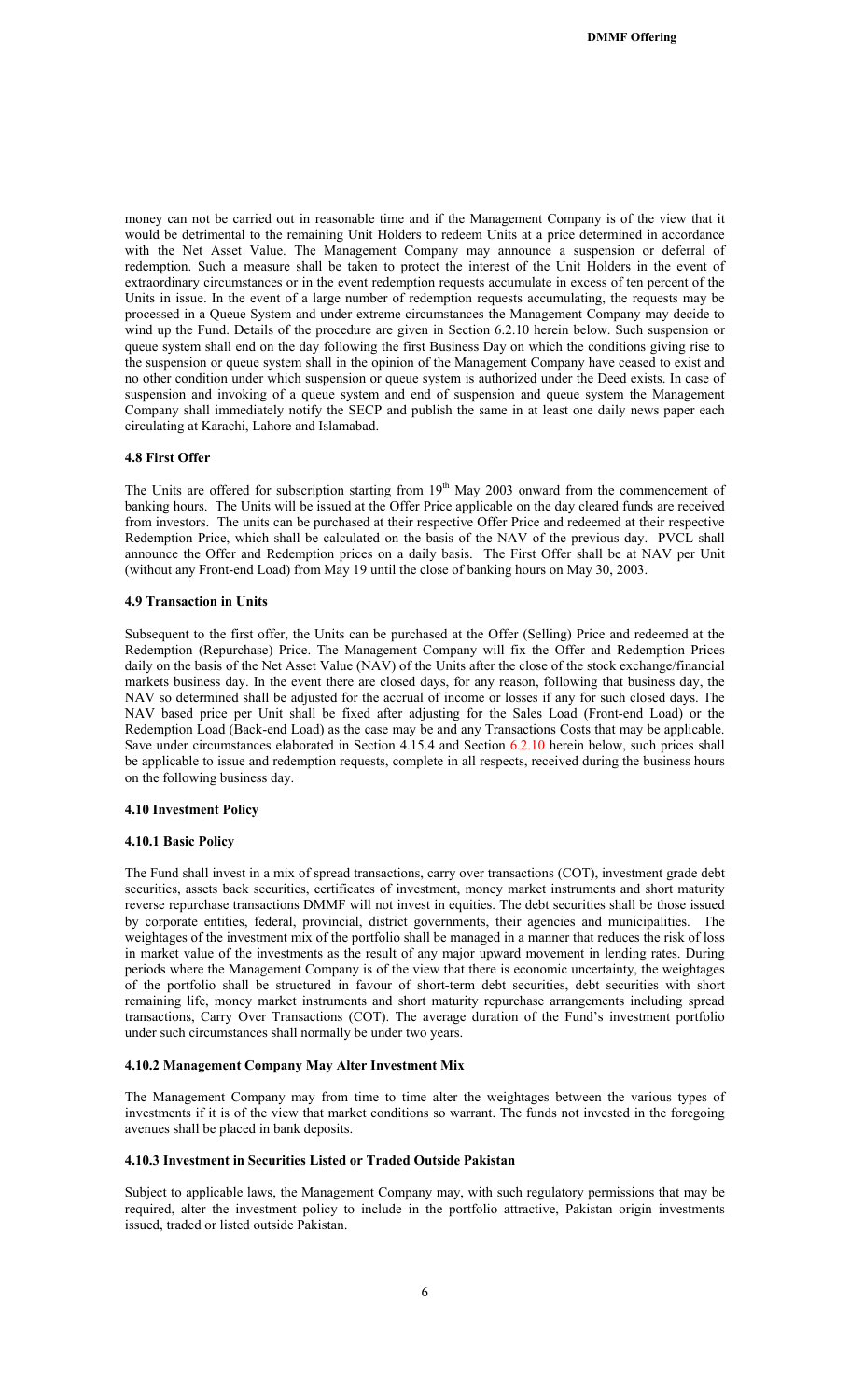#### **4.10.4 Investment in Derivatives and Lending of Securities**

Subject to regulatory permission from the SECP or other agency that may be required and subject to the restrictions stated in Section 4.11 herein below, the Management Company may seek to enhance the return on the Fund or to protect its value through derivatives.

#### **4.10.5 Fundamental Changes in Policy**

Any fundamental change in the investment policy will be implemented only after obtaining prior approval from SECP and giving proper notice to the Unit Holders to the satisfaction of the Trustee.

#### **4.11 Investment Restrictions and Exposure Limits**

The Fund shall follow the investment restrictions and exposure limits imposed by the Rules. In the event of any changes in the investment restrictions in the Rules, restrictions applicable to DMMF shall automatically be applied. The present exposure limits and restrictions are given hereunder:

a) Investments in securities other than federal government securities shall be restricted to not more than ten percent of the Fund per issuer or the size of the issue whichever is less. Investments in reverse repurchase transactions in debt securities shall be with banks or financial institutions for which the Management Company shall set the limit of a maximum of 10% of any issue or 10% of net assets of DMMF, which-ever is less. Carry Over Transactions (COT), other similar financing or spread transactions, shall be restricted to such underlying securities and those with members of recognized stock exchanges where the Management Company is of the view that the underlying securities offer adequate liquidity and that the Carry Over Transactions (COT) or other similar financing are administered by the management of the exchange with appropriate safeguards and the Management Company is of the view that the relevant member (brokerage house) is of appropriate standing.

#### b) DMMF shall not at any time:

1) Purchase or sell:

- Shares or Securities forming part of a company's equity;
- Bearer securities;
- Securities on margin;
- Securities which result in assumption of unlimited liability (actual or contingent);
- Real estate or interest in real estate save and except that the Management Company may invest in securities secured by real estate or interest therein or equity securities issued by companies that invest in real estate or interest therein;
- Commodities or commodity contracts;
- Invest in anything other than Authorized Investments as defined herein;
- Participate in a joint account with others in any transaction
- Make short sale of any security or maintain a short position;

In any security of a company in which any director or officer of the management company owns more than five percent of the total nominal amount of the security issued or collectively the directors and officers of the management own more than five percent;

2) Participate in a joint account with others in any transaction;

3) In accordance with diversification policy prescribed under the Rules, an investment Scheme is required not to invest more than twenty-five per cent of its Net Asset Value in securities of any one sector as per classification of stock exchanges. However, the Management Company intends requesting the SECP to give a special dispensation from the application of this Rule owing to the investment policy of the Scheme. In the event the SECP gives the special dispensation, it will be possible for the assets of the Scheme to be weighted heavily or entirely in any one sector of the industry. In such unlikely event, the risk shall be concentrated in such sector. Currently, the Company has not sought any relaxation, therefore it shall observe the requirements of the Rules.

#### **4.12 Exception to Investment Restrictions**

In the event the weightages of securitiies or sectors exceed the limits laid down in this offering document or the Rules as a result of the relative movement in the market prices of the investments or through any disinvestment, the Management Company shall make its best endeavour to bring the exposure within the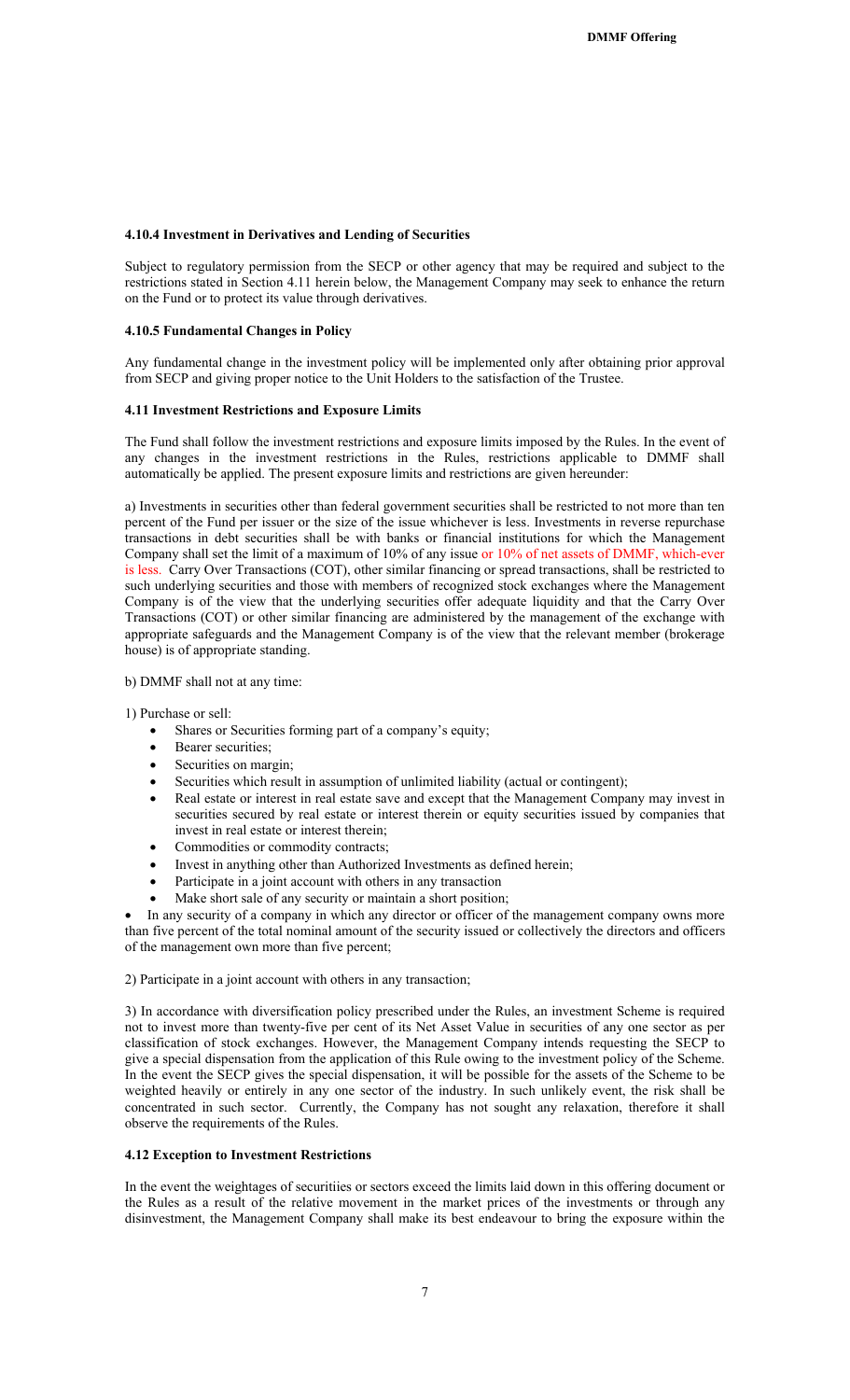prescribed limits within six months of the event. But in any case the Management Company shall not invest further in such securities or sectors whilst the deviation exists.

#### **4.13 Transactions with Connected Persons**

a) The Fund Property shall not be invested in any security of a company if any director or officer of the Management Company individually owns more than five per cent of the total nominal amount of the securities issued or collectively the directors and officers of the Management Company in their individual capacities own more than ten per cent of those securities.

b) DMMF shall not purchase from or sell any security to the Management Company or the Trustee or to any director, officer or employee of the Management Company [or Trustee] or to any person who beneficially owns ten per cent or more of the equity of the Management Company [or the Trustee], save in the case of such party acting as a intermediary.

c) For the purpose of sub-paragraphs (a) and (b) above the term director, officer and employee shall include their relatives including the spouse, parents, children, brothers and sisters and other family members.

### **4.14 Borrowing Policy**

#### **4.14.1 Limit**

The Management Company may cause the Fund (Trustee) to borrow amounts not exceeding fifteen percent of the Net Asset Value of the Fund (or such limits prescribed by the Rules). The borrowed money shall be used for redemption and shall be repayable within ninety days.

#### **4.14.2 Exception**

The Trustee/ Management Company shall not be obliged to reduce the borrowing if, as result of depreciation in the market value of investments or redemption of Units, the Net Asset Value is reduced subsequent to borrowing and consequently the limit set in paragraph 4.14.1 above is exceeded. However, the Management Company will endeavor to bring down the borrowing to within the prescribed limit within three months of the event.

# **4.14.3 Pledge**

The Trustee may, with the approval of the Management Company mortgage, charge or pledge in any manner part of the Fund Property, as is required to secure the borrowings as described above on the best terms available.

#### **4.15 Risk Disclosure And Disclaimer**

**4.15.1 The Fund invests in a portfolio of money market investments such as, spread transactions, assets back securities, certificates of investment, Carry Over Transactions, investment grade debt securities; money market instruments and short maturity reverse repurchase transactions. Such investments are subject to varying degrees of risk. The risk emanates from various factors that include, but are not limited to:** 

- **Inability of the issuer of the instrument, the relevant financial institution or the counter party in the case of reverse repurchase or other arrangements to fulfill their obligations.**
- **Increase in lending rates as a result of a change in the supply and demand of liquidity in the market or on account of an increase of the underlying inflation rate.**
- **Break down of law and order, war, natural disasters etc.**
- **Senior rights of other creditors**
- **Volatility in prices resulting from their dependence on market sentiment, speculative activity, supply and demand for the securities and the liquidity in the market. The volatility in securities' prices results in volatility in the NAV based price of the Unit.**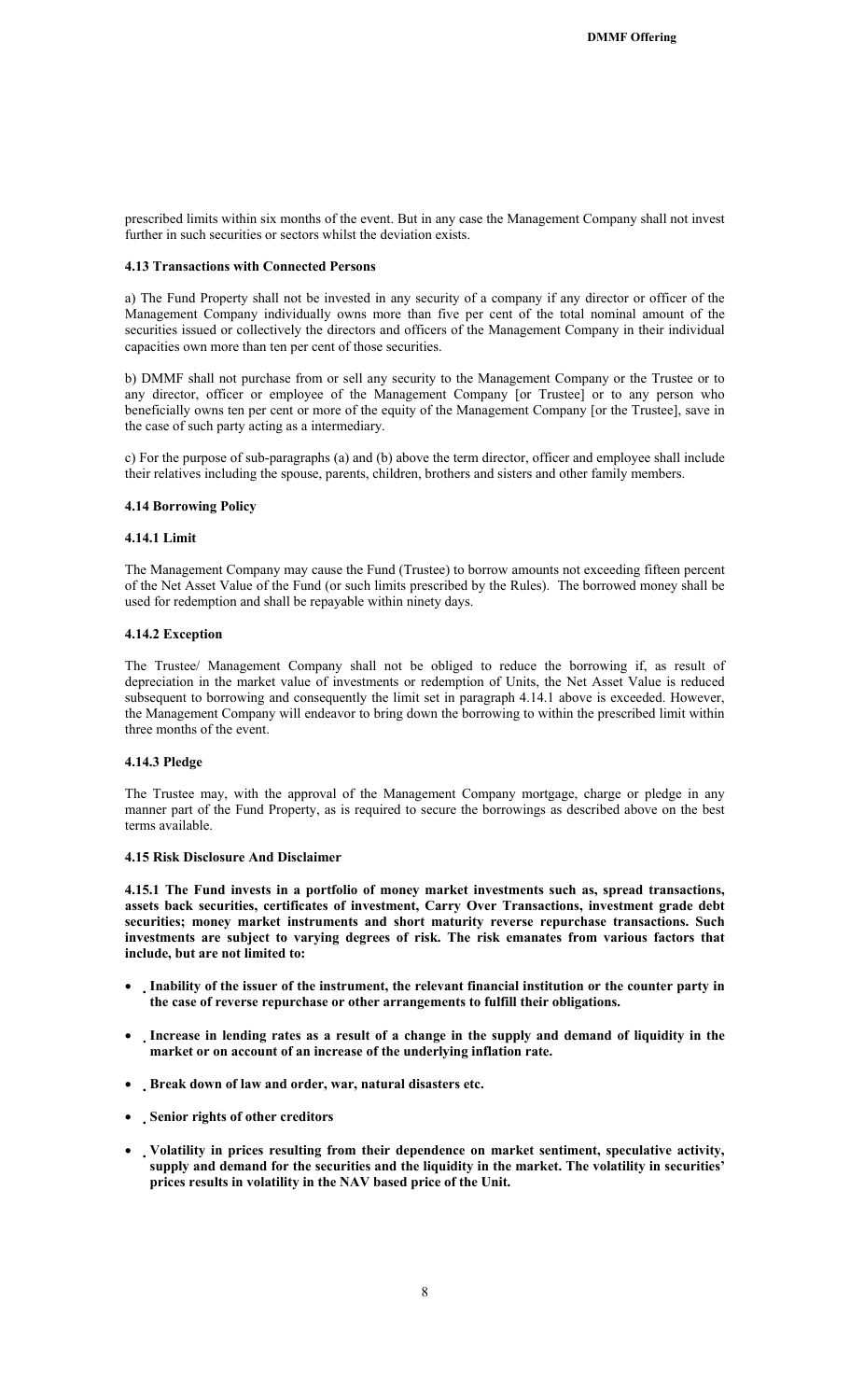- **The possibility of defaults by participants or failure of the financial markets/ stock exchanges, the depositories, the settlements or the clearing system.**
- **Any governmental or court orders restraining payment of principal or income.**

**4.15.2 Investment in this Fund is suitable for investors who have the ability to take the risks associated with financial market investments. Capital invested in the financial markets could in extreme circumstances lose its entire value. However, diversification of the investment into a number of debt securities, money market instruments and repurchase transactions tends to reduce the risk substantially. The historical performance of this Fund, the financial markets or that of any one security or transaction included in the Fund's portfolio does not necessarily indicate future performance.** 

**4.15.3 Prices of Units and Income From Them May Go Down As Well As Up.** 

**4.15.4 Under exceptional (extra-ordinary) circumstances the Management Company may declare suspension of redemptions, invoke a queue system or announce winding up – in such events the investor is likely to have to wait for payment beyond the normal period and the redemption amount so determined may be lower than the price at the time the redemption request is lodged.** 

**4.15.5 Disclaimer- The Units of DMMF are not bank deposits and are neither issued by, insured by, obligations of, nor otherwise supported by the SECP, any Government agency, the Trustee (except to the extent specifically stated in this document and the Trust Deed) or any of the shareholders of the Management Company or any of the Core Investors or any other bank or financial institution.** 

#### **4.16 Offering Document**

This Offering Document sets out the arrangements covering the basic DMMF Unit. It sets forth information about DMMF that a prospective investor should know before investing in Unit of the DMMF Prospective investors should consult one or more from amongst their legal adviser, stockbroker, bank **manager, or other financial adviser**.

#### **4.17 Information given in this Document, Responsibility of Management Company**

PVCL accepts the responsibility for the information contained in this Offering Document as being accurate at the date of its publication.

### **5 ORGANIZATION AND MANAGEMENT**

#### **5.1 Management Company**

5.1.1 **Organization:** PVCL was incorporated on 18 September 1990 and registered as an Asset Management Company with the SECP on 12 December 2002. The paid-up capital of PVCL is Rs 100 million, held by:

| Name                                     | Number of Shares Held | Amount in Rupees |
|------------------------------------------|-----------------------|------------------|
| Dawood Leasing Company Limited           | 3,000,000             | $30,000,000/$ -  |
| <b>Asian Development Bank</b>            | 2,500,000             | 25,000,000/-     |
| Guardian Modaraba                        | 1,290,100             | 12,901,000/-     |
| National Bank of Pakistan                | 900,000               | $9,000,000/$ -   |
| Investment Corporation of Pakistan       | 68,200                | $682,000/-$      |
| Public Sector Companies & Corporation    | 282,800               | 2,828,000/-      |
| Banks, DFIs, Insurance Cos., Modarabas & | 459,300               | 4,593,000/-      |
| Mutual Funds                             |                       |                  |
| Others                                   | 1,499,600             | 14,996,000/-     |
| TOTAL:                                   | 10,000,000            | 100,000,000/-    |

5.1.2 Amongst the PVCL shareholders, Dawood Leasing Company Limited is also a Core Investor in DMMF.

5.2 About the Shareholders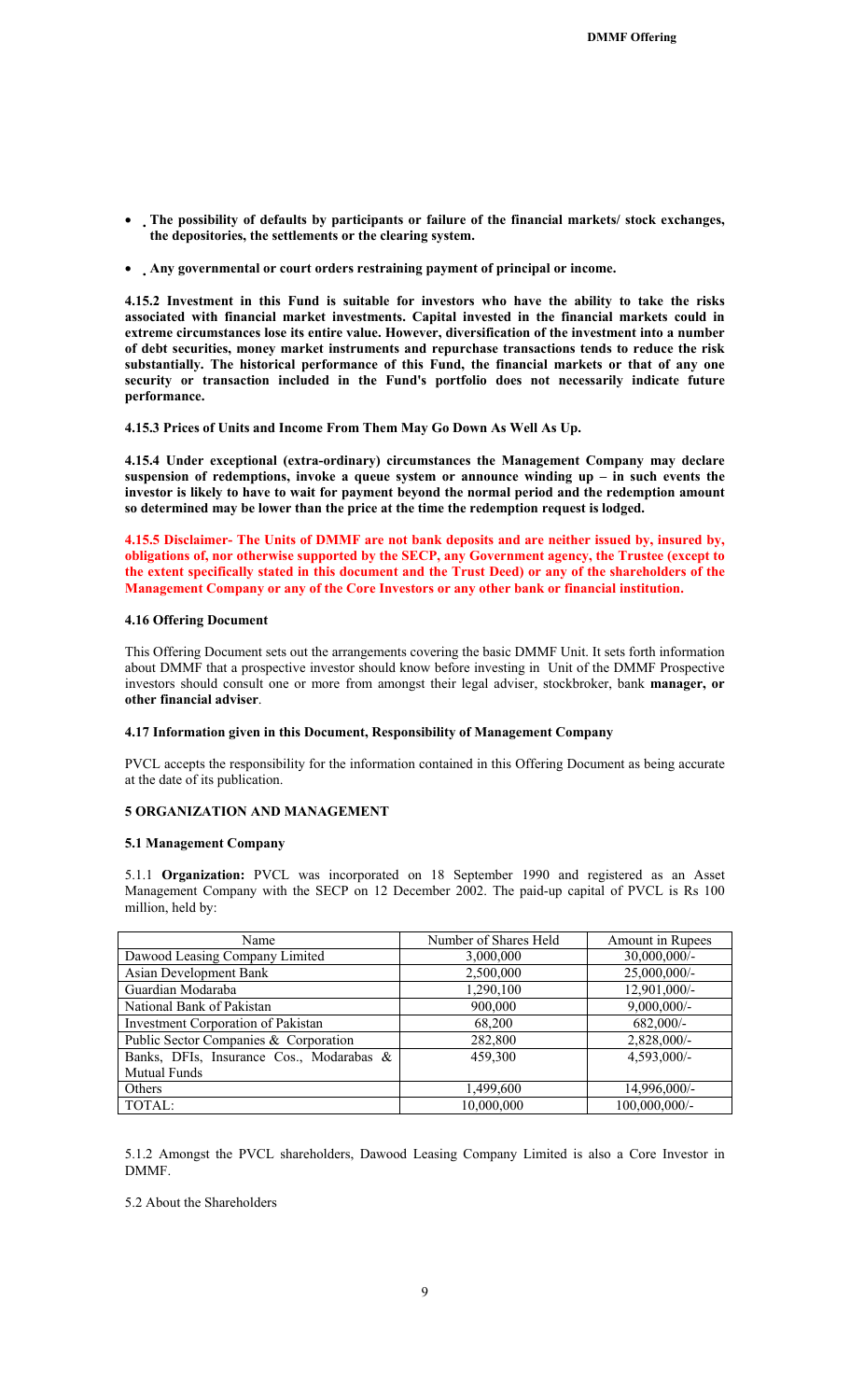5.2.1 Dawood Leasing Company Limited (DLC) is a principal shareholder with 30% equity ownership DLC has always been a leader in the debt instruments market. DLC is the first leasing company to invest and underwrite in marketable securities such as Government Securities, Term Finance Certificates (TFCs), Special US Dollar Bonds and shares of listed companies. DLC firmly believes in developing a secondary market for debt instruments, and has become one of the leading underwriter and participant of debt and equity issues.

5.2.2 Asian Development Bank owns 25 % of the equity and it has a nominee director on the Board of PVCL

5.2.3 Guardian Modaraba is managed by First Providence Modaraba which is owned 99.8% by DLC. The principal activity of the company is to promote, float and manage Modaraba.

5.2.4 The other shareholders are signatories to the Memorandum and Articles of Association of the Company.

5.3 The Board of Directors of the Management Company

| <b>Name Occupation &amp; Address</b>                                                                                    | <b>Position</b>                    | <b>Other Directorships</b>                                                                                                                                                                                                                                                                                                                                                          |
|-------------------------------------------------------------------------------------------------------------------------|------------------------------------|-------------------------------------------------------------------------------------------------------------------------------------------------------------------------------------------------------------------------------------------------------------------------------------------------------------------------------------------------------------------------------------|
| Mr. Rafique Dawood<br><b>Business</b><br>F-12 Dawood Colony, Stadium Road,                                              | Chairman & C.E.O.                  | Pakistan Venture Capital Limited<br>Dawood Leasing Company Ltd.<br>Guardian Modaraba management (Pvt.)                                                                                                                                                                                                                                                                              |
| Karachi                                                                                                                 |                                    | General Modaraba Services (Pvt.) Ltd.                                                                                                                                                                                                                                                                                                                                               |
|                                                                                                                         |                                    | Continental Fuel Services (Pvt.) Ltd.                                                                                                                                                                                                                                                                                                                                               |
|                                                                                                                         |                                    | Providence Modaraba Ltd                                                                                                                                                                                                                                                                                                                                                             |
|                                                                                                                         | Vice Chairman                      | <b>BRR</b> International Modaraba                                                                                                                                                                                                                                                                                                                                                   |
|                                                                                                                         | Director                           | GlaxoSmithkline Pakistan                                                                                                                                                                                                                                                                                                                                                            |
| Mr. Allan Lee<br><b>Chartered Accountant</b><br>House 1, Street 88 G-6/3, Islamabad                                     | Director                           | Nominee of Asian Development Bank                                                                                                                                                                                                                                                                                                                                                   |
| Mr. Ayaz Dawood<br><b>Business</b><br>F-12 Dawood Colony, Stadium Road,<br>Karachi                                      | Director                           | Pakistan Venture Capital Limited<br>Dawood Leasing Company Ltd.<br>Guardian Modaraba management (Pvt.)<br>General Modaraba Services (Pvt.) Ltd.<br>Continental Fuel Services (Pvt.) Ltd.<br>Providence Modaraba Ltd                                                                                                                                                                 |
| Mr. Abdul Latif Uqaili,<br>Banker<br>38/I, 25 <sup>th</sup> Street, Phase V, Defence<br>Housing Authority (DHA) Karachi | Director                           | Ahmed Hasan Textile mills Ltd.<br>Cherat Cement Company Ltd.<br>Escort Investment Bank Ltd.<br>Resources & Engineering (Pvt.) Ltd.<br>Services Industries Ltd.<br>Siemens (Pakistan) engineering Co. Ltd.<br>Shah Taj Sugar Mills Ltd.<br>Sui Nothern Gas Ltd.<br>Sui Southeren Gas Company Ltd.<br>Treet Corporation Ltd.<br>Faran Sugar Mills Ltd.<br>Dawood Leasing Company Ltd. |
| Mr. Anwar Sheikh<br>Service<br>A-275--, Block N, North Nazimabad<br>Karachi                                             | <b>Chief Executive</b><br>Director | First Finance Corporation Limited<br>Pakistan Venture Capital Limited                                                                                                                                                                                                                                                                                                               |
| Ms. Tara Uzra Dawood<br><b>Business</b><br>F-12 Dawood Colony, Stadium Road,<br>Karachi                                 | Director                           | Pakistan Venture Capital Limited<br>Guardian Modaraba management (Pvt.)                                                                                                                                                                                                                                                                                                             |
| Mr. Shah Fasial<br>Service<br>D-7, Erum Villas, Block-14 Gulshan-<br>e-Iqbal, Karachi- 74800                            | Director                           | Providence Modaraba Ltd<br>Caravan East Fabrics Limited                                                                                                                                                                                                                                                                                                                             |

### **5.3.1 Particulars of Company Performance Over Last Five Years**

#### **PAKISTAN VENTURE CAPITAL LIMITED:**

| Rupees in Millions          | June 30, '02 | June 30, '01 | June 30, '00 | June 30, '99 | June 30, '98 |
|-----------------------------|--------------|--------------|--------------|--------------|--------------|
| <b>Shareholders' Equity</b> | 30.75        | 123.20       | 118.48       | 115.91       | 138.84       |
| <b>Total Assets</b>         | 135.50       | 127.38       | 122.64       | 126.67       | 139.05       |
| <b>Earnings Per Share</b>   | 0.71         | 0.45         | 1.26         | 0.70         | 0.60         |
| <b>Dividend Per Share</b>   | Nil          | Nil          | .00          | 3.00         | .00          |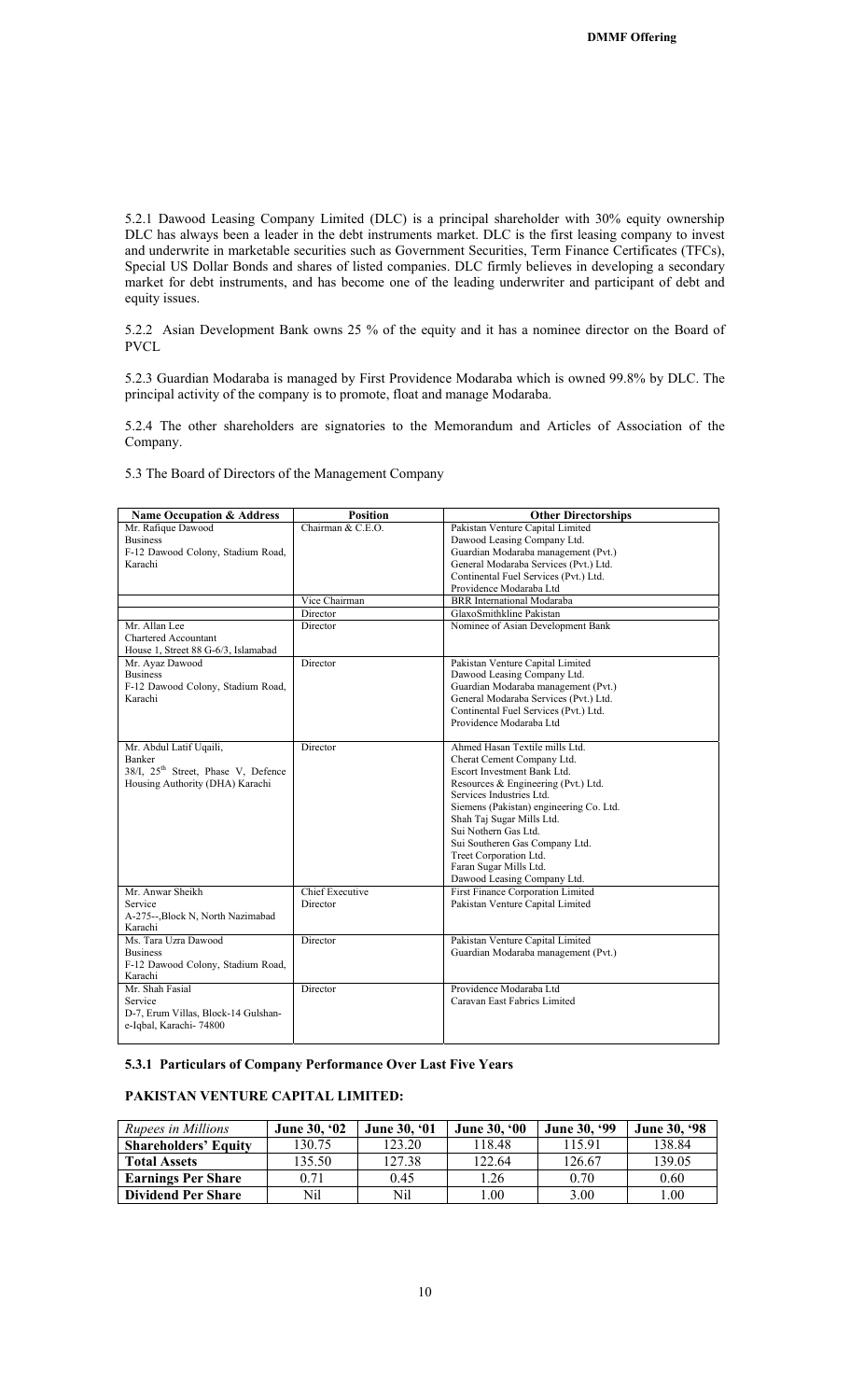#### **DAWOOD LEASING COMPANY LIMITED:**

| Rupees in Millions          | June 30, '02 | June 30, '01 | June 30, '00 | June 30, '99 | June 30, '98 |
|-----------------------------|--------------|--------------|--------------|--------------|--------------|
| <b>Shareholders' Equity</b> | 336.36       | 313.24       | 306.72       | 300.62       | 305.59       |
| <b>Total Assets</b>         | 2345.40      | 2057.67      | 1529.65      | 1520.99      | 926.58       |
| <b>Earnings Per Share</b>   | 0.88         | 1.26         | 1.24         | 0.80         | 0.40         |
| <b>After Taxation</b>       |              |              |              |              |              |
| <b>Dividend</b>             | 5% B         | 10%          | 10%          | 10%          | Nil          |

#### **GUARDIAN MODARABA:**

| Rupees in Millions                 | June 30, '02 | June 30, '01 | <b>June 30, '00</b> | June 30, '99 | June 30, '98 |
|------------------------------------|--------------|--------------|---------------------|--------------|--------------|
| <b>Certificate Holders' Equity</b> | 190.49       | 170.63       | 69.77               | 69.77        | 68.58        |
| <b>Total Assets</b>                | 571.96       | 339.99       | 83.22               | 90.32        | 89.56        |
| <b>Earnings Per Certificate</b>    | 0.70         | 0.20         | 0.12                | 0.87         | 0.63         |
| <b>After Taxation</b>              |              |              |                     |              |              |
| <b>Dividend Per Certificate</b>    | 5%           | $.5\%$       | $1\%$               | $7\%$        | 8%           |

#### **B.R.R. MODARABA:**

| Rupees in Millions                 | June 30, '02 | June 30, '01 | <b>June 30, '00</b> | June 30, '99 | June 30, '98 |
|------------------------------------|--------------|--------------|---------------------|--------------|--------------|
| <b>Certificate Holders' Equity</b> | 706.623      | 690.131      | 675931              | 661.283      | 647 934      |
| <b>Total Assets</b>                | 2.446.73     | 2.560.85     | 2.208.04            | 2.234.66     | 2.235.56     |
| <b>Earnings Per Certificate</b>    | .44          | .59          | 1.60                | 1.38         | 0.96         |
| Dividend Per Share                 | $1\%$        | 13%          | 13%                 | $1\%$        | $1\%$        |

#### **GLAXO SMITH KLINE LIMITED:**

| Rupees in Millions          | June 30, '02 | June 30, '01 | June 30, '00 | -99<br><b>June 30.</b> | June 30, '98 |
|-----------------------------|--------------|--------------|--------------|------------------------|--------------|
| <b>Shareholders' Equity</b> | 3.556.8      | 2.369.2      | 2.233.6      | .933.0                 | .797.2       |
| <b>Total Assets</b>         | 5.086.4      | 3.278.6      | 3.086.3      | 2.734.7                | 2.684.0      |
| <b>Dividend</b>             | 60\%; 20\% B | 60%          | 60%          | 55%                    | 40%          |

# **PROVIDENCE MODARABA LIMITED:**

**This Modaraba was acquired by the group in Sept. 2000. It is proposed to merge into Dawood Leasing Co. Ltd. After obtaining all necessary approvals which would improve its financial health.** 

| <b>Rupees in Millions</b>   | <b>June 30, '02</b> | <b>June 30, '01</b> | <b>June 30, '00</b> | <b>June 30, '99</b> | <b>June 30, '98</b> |
|-----------------------------|---------------------|---------------------|---------------------|---------------------|---------------------|
| <b>Shareholders' Equity</b> | .150                |                     | $5.03^{-}$          | 7.132               | .454                |
| <b>Total Assets</b>         | .538                | 5.364               | 6.939               | 8.017               | 8.090               |
| <b>Earning per Share</b>    | 0.43                |                     | $1.09^{\circ}$      | (0.32)              | (0.14)              |
| <b>Dividend</b>             | Nil                 | Nil                 | Nil                 | Nil                 | Nil                 |

#### **GENERAL MODARABA SERVICES (PVT.) LTD:**

**This Modaraba was taken over by the group in Dec. 1999 . It is proposed to merge into Dawood Leasing Co. Ltd. After obtaining all necessary approvals which would improve its financial health.** 

| <b>Rupees in Millions</b>   | <b>June 30, '02</b> | <b>June 30, '01</b> | <b>June 30, '00</b> | <b>June 30, '99</b> | <b>June 30, '98</b> |
|-----------------------------|---------------------|---------------------|---------------------|---------------------|---------------------|
| <b>Shareholders' Equity</b> | (0.035)             | 0.783               | 0.543               | .762                | 9.484               |
| <b>Total Assets</b>         | 2.682               | 3.072               | 3.110               | 4 6 24              | 11.951              |
| <b>Earning per Share</b>    | (0.65)              | 0.19                | 0.97                | (6.18)              | (0.60)              |
| <b>Dividend</b>             | Nil                 | Nil                 | Nil                 | Nil                 | Nil                 |

# **CONTINENTAL FUEL SERVICES (PVT.) LTD:**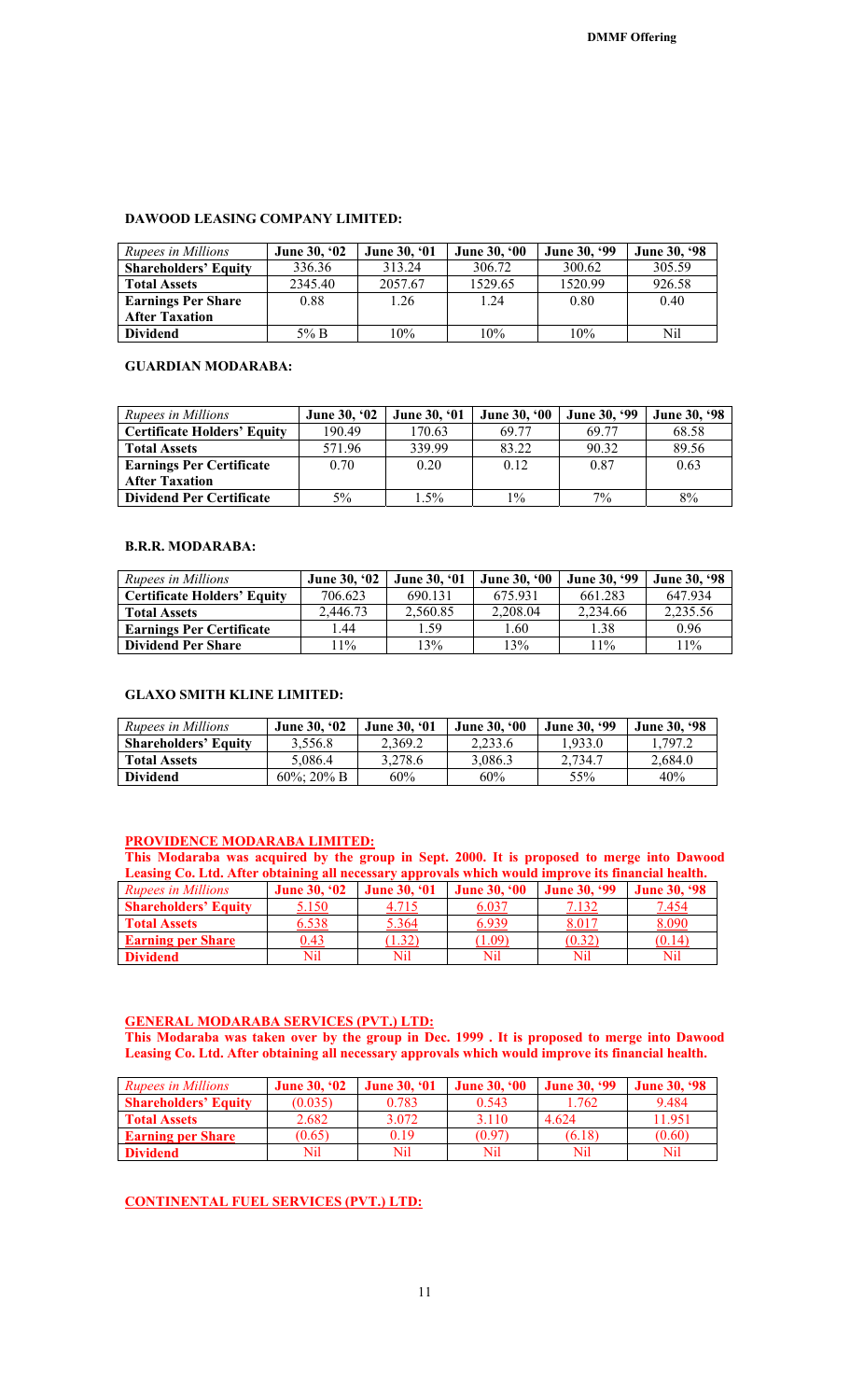| <b>Rupees in Millions</b>   | <b>June 30, '02</b> | <b>June 30, '01</b> | <b>June 30, '00</b> | <b>June 30, '99</b> | <b>June 30, '98</b> |
|-----------------------------|---------------------|---------------------|---------------------|---------------------|---------------------|
| <b>Shareholders' Equity</b> | (2.798)             | (1.159)             | .057                |                     |                     |
| <b>Total Assets</b>         | 8.005               | 9.756               | 11 347              | 0.71                | 0.712               |
| <b>Earning per Share</b>    | (23.40)             | 31.67               | 5.11                | N-A                 | $N-A$               |
| <b>Dividend</b>             | Nil                 | Nil                 | Nil                 | N-A                 | N-A                 |

#### **5.4 Particulars of the Directors**

#### **5.4.1 Mr. Rafique Dawood, Chairman**

Mr. Rafique Dawood is a renowned businessman by profession. He is Masters of Business Administration from Harvard Business School and B.Sc. (Hons) from Manchester University with 35 years of experience. He is a founding member of BRR International Modaraba, which is the largest Modaraba in Pakistan.

#### **5.4.2 Mr. Allen Lee**

Mr. Allan Lee is an Associate of the Institute of Chartered Accountants of Australia. He is currently working as Senior Investment Officer, Asian Development Bank. He has been associated with Asian Development Bank for the past ten years and held the position of Senior Financial Analyst and Senior Investment Officer during the last five years. He is also the Nominee director of ADB in Pakistan Export Finance Guarantee (PEGF).

#### **5.4.3 Mr. Ayaz Dawood**

Mr. Ayaz Dawood is an MBA from Columbia Business School in Money and Financial Markets B.A. with distinction from McGill University, Montreal, Canada He has 10 years work experience. He is responsible for investment and treasury activities in addition to credit and marketing operations

#### **5.4.4 Mr. Abdul Latif Uqaili**

Mr. Uqaili is a banker by occupation with more than 26 years work experience. He is an F.E.L (First Exam in Law) and an M.B.A. from Karachi University. .He is a Deputy Managing Director (DMD) in Investment Corporation of Pakistan (ICP).

#### **5.4.5 Mr. Anwar A. Sheikh**

Mr. Sheikh is Masters in Business Administration from the Institute of Business Administration (IBA). Mr. Sheikh has over 13 years of strategic expertise in Financial Consulting/Restructuring, Mergers & Acquisition, Privatization, Resource Mobilization and Structured Finance.

#### **5.4.6 Ms. Tara Uzra Dawood**

Ms. T. Uzra Dawood has done her Doctorate of Juridical Science (J.D.) from Harvard Law School, Massachusetts, USA, and Bachelor of Arts Honors (A.B.) from Cornell University, New York, USA. She has worked for law firms in New York, Toronto, Amsterdam and California and is a specialist in mergers and acquisitions and corporate law.

#### **5.4.7 Mr. Shah Faisal**

Mr. Faisal is Masters in Business Administration. He has over 12 years of working experience. He is currently heading the Corporate Finance Department, a position that involves Marketing, Legal, Operations and Special Assets Management.

#### **5.5 Company Secretary**

Mr. Abdullah is an Associate Member of the Institute of Chartered Accountants of Pakistan. He has worked with the Dawood Leasing Group (DLG) for over six years. His areas of expertise include finance, secretarial, taxation, merger & acquisitions.

#### **5.6 Duties and Responsibilities of the Management Company**

The responsibilities of the Management Company are to promote the sale of Units in DMMF, invest and manage the assets of DMMF according to the provisions of the Deed and the Rules, in good faith, to the best of its ability and without gaining any undue advantage for itself or any Connected Persons or its officers. The Management Company shall maintain proper accounts and records of DMMF to enable a complete view of assets and liabilities, income and expenditure and amounts received in respect of Units and paid out on redemptions of Units and by way of distribution. The Management Company shall prepare and transmit to Unit Holders and SECP the annual report together with balance sheet and income and expenditure account and auditors report. The Management Company shall also prepare and transmit to Unit Holders and SECP the balance sheet and income and expenditure account as per the NBFC rules. In the unlikely event of its occurrence, the Management Company shall account to Trustee for any loss in value of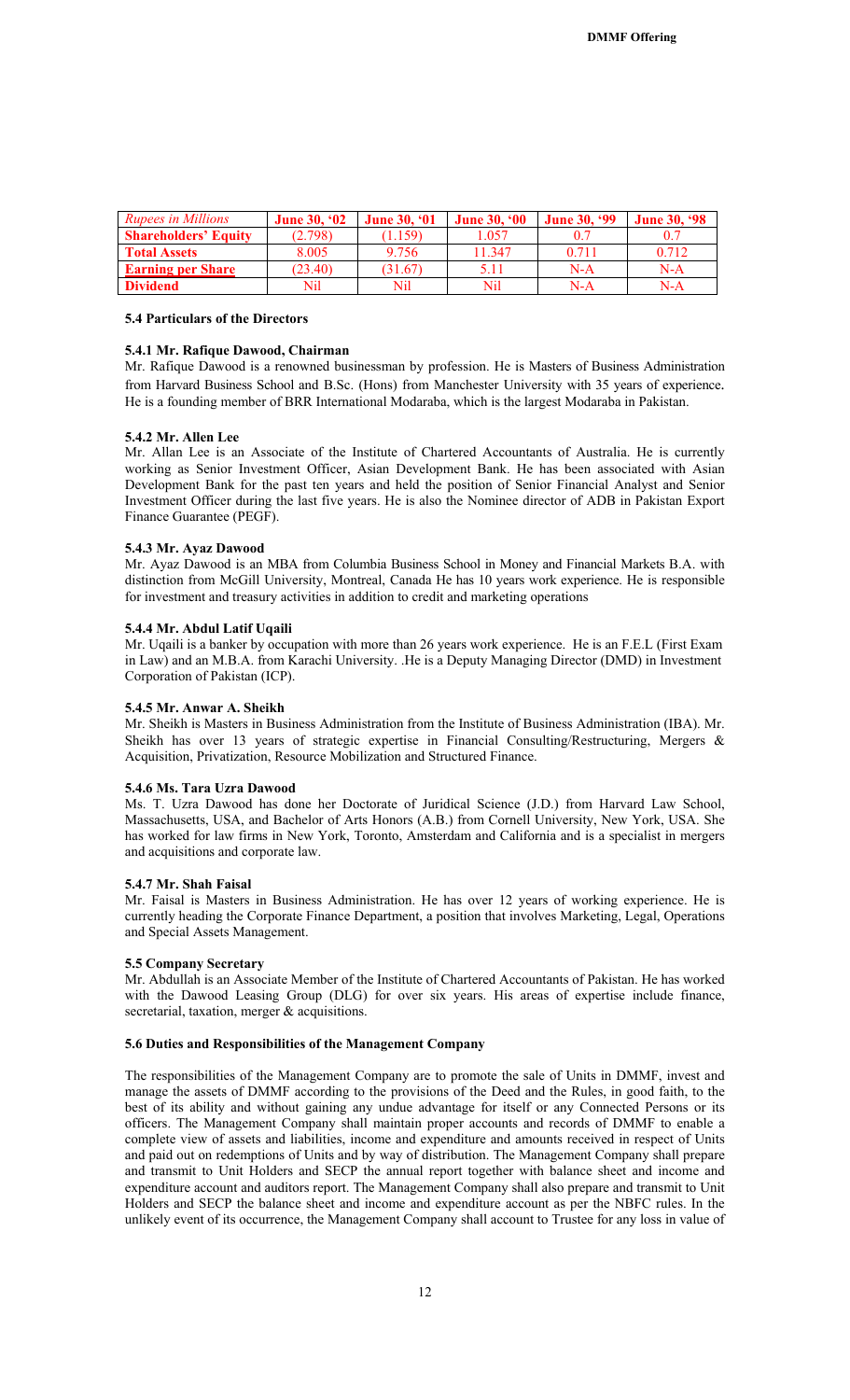the assets of DMMF caused by its negligence, reckless or willful act or omission. The Management Company shall be responsible for all acts and omissions of all persons or agents to whom it may delegate the performance of its functions as a manager as if they were its own acts or omissions. The Management Company shall not be under any liability except such liability as may be expressly assumed under the Rules and the Deed nor shall the Management Company (save as otherwise provided) be liable for any act or omission of the Trustee nor for anything except its own negligence or willful breach of duty.

#### **5.7 Trustee**

#### Bank AL Habib Limited.

The Bank: Bank AL Habib Limited (BAH) was incorporated in 1991.

Shareholders: The sponsors and shareholders of BAH belong to prominent business group**.** Dawood Habib Group, who are the sponsor directors of Bank AL Habib Limited, have a very long track record of banking which dates back to 1920s. They were among the founder members of Habib Bank Limited that was established in 1941 in Bombay as a public limited company and after partition, the Head Office of HBL was shifted to Karachi. Since then, Habib Bank has played a vital role in meeting the financial and banking needs of Pakistan. The first offer of securities made by the Government of Pakistan was fully subscribed by Habib Bank. Within a short span of time, a vast network of branches was established to facilitate trade, commerce and industralization in the country. The Bank continued to record tremendous growth and progress and emerged as the leading commercial Bank in Pakistan when it was nationalized along with all other Banks in Pakistan on December 31, 1973.

Professional And Independent Management: BAH is run purely on professional management basis. The Chief Executive and Managing Director, Mr. Abbas D. Habib is a highly qualified veteran Banker having several years of Banking experience. Mr. Habib was formerly the Joint Managing Director and has closely associated with the Bank since its inception. Mr. Habib has over 37 years of extensive commercial, industrial and banking experience in the local and international business environment. He has held senior management positions in various organizations of the Habib Group including Habibsons Bank, London, where he was Regional Director and later Executive Director.

Trustee Division: BAH has set up a separate Trustee Division with a senior professional responsible for its day-to-day functions. The trustee division shall have the benefit of BAH's exiting structure, as well as that under development for handling the Transactions.

BAH's Mission & Vision: The mission of BAH is to be strong & stable Financial Institution offering innovative product & services while contributing towards the national economic & social development and to be a quality service provider and maintaining the highest standard in Banking practices.

#### **Basic Role of the Trustee**

The Trustee will take into custody and/or under its control all the property of DMMF and hold it in trust for the Unit Holders and the cash and registerable assets shall be deposited or registered in the name of, or to the order of the Trustee. The Trustee will carry out the instructions of the Management Company in all matters including investment and disposition of the Fund Property, unless they are in conflict with the Deed and the Offering Documents or applicable laws. The Trustee shall also ensure that all issues and cancellations of Units of DMMF and the method adopted by the Management Company in valuing Units for the purposes of determining the Offer and Redemption Prices are carried out in accordance with the provisions of the Deed. The Trustee shall issue a report to the Unit Holders to be included in the annual report, as to whether in its opinion, the Management Company has in all material respect managed the Fund Property in accordance with the provisions of the Rules and the Deed and if the Management Company has not done so, the respect in which it has not done so and the steps the Trustee has taken in respect thereof. The Trustee shall institute or defend any suit, proceedings, arbitration or inquiry or any corporate or shareholders action in respect of the Fund Property or any part thereof if so requested by the Management Company in writing. It is clarified that the Trustee shall be entitled to be reimbursed, out of the Fund Property, for all reasonable costs and expenses incurred in taking the aforesaid action/s. The Trustee shall be responsible for all acts and omissions of all persons or agents to whom it may delegate the performance of its duties, as if these were its own acts and omissions and shall account for any loss in value of the Fund Property to Unitholders where such loss has been caused by negligence or any reckless or willful act and/or omission of the Trustee or any of its directors, officers, nominees or agents. The Trustee shall not be under any liability on account of anything done or suffered by DMMF in good faith in accordance with or in pursuance of any request of the Management Company provided they are not in conflict with the provision of the Deed or the Rules.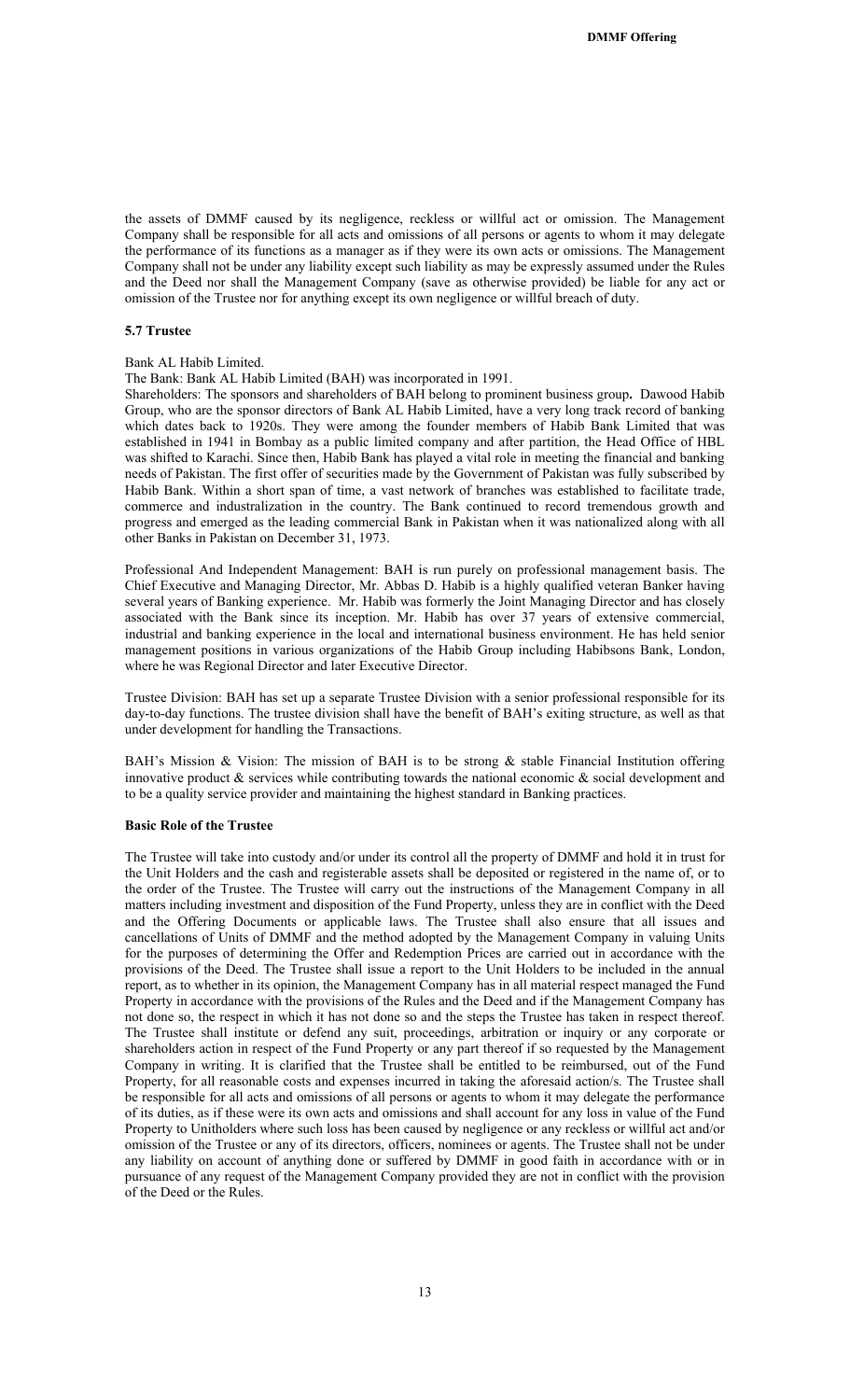#### **5.8 Core Investors**

Core Investors of the Fund are: **Bank AL Habib Limited 8. 250,000,000<br>
Dawood Leasing Company Limited Rs. 25,000,000 Dawood Leasing Company Limited** Pakistan Venture Capital Limited **Rs. 25,000,000** 

Who have subscribed a sum of Rs. 300,000,000 towards the purchase of 3,000,000 Core Units of Rs.100/ each. These Core Units are not redeemable for a period of two years. However, these Units are transferable with the condition that the Units may not be redeemable before two years from the issue date The Registrar has marked the Units as such. Any transfer of these Core Units, during the first two years of their issue, shall be affected only on the receipt by the Registrar of a written acceptance of this condition by the transferee.

#### **5.9 Registrar**

5.9.1 By a separate agreement, the Management Company has appointed Gangjees Registrar Services (Pvt) Ltd. (Gangjees) as its agent to perform duties as the Registrar of DMMF. Gangjees will be responsible for maintaining the Unit Holder's Register, preparing and issuing accounts statements, Unit Certificates and dividend warrants, and providing related services to the Unit Holders.

5.9.2 Gangjees has the necessary human resource, computer hardware and software, which is designed to provide an efficient service to the Unit Holders.

#### **5.10 Custodian**

5.10.1 By a separate arrangement, the Trustee has also been appointed as the Custodian of such securities that are or become a part of the DMMF system. The salient features of the Custodian Agreements are:

i. Segregating all property of DMMF from Custodian's own property and that of its other clients.

ii. Assuring the smooth inflow/ outflow of dematerialized debt securities and such other instruments as required.

iii. Ensuring that the benefits due to investments are recovered.

5.10.2 The Trustee may, if it considers necessary, appoint additional custodians with the approval of the Management Company and at such terms and conditions approved by the Management Company, for the safekeeping of any portion of the Fund Property.

#### **5.11 Distributors and Investment Facilitators**

5.11.1 Parties detailed in annexure to Section 19 have each been appointed as Distributors to perform the Distribution Functions at their Authorized Branches. The addresses of these branches are given in Section 19 of this Offering Document. The Management Company may with the approval of the Trustee, from time to time, appoint additional Distributors or terminate the arrangement with any Distributor. The Management Company may itself perform the functions of a Distributor either directly or through subdistributors.

5.11.2 The Distributors will be responsible for receiving applications for issuance of Units and redemption/ transfer applications. They will be interfacing with and providing service to Unit Holders, including receiving applications for change of address and other particulars or application for issuance of duplicate certificates for immediate transmission to the Management Company, The Trustee or Registrar as appropriate.

5.11.3 The branches have been equipped with the necessary support staff, where the volume of potential business so justifies computer hardware and software to provide service to the investors and have established an efficient communication link with the Trustee, Management Company and the Registrar.

5.11.4 The Distributors may appoint sub-distributors to perform some aspects of the distribution function but the distributor shall be responsible for all acts and omissions of the sub-distributor appointed by it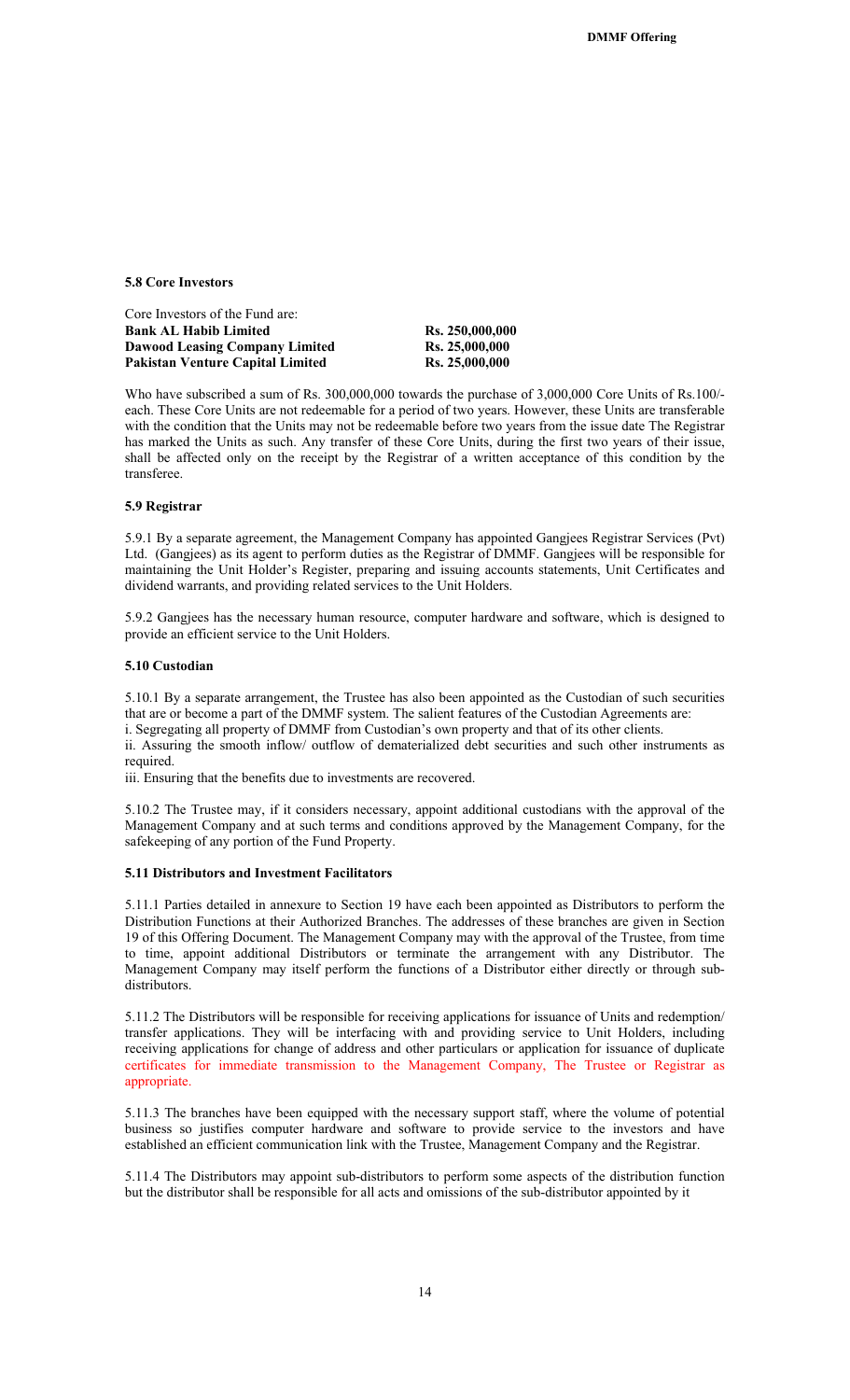**5.11.5 The Management Company may, at its own responsibility, from time to time, appoint Investment Facilitators (Facilitators). The Facilitators' function is to identify, solicit and assist investors in investing in the Fund. However, such Facilitators are not deemed qualified, simply by virtue of their appointment as Facilitators, to provide investment advice nor are they authorized to handle funds on behalf of the Trustee, the Management Company, the Fund's bankers or the Registrar. Distributors shall be deemed to be Facilitators. However a Distributor may decline to act as a Facilitator. The Management Company shall remunerate the Facilitators out of the Front-end Load included in the Offering (Selling) Price.** 

#### **5.12 Auditors**

5.12.1 The auditors of DMMF are:

Syed Husain & Co., Chartered Accountants 1<sup>st</sup> Floor, Modern Motors House Beaumont Road, Karachi 75530 Pakistan

5.12.2 They will hold the office until the transmission of the reports and accounts, which will cover the period from commencement of the Trust to 30th June 2003 and will be eligible for re-appointment by the Management Company with the concurrence of the Trustee. However, an auditor may be reappointed for up to three consecutive terms. Thereafter, that auditor may only be appointed after a break in appointment.

5.12.3 The Auditors shall have access to the books, papers, accounts and vouchers of the Trust, whether kept at the office of the Management Company, Trustee, Custodian, Registrar, Distribution Company or elsewhere and shall be entitled to require from the Management Company, Trustee and their directors, officers and agents such information and explanations as considered necessary for the performance of audit.

5.12.4 The Auditors shall carry out a continuous compliance audit with such scope and frequency as is agreed between the Trustee and the Management Company. Copies of the Auditor's reports shall be sent directly to the Trustee.

5.12.5 The Trustee shall be entitled to require the Auditors to provide such further reports as may be agreed between the Trustee and the Management Company as may be considered necessary to facilitate the Trustee in issuing the certification required under the Rules

5.12.6 The Auditors shall prepare a written report to the Unit Holders on the account and books of accounts of the Trust and the balance sheet and income and expenditure account and on every other document forming part of the balance sheet and income and expenditure account, including notes, statement or schedule appended thereto.

5.12.7 The contents of the Auditors report shall be as required in the Rules.

#### **5.13 Legal Advisors**

The legal advisors of DMMF are: Bawaney & Partners Advocates & Investment & Corporate Advisers 205-208, Imperial Hotel Building Q.R. 5, Queens Road Karachi-74200

#### **5.14 Bankers**

The bankers to DMMF are Bank AL Habib Limited and any other bank appointed by the Management Company. The Trustee operates the accounts.

#### **5.15 Bank Accounts**

a) The Trustee shall open a Bank Account of the Unit Trust, at its main branch or other suitable branches at Karachi in consultation with the Management Company**.** The Trustee shall also open an account titled "**Trustees - DAWOOD MONEY MARKET FUND**" at its main branch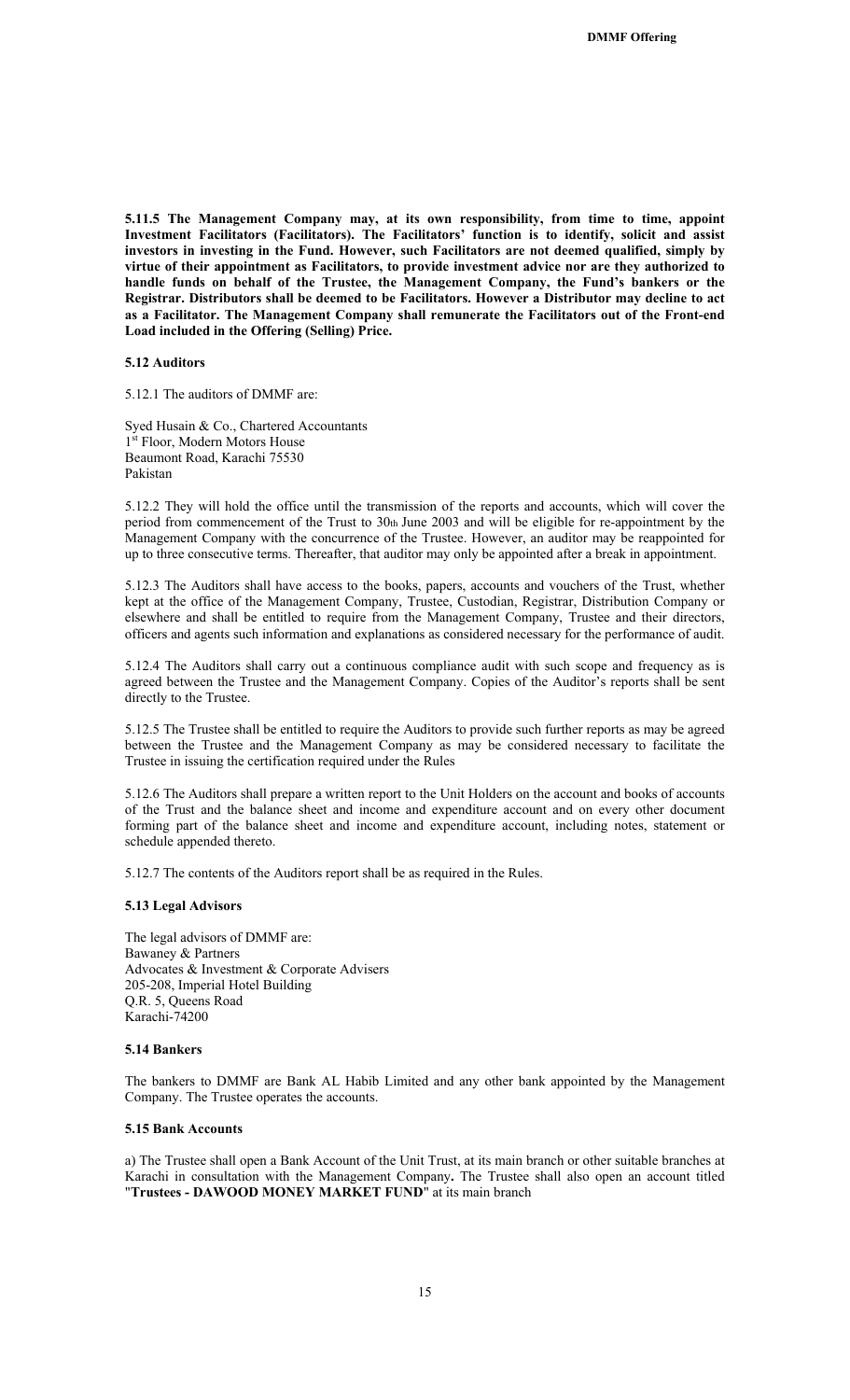b) The Trustee shall open additional bank accounts titled "**Trustees - DAWOOD MONEY MARKET FUND**" at such of its branches and at such locations (including outside Pakistan, subject to applicable regulations and after obtaining all necessary approvals from the relevant regulatory authority in Pakistan) as is required by the Management Company from time to time. Such accounts shall be used as collection accounts for investments in the Unit Trust. There shall be standing instructions for all such collection accounts to promptly transfer the funds collected therein to the main account with the Trustee titled "**Trustees – DAWOOD MONEY FUND FUND**".

#### **6 PRINCIPAL FEATURES**

6.1 Please read the entire document for complete understanding of the features

#### **6.2 Characteristics of Units**

6.2.1 The Units of the Fund rank *pari passu* with each other.**.** Units shall be accounted for in fractions up to four decimal places, with the fifth decimal being rounded up if it has a value of five or higher.

6.2.2 Statements shall be sent to the Unit Holders at their designated addresses after the close of every year and each time any activity takes place in the account indicating Units held at the statement date and the movement since the previous statement. The Unit Holders may obtain more frequent statements by paying a nominal fee representing the costs involved.

6.2.3 Unit Holders may obtain certificates representing the units they hold by paying a nominal fee that might be imposed by the Management Company representing the costs involved. However in such cases, requests for redemption, transfer or transmission of Units shall be processed only on the production of the certificates. In the event of loss or defacing of certificates, the process shall be carried out subject to appropriate safeguards to the satisfaction of the Registrar.

6.2.4 Registration of Lien – The Registrar may register a lien on any Units in favour of any third party with the specific authority of the Management Company. However, the lien shall be valid only if evidenced by a lien letter issued in the form attached hereto as an annexure C, which shall bear a special series sequential number and shall be signed by the Registrar and countersigned by two officers of the Management Company specifically authorized by its Board of Directors for signing letters of lien. The onus for due process having been followed in registering a lien shall lie with the party claiming the lien. (Please see Section 15.5.8)

6.2.5 **Minimum Amount of Investment** – the Management Company may from time to time amend the minimum amount of initial investment that is required to open an account with the Registrar. At the initial stage, the minimum amount of investment to open an account is Rs. 5,000 and the minimum amount for adding to an existing account is Rs. 1,000 per transaction. The Management Company reserves the right to alter the minimum amounts stated hereinabove with the approval of SECP and appropriate notice to the unitholders.. In the event the investment in any investor's account falls below the minimum level as a result of revised limits, changes in valuation, redemption, conversion, transfer or transmission, the Management Company may instruct the Registrar to close such account by redeeming the Units in such accounts at the close of any accounting period at the price applicable to redemptions on such date.

6.2.6 **Issue of Units -** An application for purchase of Units may be lodged with any authorized Distributor/ Distributor Company(ies) (Distributor). The application shall be in the form prescribed by the Management Company. Application forms are available with Distributors or Investment Facilitators (Facilitators) or may be obtained from the Management Company through mail or website when it is developed and made operative. Units shall be issued based on the Offer (Sale) Price that is fixed on the basis of the NAV determined (as described in clause 8.3) on the business day prior to the receipt of the duly completed application along with the funds in favour of the Trustee (Trustee-Dawood Money Market Funds). Funds may be paid in the form of a demand draft or pay-order issued by a scheduled bank in Pakistan, or through deposit of funds in a designated bank account of the Trustee. The Management Company may also notify from time to time, arrangements for accepting cheques or other forms of payment within such limits and restrictions considered fit by it. The aforesaid payment in the form of demand draft, pay-order, cheque or deposit slip evidencing payment into a designated bank account must be handed over to a Distributor and acknowledgement on the investor's copy of the Application Form obtained. Cash can only be deposited in a bank account titled "Trustee – Dawood Money Market Fund" maintained with designated banks and the investor must obtain a deposit pay-in slip for the amount being deposited. Acknowledgement for applications and payment instruments (other than cash) can only be validly issued by Distributors. Not withstanding the above, nothing contained herein shall be construed as limiting or otherwise restricting PVCL's liability under Rule 65 of the Rules**.**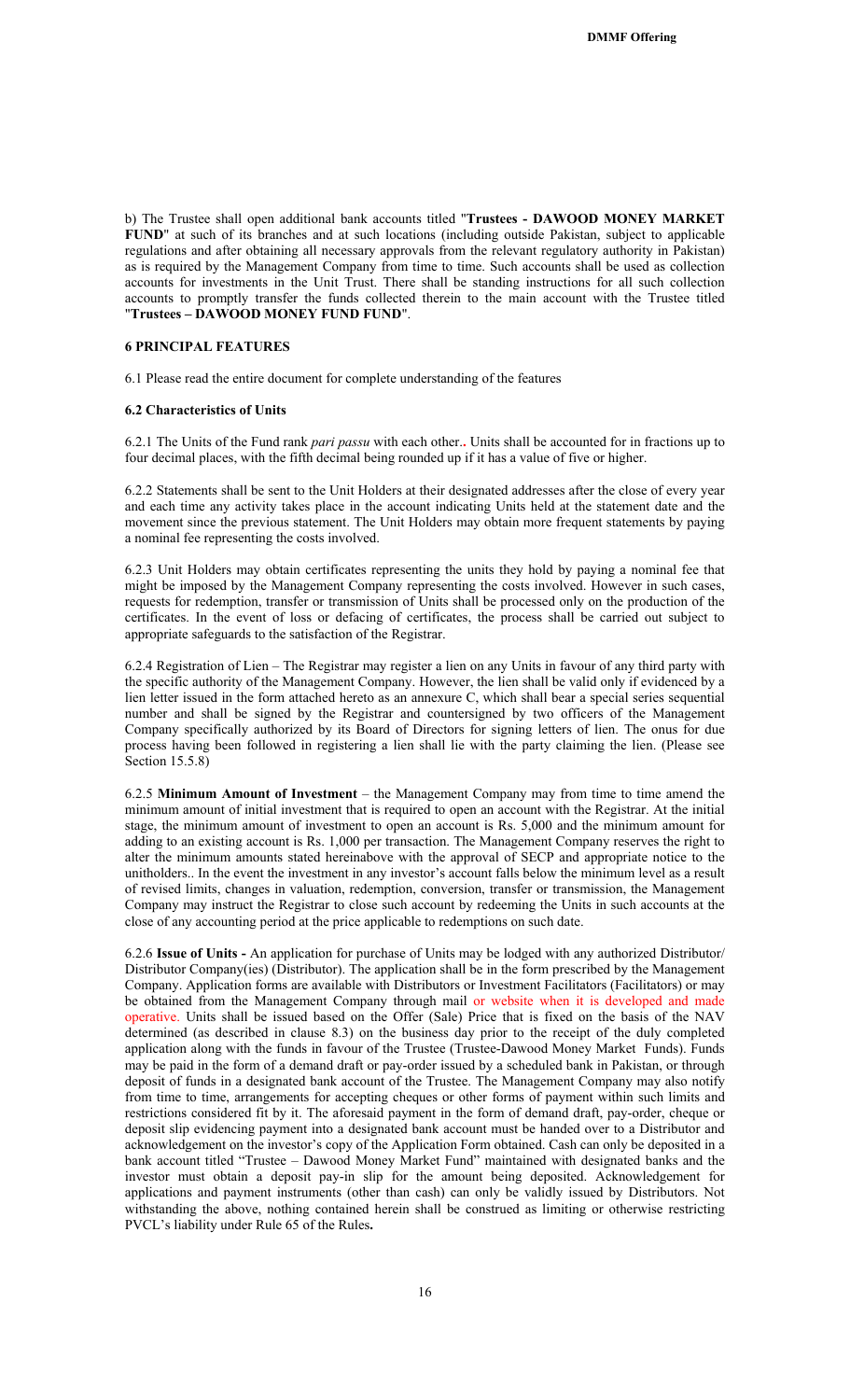The Procedure for Purchase of Units is given in Section 12 of this document.

6.2.7 **Redemption of Units –** A Unit holder may redeem Units by lodging a Redemption Request Form in the prescribed form with any authorized Distribution Agent (Distributor). In the event certificates have been issued to represent the Units, the relevant certificates must also be lodged with the Request and acknowledgement on the investor's copy of the Redemption Request Form must be taken. Redemption Request Forms may be obtained from authorized Distributors or Facilitators or from the Management Company through mail or its Web Site. The Units shall be redeemed based on the Repurchase Price that is fixed on the basis of the NAV determined (as described in clause 8.4) on the business day prior to the receipt of the duly completed Request Form (along with certificates where applicable). The payment of the redemption value shall be made by virtue of a transfer to the Unit holder's designated banker within six working days of the receipt of the Redemption Request conforming to the requirements herein. However, the terms contained in Section 6.2.10 shall supersede the terms of this clause in the circumstances indicated in Section 6.2.10 The Management Company may under special circumstances agree to pay the redemption amount directly to the Unit holder or his authorized representative. However, no payments shall be made to any intermediary. The procedure for redemption of Units is given in Section 13 of this document.

6.2.8 **Transfer, Transmission and Conversion of Units –** The Registrar shall, subject to law, accept requests for transfer of Units from an existing investor to another. The transfer shall be carried out after the Registrar has satisfied himself of all requisite formalities including payment of any taxes if applicable and has recovered the fee prescribed for the service. Transmission of Units to successors in the case of inheritance or distribution of the estate of a deceased Unit holder shall be processed by the Registrar after satisfying himself as to all legal requirements. The legal costs and taxes if any shall be borne and paid by the transferees. However, the processing fee shall not be payable by successors or the beneficiaries of the estate in the case of transmission. The Management Company shall pay the relevant processing fee to the Registrar. The procedure for transfer or transmission of Units is given in Section 14 of this document.

6.2.9 **Exiting Unit Holder-**Once an exiting Unit holder has claimed and collected all his dues, he shall have no further claims against the Fund.

#### **6.2.10 Suspension of Dealing, Queue System and Winding Up**

Under the circumstances mentioned in the Offering Documents, the Management Company may request the Trustee to approve a temporary change in the method of dealing in Units. Such approval shall not be unreasonably withheld.

6.2.10.1 **Suspension of Fresh Issue of Units -** The Management Company may at any time suspend issue of fresh Units. The Management Company shall announce the details of any exemptions to such a decision at the time a suspension of fresh issue is announced.

6.2.10.2 **Suspension of Redemption of Units –** In the event of extra-ordinary circumstances, the Management Company may suspend or defer redemption of Units. The circumstances under which the Management Company may suspend redemption shall be the event of war (declared or otherwise), natural disasters, a major break down in law and order, breakdown of the communication system, closure of the capital markets and /or the banking system or strikes or other events that render the Management Company, Registrar, Trustee or the Distributors unable to function or any other conditions mentioned in Rules.

6.2.10.3 **Queue System-** In the event redemption requests on any day exceed ten percent of the Units in issue, the Management Company may invoke a queue system whereby requests for redemption shall be processed on a first come first served basis for up to ten percent of the Units in issue. The Management Company shall proceed to sell adequate assets of the Fund and/ or arrange borrowing as it deems fit in the best interest of all Unit Holders and shall determine the redemption price to be applied to the redemption requests based on such action. Where it is not practical to determine the chronological ranking of any requests in comparison to others received on the same business day, such requests shall be processed on a proportional basis proportionate to the size of the requests. The requests in excess of the ten-percent shall be treated as redemption requests qualifying for being processed on the next business day at the price to be determined for such redemption requests. However, if the carried over requests and the fresh requests received on the next business day still exceed-ten percent of the Units in issue, these shall once again be treated on first-come, first-served basis and the process for generating liquidity and determining the redemption price shall be repeated and such procedure shall continue till such time the outstanding redemption requests come down to a level below ten percent of the Units then in issue.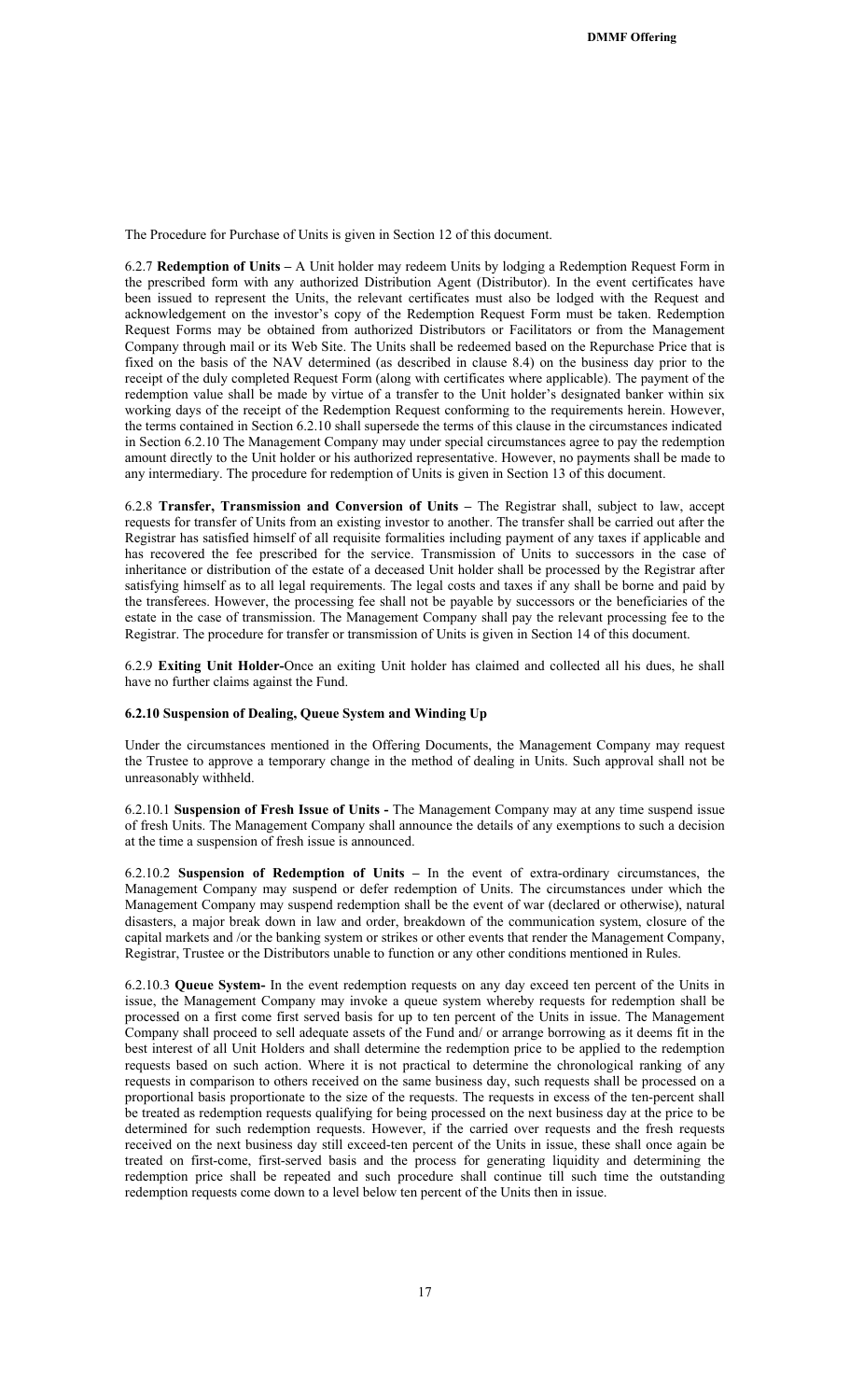**6.2.10.4 Winding Up in View of Major Redemptions -** In the event the Management Company is of the view that the quantum of redemption requests that have built up are likely to result in the Fund being run down to an unsustainable level or it is of the view that the sell-off of assets is likely to result in a significant loss in value for the Unit Holders who are not redeeming, it may announce winding up of the Fund. In such an event, the queue system, if already invoked, shall cease to apply and all Unit Holders shall be paid after selling the assets and determining the Final Redemption Price. However, interim distributions of the proceeds may be made if the Management Company finds it feasible.

6.3 **Distribution Policy –** The net amount available for distribution at the end of the financial year (or such interim period as may be decided by the Management Company), shall comprise of the revenues earned by the Fund including the net impact of the revenue collected/ paid out in the NAV calculation through sale and redemption, less all expenses, incurred or accrued attributable to the Fund and the adjustment of any realized capital gains or losses. It is the policy of the Fund to distribute the entire amount available for distribution as bonus Units. However, in the event the tax impact is not significantly adverse, the capital gains realized shall normally be retained for reinvestment.

6.3.1 Unit Holders may opt to receive the amount equivalent to their share of the annual distribution in cash. In such an event, the Management Company shall at the end of the financial year (or the relevant period in the event of an interim distribution) cause to redeem such number of Units of the Unit holder that approximately equate the value of the Bonus Units for the period. The redemption price shall be determined on the basis of the NAV at the distribution date after appropriation of the distribution but without any charge of the back-load normally deducted from the redemption price. The payment of the cash equivalent shall be made, net of any taxes that the Management Company or the Trustee is obliged to recover, by way of a transfer of the amount to the Unit holder's designated bank account.

6.3.2 The Management Company may alter the distribution policy in order to achieve tax efficiency in the best interest of the Unit Holders.

#### **7 PURCHASES AND REDEMPTION OF UNITS**

7.1 Sales and Processing Charges (Front-end Load) – The Unit Sale Price includes sales and processing charges of a maximum of two percent of the Offer Price as a load on the Net Asset Value of the Unit. The issue price applicable to Bonus Units issued by way of dividend distribution or issue of units in lieu of cash distribution shall not include any load (sales or processing charge) on the NAV.

7.2 The Redemption Price may be determined after deducting a processing charge not exceeding one eighth of one percent of the Redemption Price as a back-end loan on the NAV. However, in the event a Unit holder converts from this scheme to another scheme managed by the Management Company, the redemption so processed shall be free of the Back-end load.

7.3 Transfer of Units from one owner to another shall be subject to a processing charge of an amount not exceeding one percent of the Net Asset Value at the date the request, complete in all respects, is lodged, which shall be recovered from the transferee. However, the processing charge shall not be payable by successors in the case of inheritance or distribution of the estate of a deceased Unit holder. Any taxes or duties applicable on the transfer or transmission shall be payable by the transferee.

7.4 Units can be purchased at the Offer Price and redeemed at the Redemption Price at any of the Authorized Branches of the Distributors on any Subscription Day in accordance with the procedure set out in Sections 12 and 13 of this Offering Document.

7.5 During the period the Register is closed, as mentioned in Sections 6.2.10 and 14.5 of this Offering Document, the sale and redemption will be suspended.

#### **8 OFFER AND REDEMPTION PRICES**

8.1 For the First Offer (Selling) Prices, please refer to Section 4.8 of this Document.

8.2 Subsequent to the first offer**,** the Management Company shall announce the Offer and Redemption (Repurchase) Prices daily, calculated on the basis of the NAV and adjusted for such load, transaction costs, charges and duties as are described herein. The method of calculation shall be cleared to the Trustee's satisfaction that such method is adequate for ensuring accurate calculation of the prices.

8.3 The Offer Price shall be equal to the sum of the Net Asset Value (NAV) as of the close of the Business Day **(**in the event there are closed days, for any reason, following that Business Day, the NAV so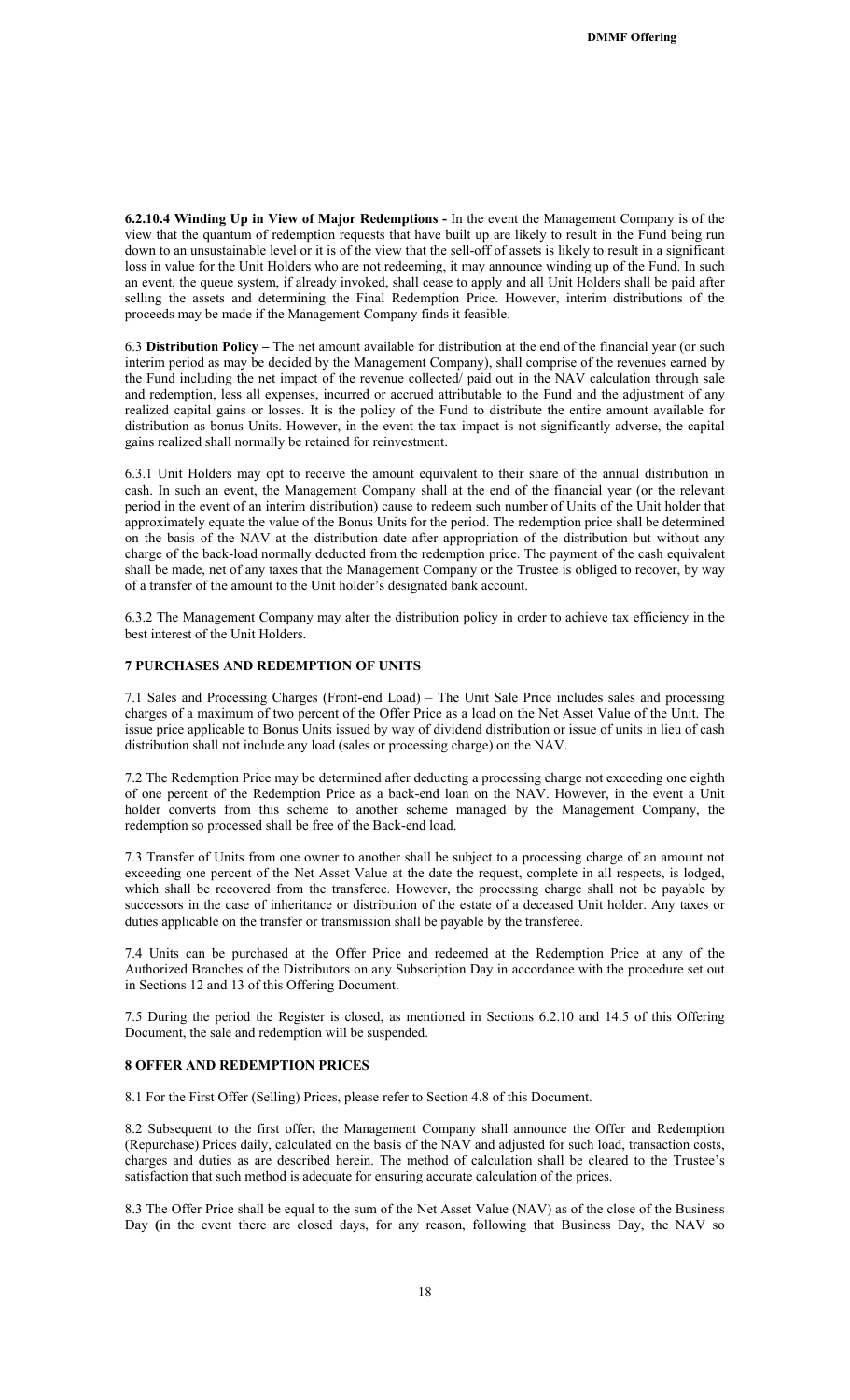determined shall be adjusted for the accrual of income or losses if any for such closed days), Transaction Costs as defined in clause 18.53, any Front-end Load (Load) not exceeding 2% of the Offer Price (Please refer to Annexure B for the current level of load) and such amount as the Management Company may consider appropriate provision for Duties and Charges and such sum to be adjusted upwards to the nearest Paisa. The Offer Price so determined shall apply to purchase requests, complete in all respects, received by the Distributor during the business hours on the following day.

8.4 The Redemption Price shall be equal to the NAV as of the close of the Business Day (in the event there are closed days, for any reason, following that Business Day, the NAV so determined shall be adjusted for the accrual of income or losses if any for such closed days), less Transaction Costs as defined in clause 18.52, a Back-end Load (Processing charge) not exceeding one eighth of one percent of the Redemption Price (Please refer to Annexure B for the current level of load) and such amount as the Management Company may consider an appropriate provision for Duties and Charges and such sum to be adjusted downwards to the nearest Paisa. The Redemption Price so determined shall apply to redemption requests, complete in all respects, received by the Distributor during the business hours on the following day. However, the back-end load shall not be deducted from the NAV for such Units that are being converted for investment in another scheme being run by the Management Company.

8.5 The Management Company shall, at such frequencies as are prescribed in the relevant Offering Documents, determine and announce the Net Asset Value based prices. Such prices shall be subject to a continuous post audit by the Funds' Auditors. The Auditors shall provide copies of their reports direct to the Trustee at such frequency as is agreed amongst the Trustee, the Management Company and the Auditors. Under certain circumstances as provided in the respective Offering Documents, the Management Company may suspend the announcement of the prices.

8.6 The Management Company shall publish the Offer and Redemption Prices in at least one or more leading English and/or Urdu daily newspapers having good circulation in Karachi, Lahore and Islamabad on the following day.

8.7 The prices determined, as described hereinabove shall be subject to adjustment for any taxes payable in the jurisdiction of the transaction.

#### **9 EXPENSES OF DMMF**

9.1 The following expenses will be borne by the DMMF:

9.1.1 Remuneration of the Management Company;

9.1.2 Remuneration of the Trustee,

9.1.3 Brokerage and transaction costs related to investing and disinvesting of the Fund Property.

9.1.4 Legal and related costs incurred in protecting or enhancing the interests of the Fund or the collective interest of the Unit Holders

9.1.5 Bank charges and borrowing/financial costs;

9.1.6 Auditors' Fees and expenses and

9.1.7 Formation Cost estimated at and not exceeding Rs. 2,500,000 that will be amortized over a period not exceeding five years.

#### **9.2 The Remuneration of the Management Company and the Trustee**

9.2.1 The Management Company and the Trustee shall be remunerated in the manner described in Section 11 herein below.

**9.3 The payment to Legal Advisors** (other than for legal costs incurred for setting up the Income Fund or for protecting or enhancing the interests of the Fund or its Unit Holders ) will be made by the Management Company, and there will be no separate charge on DMMF.

#### **9.4 Expenses of the Management Company and the Trustee**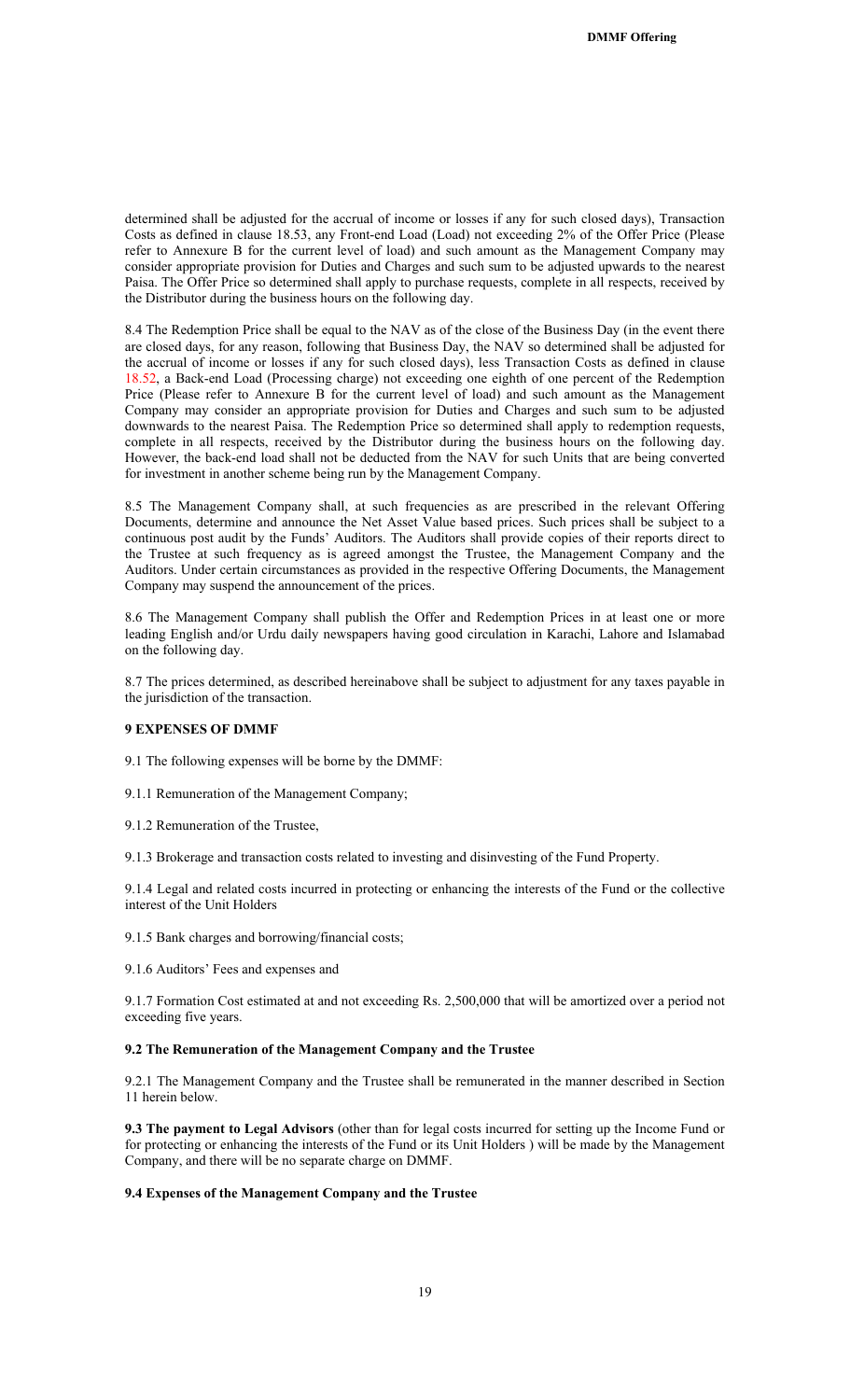The Management Company and Trustee shall bear all expenditures in respect of their secretarial and office space and professional management including all accounting and administrative services provided in accordance with the provisions of the Deed. Neither the Management Company nor the Trustee shall make any charge against the Unit Holders nor against the Fund Property nor against the Distribution Account for their services nor for expenses, except such expenses or fees as are expressly authorized under the provisions of the Rules and the Deed to be payable out of Fund Property.

#### **10 TAXATION –The information herein below is accurate as of the date of the printing of this document. The taxability and tax rates are subject to change from time to time, as may be announced by the Government:**

#### **10.1.1 Taxation on the Income of the Fund:**

#### 10.1.2 **Tax status of the Fund**

10.1.2.1 Under the Tax Law in Pakistan, the definition of a public company includes a trust formed under any law for the time being in force. The Fund will be regarded as a public company liable to tax rate applicable to a public company.

10.1.2.2 The income of the Fund will accordingly be taxed at the following rates:

10.1.2.3 Dividend income received from a Pakistani company or a Modaraba shall be taxed at the withholding tax rate of 5%. This is the final tax liability.

10.1.2.4 Capital gains arising on sale of securities listed on any Stock Exchange in Pakistan are exempted from tax upto June 30, 2004 (Assessment Year 2004-05).

10.1.2.5 Income from redeemable capital listed on any Stock Exchange in Pakistan is subject to withholding tax at the rate of 10%.

10.1.2.6 All other income, if not otherwise exempt shall be taxed at the rate of 35% of net income.

10.1.2.7 Notwithstanding the tax rates given above, the income of the Fund will be exempted from tax, if not less than 90% income of the year is distributed amongst the Unit Holders as dividend. It is the policy of the Fund to comply with this law so as to obtain tax exemption.

#### **10.2 Taxation on Unit Holders and Liability to Zakat**

10.2.1 The information set forth below is included for general information purposes only. In view of the individual nature of tax consequences, each investor is advised to consult with his tax adviser with respect to the specific tax consequences to him of investing in the Fund.

10.2.1.1 Withholding Tax on Dividend: Unless exempt from such taxation by applicable law or double taxation treaties, the withholding tax on profit distribution by the Fund will be as under:

10.2.1.2 Individuals: 10%;

10.2.1.3 Public companies including Insurance Companies: 5%;

10.2.1.4 Foreign companies: 15%;

10.2.1.5 Other companies: 20%.

10.2.1.6 In terms of the provisions of the Income Tax Ordinance, 2001, the withholding tax, to which different tax rates apply, shall be deemed to be full and final liability in respect of such profits.

10.2.2 Capital Gains: Capital Gains on sale of units listed on any Stock Exchanges in Pakistan shall be exempt from capital gains tax up to Assessment Year 2004-05.

10.2.3 Zakat: Under Zakat and Ushr Ordinance, 1980, (XVII of 1980), except for certain category of investors, Units held by resident Pakistani Unit Holders are subject to Zakat at 2.5% of the value of Units held on the Zakat Valuation Date. Except for those Unit Holders exempted under the said Ordinance, Zakat will be collected and paid in to the government treasury by redeeming the appropriate number of Units out of the respective accounts on the Zakat Valuation Date. In the event the Units are held in certificate form or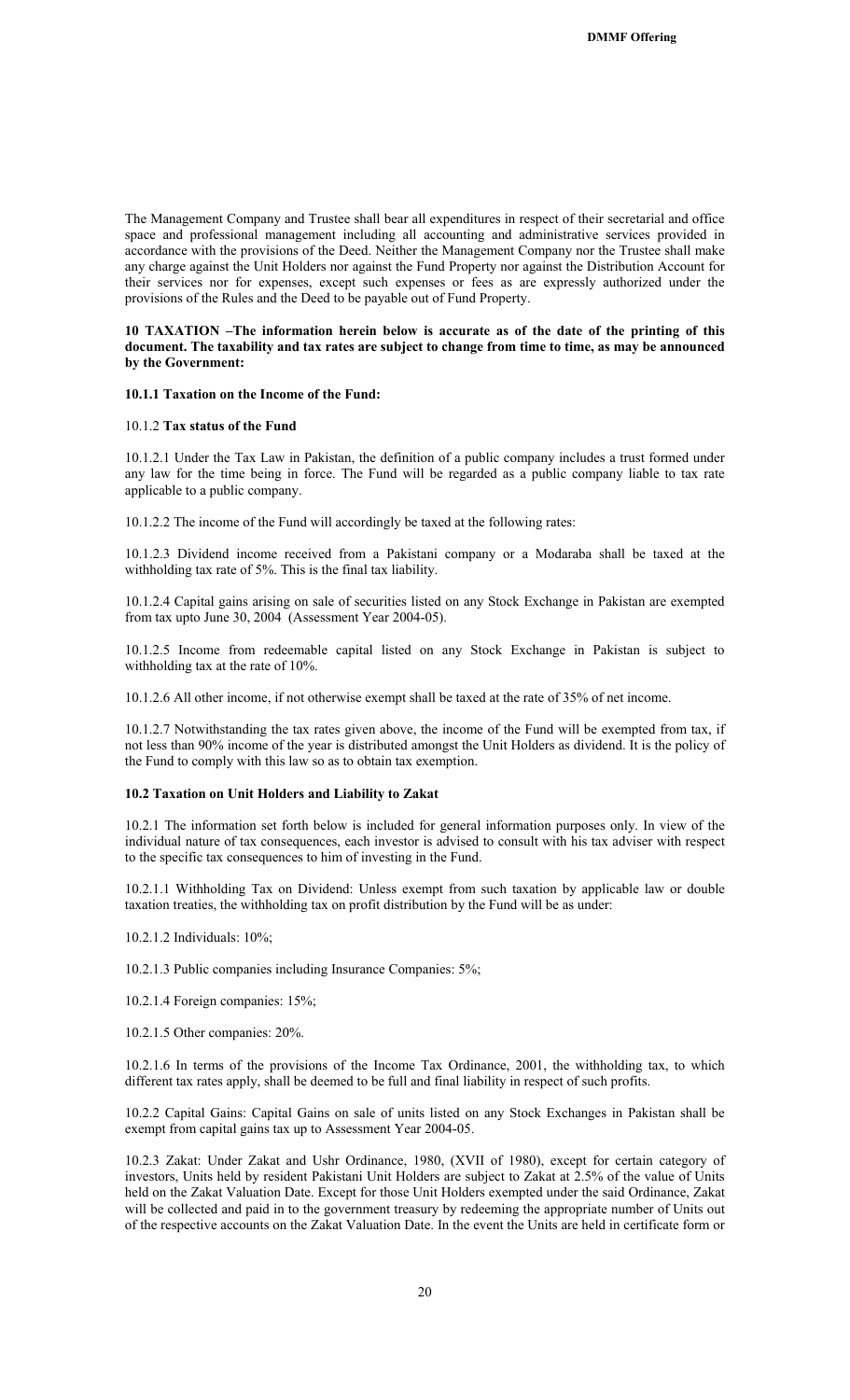the management Company is of the view that circumstances so warrant, the Zakat shall be recovered when the certificates are redeemed or from the dividend payment relating to such certificates whichever is earlier.

10.3 **Disclaimer –** The tax and Zakat information given above is based on the Management Company's tax adviser's interpretation of the law, which to the best of the Management Company's understanding is correct but Investors are expected to seek independent advice so to determine the taxability arising from their investment in the Units of the Fund.

#### **11 FEES AND CHARGES**

11.1 **Management Fee:** The Management Company shall be entitled to receive:

11.1.1 A remuneration of an amount not exceeding three percent per annum of the average daily Net Assets during the first five years of the Scheme and two percent per annum of the average daily Net Assets thereafter; Provided that the remuneration so calculated shall not exceed the maximum remuneration allowed under the Rules. It being further understood and agreed that PVCL shall fix the rate of remuneration for the duration each quarter of an Accounting Period and shall intimate such rate to the Trustee at least seven (7) calendar days prior to the beginning of each such quarter. The applicable remuneration shall be published in two widely circulated daily newspapers in Pakistan, one in English and one in Urdu, at the beginning of such quarter, if changed.

11.1.2 The current level of Management Fee is indicated in Annexure B.

11.2 **Trustee Fee** – The Trustee shall be entitled to a monthly remuneration out of the Fund Property based on an annual tariff of charges annexed hereto (Annexure A), which shall be applied to the average daily Net Assets during such calendar month. The remuneration shall begin to accrue from the date of payment in full of all Units subscribed by the Core Investors. For any period other than a full calendar month such remuneration will be prorated on the basis of the actual number of days for which such remuneration has accrued for the total number of days in the calendar month concerned. Any costs incurred by the Trustee such as legal and related costs incurred in protecting or enhancing the interests of the Fund or the collective interest of the Unit holders, are reimbursable at actuals.

11.3 **Sales and Processing Charges (Front-end Load)** – The Unit Sale Price includes sales and processing charges of a maximum of two percent of the Offering Price. (The current level of Load is indicated in Annexure B). The issue price applicable to Bonus Units issued by way of dividend distribution or issue of units in lieu of cash distribution shall not include any sales or processing charge. Transfer of Units from one owner to another shall be subject to a processing charge of an amount not exceeding one percent of the Net Asset Value at the date the request is lodged, which shall be recovered from the transferee. However, the processing charge shall not be payable by successors in the case of inheritance or distribution of the estate of a deceased Unit holder.

11.4 **Redemption Processing Charge (Back-end Load)** - The Unit Redemption Price is calculated after deducting a processing charge not exceeding one-eight of one percent from the Net Asset Value of the Unit. (The current level of Load is indicated in Annexure B).

11.5 **SECP Charge –** 0.1 % of NAV will be paid to SECP per annum.

#### **12 PROCEDURE FOR PURCHASE OF UNITS**

#### **12.1 Who Can Apply**

Any investor or any related group of investors qualified or authorized to purchase the Units may make applications for the issue of Units in DMMF. The onus for being so qualified lies with the investor and neither the Management Company, nor the Trustee, nor the Registrar nor the Distributors nor the Facilitators accept any responsibility in this regard. Application may be made pursuant to the procedures described in paragraph 12.2 below including but not limited to:

12.1.1 Citizens of Pakistan resident in Pakistan: In respect of minors below 18 years of age applications may only be made by their guardians.

12.1.2 Companies, corporate bodies, financial institutions, banks, partners of a firm and societies incorporated in Pakistan so long as such investment is permitted under their respective memorandum and articles of association and/or by-laws. In respect of trusts the trustees of such trust may make an application to buy the Units.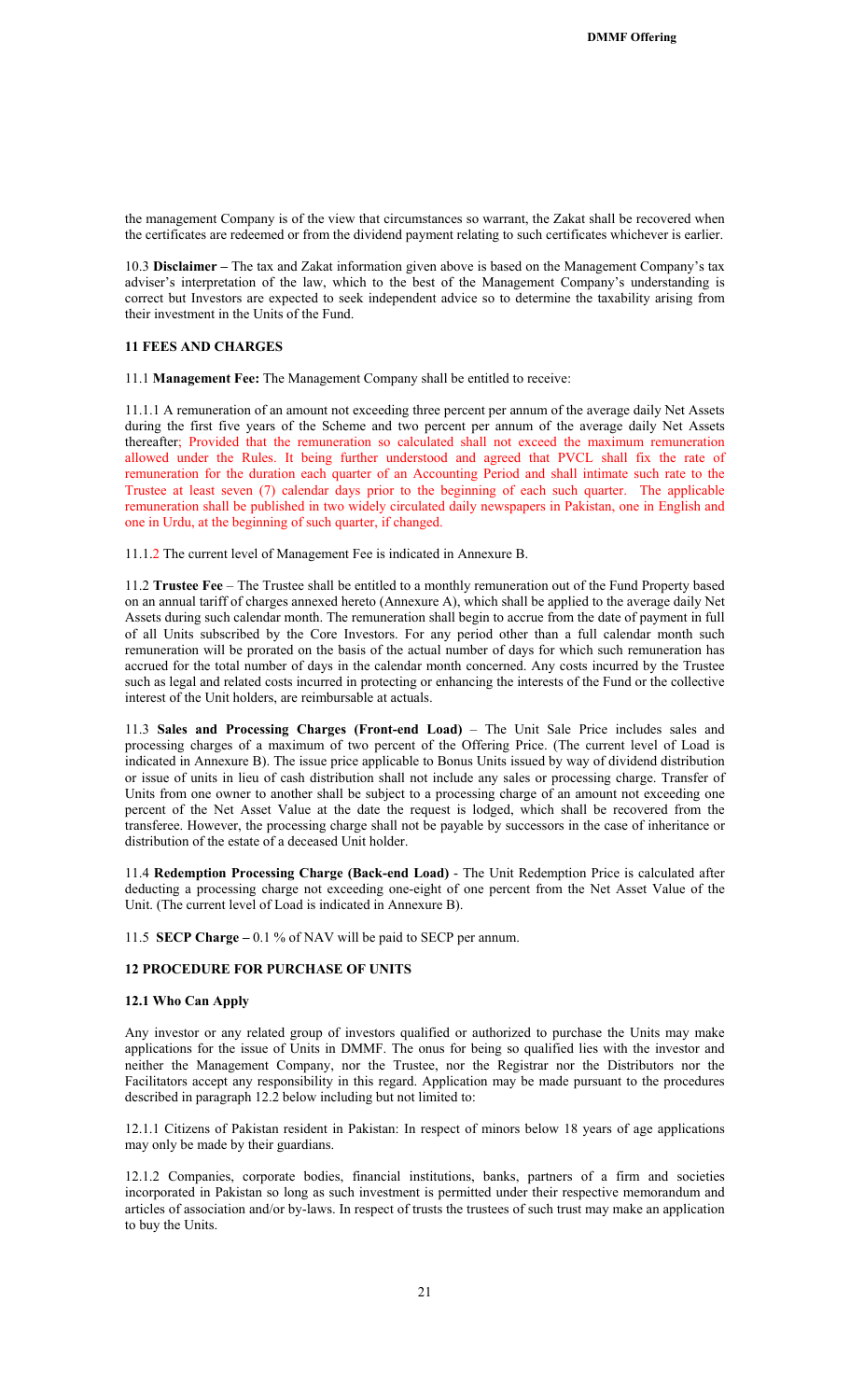12.1.3 Pakistanis resident abroad, foreign nationals and companies incorporated outside Pakistan can apply for Units subject to the regulations of the State Bank of Pakistan and the Government of Pakistan and any such regulations and laws that may apply to their place of residence, domicile and citizenship. The payment of dividends and redemption proceeds to such investors shall be subject to the relevant taxation and exchange regulations/laws. Any person making an application for the issue of Units in DMMF shall warrant that he is duly authorized to purchase such Units.

#### **12.2 Application Procedure**

The procedure herein below is designed for paper-based transactions. The Management Company may at a later date introduce electronic/ Internet based options for the transactions.

12.2.1 Fully completed Application form for purchase of Units, accompanied by the payment for the investment, as specified in paragraph 12.2 below and copies of the documents mentioned in subparagraphs 12.2.2 and 12.2.3 should be delivered at any of the Authorized Branches of the Distribution Companies.

12.2.2 In case of individual applicants a photocopy of the National Identity Card of the applicant or any other form of identification acceptable to the Management Company.

12.2.3 In case of a body corporate or a registered society or a trust,

- (1) copy of the memorandum and articles of association/ Charter/ Byelaws or rules and regulations;
- (2) copy of the relevant resolution of the board of directors approving the investment
- (3) copy of power of attorney and/or relevant resolution of the board of directors delegating any of its officers to invest the funds and/ or to realize the investment and
- (4) copy of the National Identity Card of the officer to whom the authority has been delegated.

12.2.4 In case of existing Account Holders, if any of the documents have previously been deposited, fresh submission of documents will not be required provided that the deposited documents are acceptable to the Management Company. However, the account number must be provided to facilitate linking.

12.2.5 The applicant must obtain a copy of the application signed and stamped by an authorized officer of the Distributor acknowledging the receipt of the application, copies of other documents prescribed herein and the demand-draft, pay-order, cheque or deposit slip as the case may be. Cash can only be deposited in a bank account titled "Trustee - Dawood Money Market Fund " maintained with designated banks and the investor must obtain a deposit pay-in slip for the amount being deposited. Acknowledgement for applications and payment instruments (other than cash) can only be validly issued by Distributors. Not withstanding the above, nothing contained herein shall be construed as limiting or otherwise restricting PVCL's liability under Rule 65 of the Rules.

12.2.6 The Distribution Company will be entitled to verify the particulars given in the application form. In case of any incorrect information the application may be rejected if the applicant does not rectify the discrepancy.

12.2.7 If subsequent to receipt of the application by the Distributor, but prior to issue of the Units, the application is found by the Registrar or the Distributor to be incomplete or incorrect in any material manner, the Registrar or the Distributor will advise the applicant in writing to remove the discrepancy, in the mean while the application will be held in abeyance for fifteen days and in the event the discrepancy is not removed in the said fifteen days, the amount will be refunded without any interest or mark-up. However, in the event Units have been issued and a material discrepancy is discovered subsequent to that, the Registrar or the Distributor will advise the applicant in writing to remove the discrepancy within fifteen days and if the investor, in the opinion of the Registrar, fails to remove the discrepancy without good cause, the Units shall be redeemed at the Redemption Price fixed on the date the Units are so redeemed. The Unit holder shall not be entitled to any payment beyond the redemption value so determined.

12.2.8 In the event payment has been accepted by cheque, the Units shall be allocated on the day the duly completed Application along with the cheque is cleared by the Bank with the Distributor.

#### **12.3 Payment**

Payment for Units can be made by banker's draft, pay-order or by cheque, if and under such conditions that the Management Company may allow payment by cheques (however, the Management Company may impose such limits it deems fit as to the bank branch on which the cheque is drawn and as to the monetary limits on cheques, which may vary for various class of investors), made payable to the "Trustee- Dawood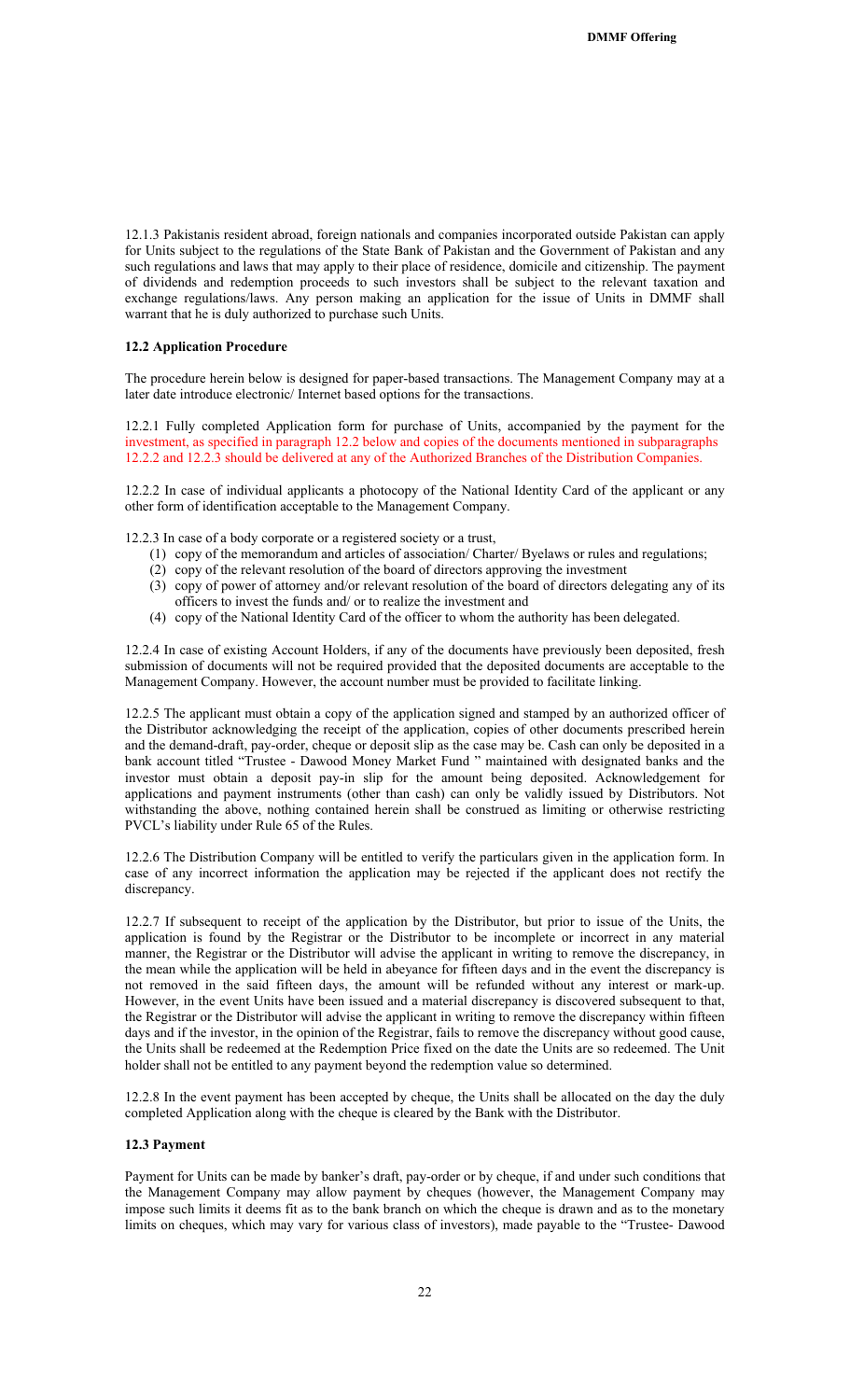Money Market Fund " and crossed "Account Payee only" and must be drawn on a Bank in the same town as the Authorized Branch of the relevant Distribution Company to which the application form has been submitted is located. Payment for Units in cash will not be accepted, however, the Management Company may notify details of an account in the name of the Trustee in which funds may be deposited through a specifically designed paying-in form.

#### **12.4 Joint Application**

12.4.1 Joint application can be made by up to four related groups of applicants. Such persons shall be deemed to hold Units on first holder basis; however, each person must sign the application form and submit a copy of their National Identity Card or other identification document.

12.4.2 The first named Holder shall receive all notices and correspondence with respect to the account, as well as proceeds of any redemption, or dividend payments. Such person's receipt or payment into the person's designated bank account shall be considered as a valid discharge by the Trustee of its obligation.

12.4.3 In the event of death of the first Holder, the person first in the order of survivor(s) as stated in the application form, shall be the only person recognized by the Trustee to receive all notices and correspondences with regards to the accounts, as well as proceeds of any redemption requests or dividend. Such person's acknowledgement of receipt of proceeds shall be considered as the valid discharge by the Trustee of its obligations.

12.4.4 Where Units are registered in the name of Joint Holders and subsequently additional Units are purchased by the same Joint Holders but the application is made in different order, such additional Units will be registered under a different account.

#### **12.5 Allotment (Issue of Units)**

If an application duly delivered at or posted to the authorized branch of any of the Distribution Company is accompanied by the payment as prescribed hereinabove, Units applied for will be allotted (issued) on the date when the accompanying cheque or bank draft is realized if it is a Subscription Day, or if not a Subscription Day, then on the next following Subscription Day provided the cheque or bank draft accompanying the application is realized. If the cheque or bank draft has been returned unpaid, the application will be rejected.

#### **13 PROCEDURE FOR REDEMPTION OF UNITS**

#### **13.1 Application Procedure**

The procedure herein below is designed for paper-based transactions. The Management Company may at a later date introduce electronic/ Internet based alternatives for the transactions.

13.1.1 Unit Holders may lodge requests for redemption by completing the prescribed Redemption Form (Request) and endorsing the relevant Certificate, if issued, on the reverse of such Certificate and submitting the same to any Authorized Branch of the relevant Distribution Company on any Subscription Day.

13.1.2 The applicant must obtain a copy of the Request signed and stamped by an authorized officer of the Distributor acknowledging the receipt of the Request and the certificates if any.

#### **13.2 Payment of Redemption Proceeds.**

The payment of the redemption value shall be made by virtue of a transfer to the Unit holder's (the first named joint holder if jointly held) designated banker within six working days of the receipt of the redemption request conforming to the requirements herein.

#### **13.3 Joint Holders**

Unless the Joint Holders of Units have specified otherwise, all the Joint Holders shall sign request for redemption of such Units.

#### **13.4 Partial Redemption**

Partial redemption of Units covered by a single Certificate is not permitted. However, Holders may apply for a splitting of the Certificate before applying for redemption.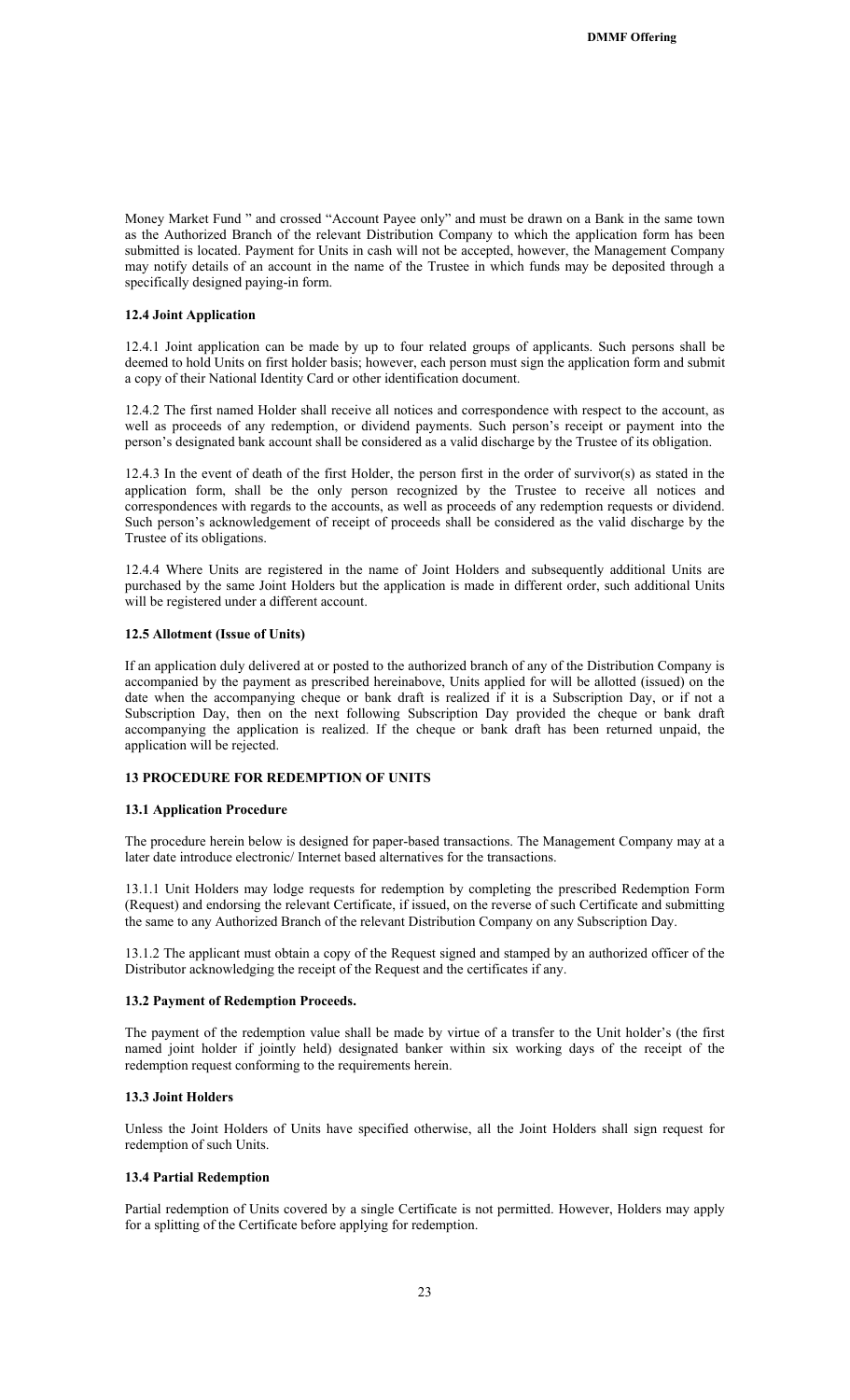#### **13.5 Verification of Redemption Application Form**

At the request of the Unit Holder, the Registrar will verify (1) the holding stated on the Application for Redemption Form and (2) signature of the Holder.

#### **13.6 Redemption Requests in Excess of 10% of Units in Issue.**

The normal redemption process shall not apply in so much as it is in conflict with the process prescribed in Section 6.2.10 in which case the process described therein takes over.

## **14 TRANSFER OF UNITS**

#### **14.1 Application Procedure**

The procedure herein below is designed for paper-based transactions. The Management Company may at a later date introduce electronic/ Internet based alternatives for the transactions.

**14.2** A Unit Holder can transfer Units held by him by:

14.2.1 Completing a prescribed Transfer Application Form to be signed by the transferor and transferee.

14.2.2 Paying any applicable Duties and Charges.

14.2.3 Submitting to any of the Authorized Branches of the relevant Distribution Company the Transfer Application Form and relevant Certificate, if issued. The Management Company may introduce Certificates that are self-contained in as much as they may incorporate an appropriate design for recording transfers.

14.2.4 Any person becoming entitled to hold the Units in consequence of the death, insolvency or winding up of any sole Holder or the survivors of Joint Holder shall be registered as the Holder or Joint Holder as the case may be, upon:

14.2.5 Submitting to any of the Authorized Branches of the relevant Distribution Company the duly completed prescribed Transfer Application Form and relevant Certificate, if issued, with such evidence, which may prove his entitlement to the Units.

14.2.6 Application for transfer can be submitted on any Business Day during banking hours.

#### **14.3 Partial Transfer**

Partial transfer of Units covered by a single Certificate is permitted.

#### **14.4 Verification of Transfer Application Form**

At the request of the Unit Holder, the Registrar will verify (1) the holding stated on the Transfer Application Form and (2) signature of the Holder.

#### 14.5 **Closure of Register**

The Management Company may close the Register by giving **at least thirty days** notice to Holders and for period not exceeding five days in a calendar year. During the period the Register is closed, transfer application will not be received.

#### **15 SERVICE TO UNIT HOLDERS**

#### 15.1 **Availability of Forms**

All the forms mentioned and/or included in this Offering Document will be available at all the Authorized Branches of all Distribution Companies as well by post from the Management Company and from its web site. Investment Facilitators will also have limited stocks of the Forms.

#### **15.2 Register of Unit Holders**

A Register of Unit Holders shall be maintained by Gangjees Registrar Services (Pvt) Ltd, in their capacity as the Registrar at 513, Clifton Centre, Clifton, Karachi.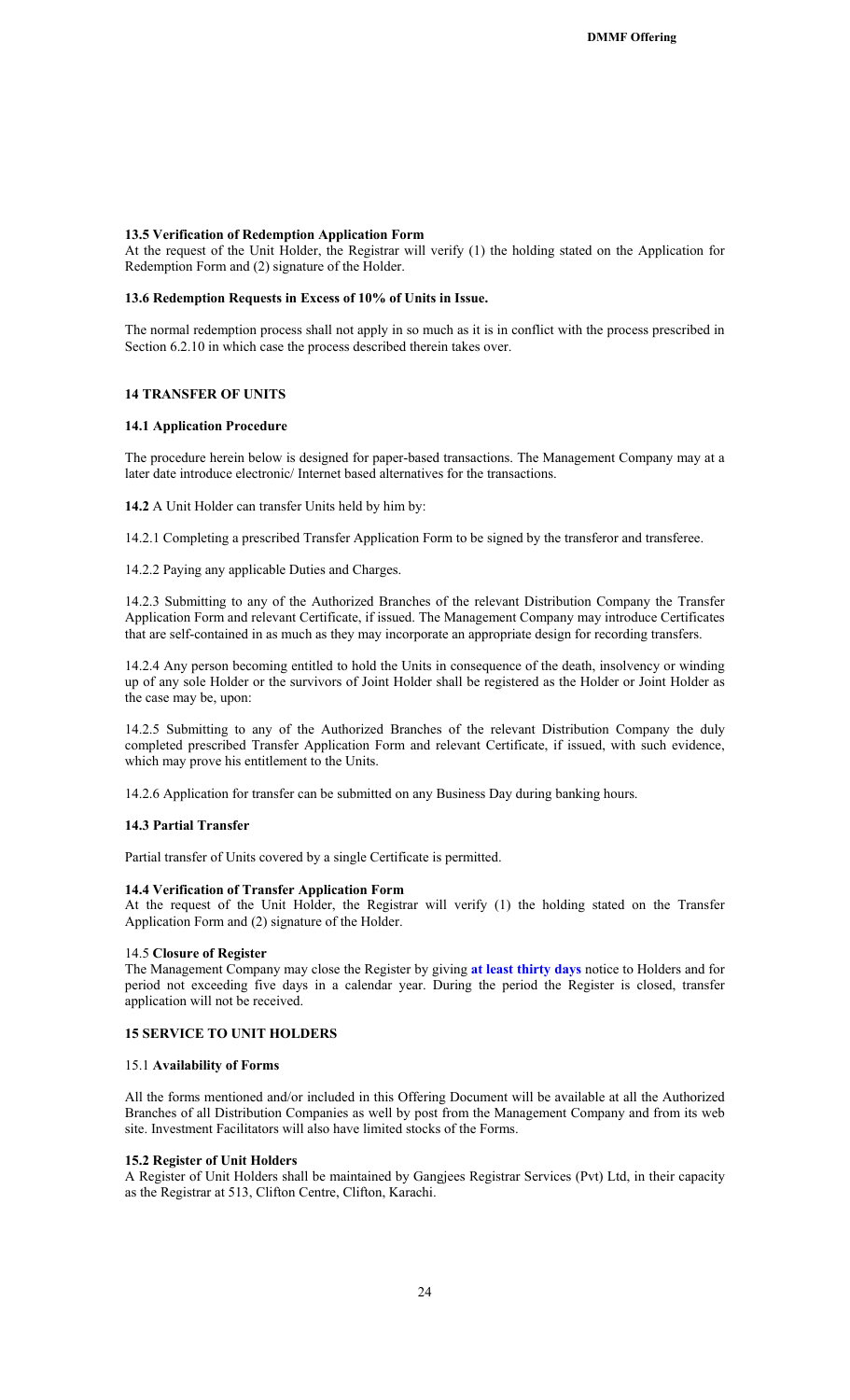15.3 Every Unit Holder will have a separate account identification number. Such account will reflect all the transactions in that account held by such Unit Holder.

**15.4** The Holder will be entitled to ask for copies thereof on any Business Day by applying to the Registrar in writing and providing such fee that the Management Company may notify.

#### **15.5 Information in the Register**

The Register will normally contain the following information:

#### 15.5.1 **About Unit Holders**

15.5.1.1 Name of Unit Holder/ Joint Holders;

15.5.1.2 Address of Unit Holder/first named Joint Holder;

15.5.1.3 National Identity Card Number(s) of Unit Holder/ Joint Holders

15.5.1.4 Father's or Husband's name of Unit Holder/ Joint Holders;

15.5.1.5 Occupation of Unit Holder/ Joint Holders; and

15.5.1.6 Tax status of the holders;

15.5.1.7 Zakat status of the holders;

15.5.1.8 Bank details.

#### **15.5.2 About Units**

15.5.2.1 Type

15.5.2.2 Distinctive numbers

15.5.2.3 Certificate number, if applicable;

15.5.2.4 Dates of purchase/ Redemption/ transfer and the reference number, if any;

15.5.2.5 Number of Units held and

15.5.2.6 Record of verification of Transfer forms/ Redemption

#### **15.5.3 Instructions**

15.5.3.1 Instruction about reinvestment or payment of dividend or the encashment of bonus Units;

15.5.3.2 Instructions if redemption application is to be signed by first – named Joint Holders only:

15.5.3.3 Information and instruction about pledge of Units; and

15.5.3.4 Information and instruction about nominees in case of death of the Unit Holder.

15.5.4 **Request for Changes**: The Unit Holder should write to the Registrar if any change is desired in his particulars or instructions

#### 15.5.5 **Account Statement**

The Registrar will send directly to each Unit Holder a non transferable account statement each time there is a transaction in the account, i.e., Units are (1) subscribed, (2) redeemed (3) transferred in favour of third person (4) transferred from third person (5) additional Units are issued against bonus issue or re-investment of dividend. An account statement will be posted within 21 Business Days after each relevant transaction.

#### 15.5.6 **Certificates**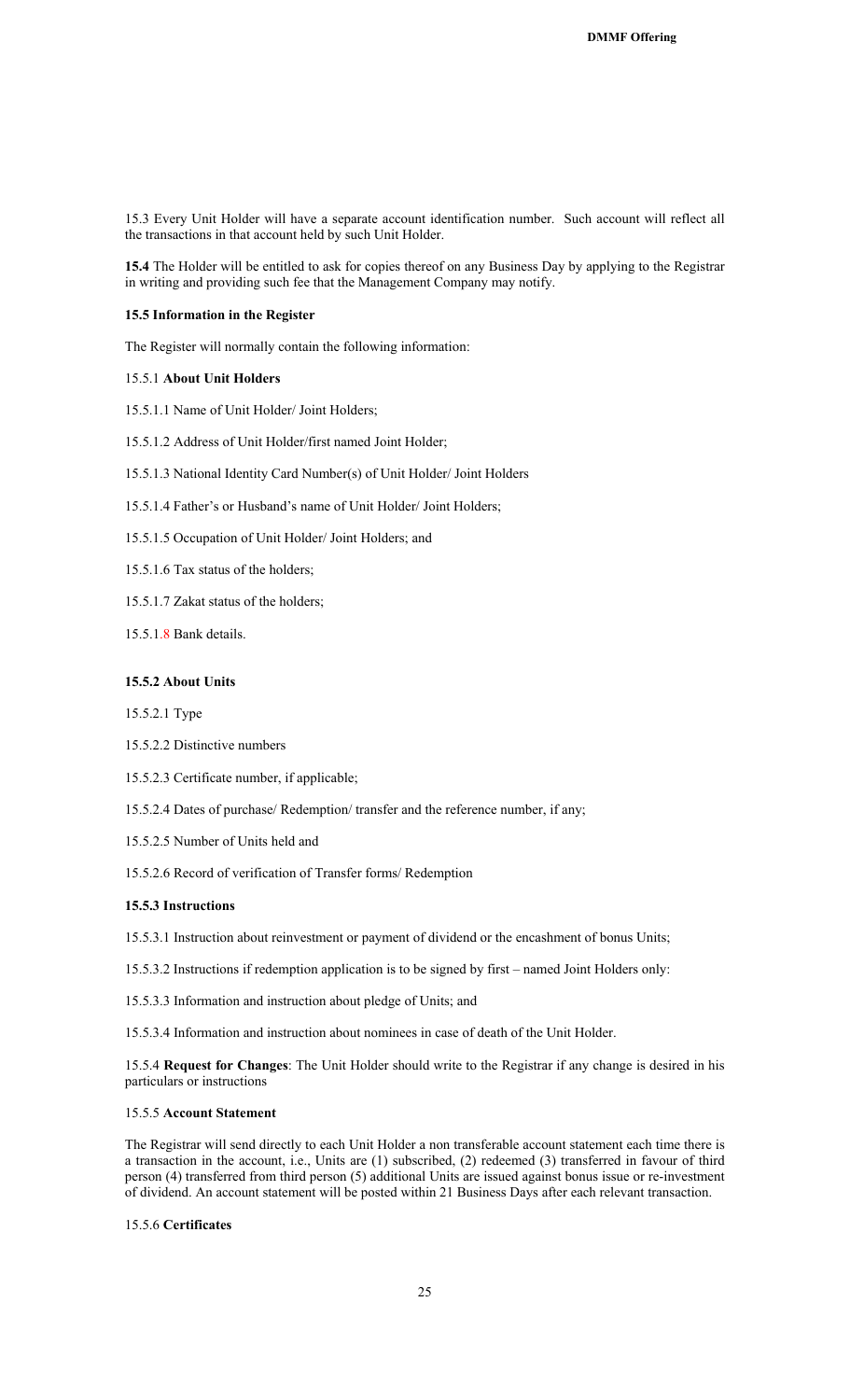15.5.6.1 Unit Certificates will be issued only if requested by the Unit Holders on payment of Rs. 25 per Certificate or any other amount as determined by the Management Company from time to time.

15.5.6.2 The Certificate would be sent through postal or courier service at the applicant's risk within 21 Business Days after the request for the Certificate has been made to the address of the Unit Holder or to the address of the first named Joint Holder, if the relevant Unit or Units are jointly held.

15.5.6.3 Each Unit or any fraction thereof shall not be represented by more than one Certificate at any one time.

#### **15.5.7 Replacement of Certificates**

15.5.7.1 The Registrar or Management Company may replace certificates, which are defaced, mutilated, lost or destroyed on application to the relevant Distribution Company and on payment of all costs, and on such terms as to evidence, indemnity and security as may be required. Any defaced or mutilated Certificate must be surrendered before a new Certificate is issued.

15.5.7.2 The Unit Holder shall on application on prescribed form be entitled to consolidate the entire holding in the Fund into one certificate upon surrender of existing Certificates.

15.5.7.3 Each new issue of Certificates will require payment of Rs.50 per Certificate.

#### **15.5.8 Pledge/Lien of Units**

15.5.8.1 Any Unit Holder/or all joint holders may request the Registrar to record a pledge/lien of all or any of his/their Units in favour of any third party legally entitled to invest in such Units in its own right. The Registrar shall register a lien on any Units in favour of any third party with the specific authority of the Management Company. However, the lien shall be valid only if evidenced by a lien letter issued in the form attached hereto as Annexure C, which shall bear a special series sequential number and shall be signed by the Registrar and countersigned by two officers of the Management Company specifically authorized by its Board of Directors for signing letters of lien. The onus for due process having been followed in registering a lien shall lie with the party claiming the lien.

15.5.8.2 The lien letter shall record particulars of the bank account of the party obtaining the lien.

15.5.8.3 The lien once registered shall be removed by the authority of the party in whose favour the lien has been registered or through an order of a competent court. Neither the Trustee, nor the Management Company, nor the Registrar, shall be liable for ensuring the validity of any such pledge/ charge/lien. The disbursement of any loan or undertaking of any obligation against the constitution of such pledge/charge/lien by any party shall be at the entire discretion of such party and neither the Trustee nor the Management Company and the Registrar take any responsibility in this matter.

15.5.8.4 Payments of dividends or the issue of bonus Units and redemption proceeds of the Units under lien/charge/pledge shall be made to the lien/charge/pledge holder for the account of the Unit holder.

#### **15.5.9 Nomination**

Subject to any Personal Laws that may applicable to a Unit holder, a single Unit Holder can nominate a successor to receive the Units upon his death by completing the relevant section of Purchase of Units prescribed nomination form and submitting the same to the Authorized Branch of the relevant Distribution Company

#### **15.6 Financial Reporting**

The following reports will be sent to the Unit Holders:

15.6.1 Audited financial statement, together with the auditors report, the report by the Management Company and the report by the Trustee within four months of the close of each Accounting Period.

15.6.2 The management company shall be responsible for sending the Trustee's report along with other reports. However, in the even the Trustee's report is not available for dispatch within the prescribed time period, the management company shall inform the unitholder of the fact, in writing.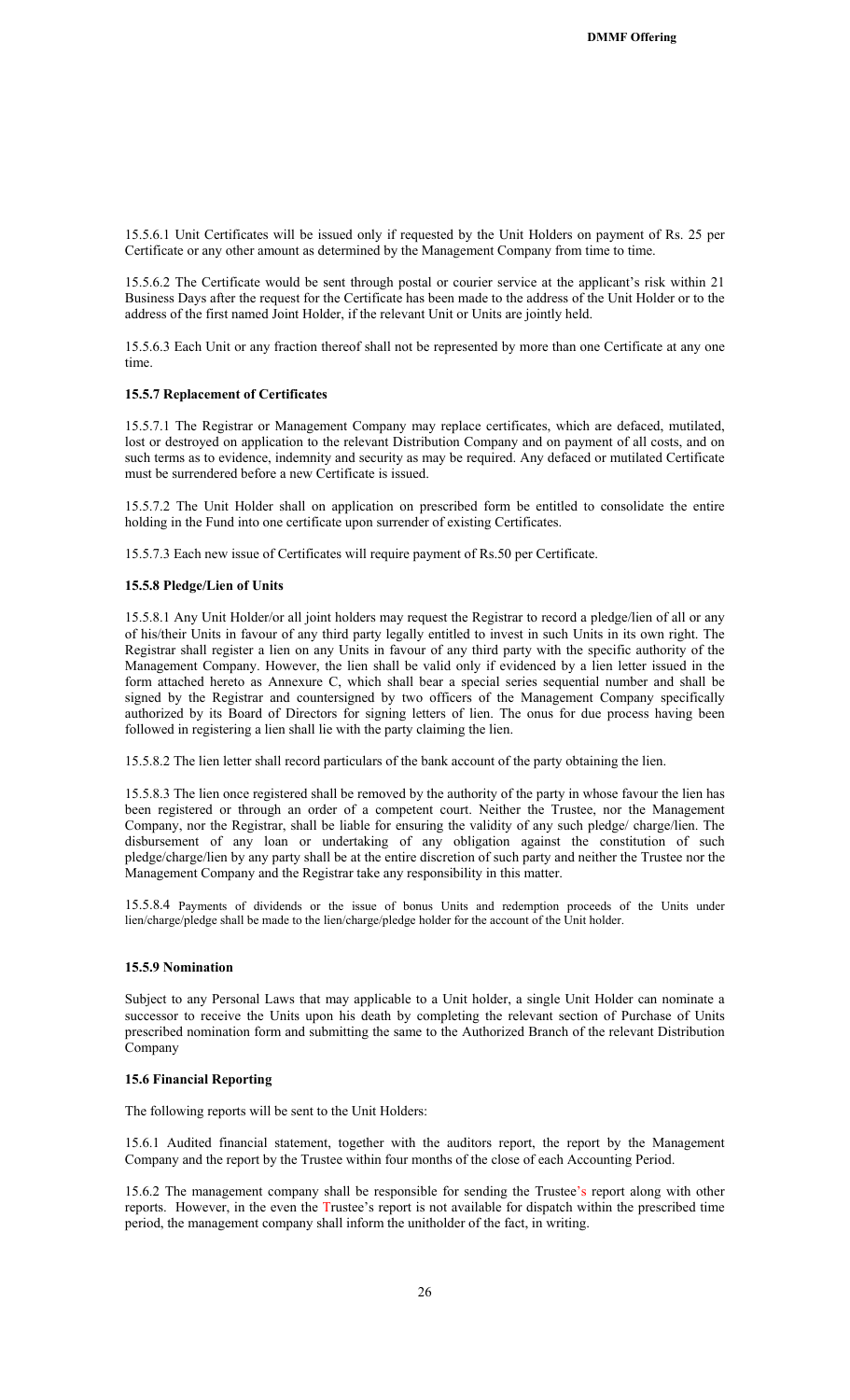15.6.3 Un-audited financial statement, together with the report by the Management Company as per NBFC Rules.

15.6.4 Un-audited financial statement, together with the report by the Management Company within a month of the close of the first, second and third quarter of each Accounting Period.

The regularity of reporting will change if so required by the SECP or under the Rules and the Ordinance.

#### **15.7 Income Distribution**

#### 15.7.1 **Accounting Period**

The Accounting Period will commence from the date of commencement of the registration of DMMF for the first year to  $30<sup>th</sup>$  June 2003 and from July 1 to June 30 for all the following years.

#### **15.7.2 Declaration of Dividend**

The Management Company shall decide not later than forty-five days after the end of the Accounting Period whether to distribute profits if any, available for distribution in the form of dividends/bonus to the Unit Holders. The balance of the net income will be retained for re-investment in DMMF.

#### **15.7.3 Determination of Distributable Income**

The amount available for distribution in respect of any Accounting Period shall be the sum of all receipts of the nature of income and net realized appreciation, from which shall be deducted (1) the expenses, as stated in paragraph 9 of this Offering Document and (2) any taxes on DMMF. The income qualifying for distribution shall be adjusted as under:

15.7.3.1 By additions of a sum representing amounts included in the Price of Units for income accrued upto or deduction of losses accrued to the date of issue; and

15.7.3.2 By deduction of a sum representing all participation in income distributed or addition of losses recovered upon redemption of Units;

#### **15.7.4 Reinvestment of Dividend**

15.7.4.1 Dividends shall be automatically reinvested in additional Units, however a Unit Holder may instruct the Management Company in writing by completing the prescribed form not to re- invest the future dividends to which he will be entitled. In such an event future dividends shall be paid by way of transfer to his designated bank account.

15.7.4.2 The Offer Price for the Units to be issued under paragraph 15.7.4.1 above will be the NAV on the close of the period for which the dividend is being distributed, as certified by the Auditors, after appropriation of the income of that year

#### **15.7.5 Encashment of Bonus Units**

In the event a dividend is declared in the form of bonus Units, such Units shall be added to the holding of the Unit Holders. A Unit holder may elect to receive the cash value of the bonus Units provided such Unit holder opts for such an arrangement at the time of applying for the Units or requests the Registrar in writing prior to the dividend declaration for any relevant period.

#### **15.7.6 Payment of Dividend**

All payments for dividend shall he made by the Registrar by transfer of funds to the Unit holder's (or the first named joint holder's or the charge-holder's) designated bank account. The dividend shall be transferred to the Unit holder's designated banker within 30 days after the declaration of the dividend.

#### **15.7.7 Dispatch of Dividend Advice**

Dividend advice shall be dispatched to the Unit holder's or the charge-holder's registered address within 30 days after the declaration of dividend.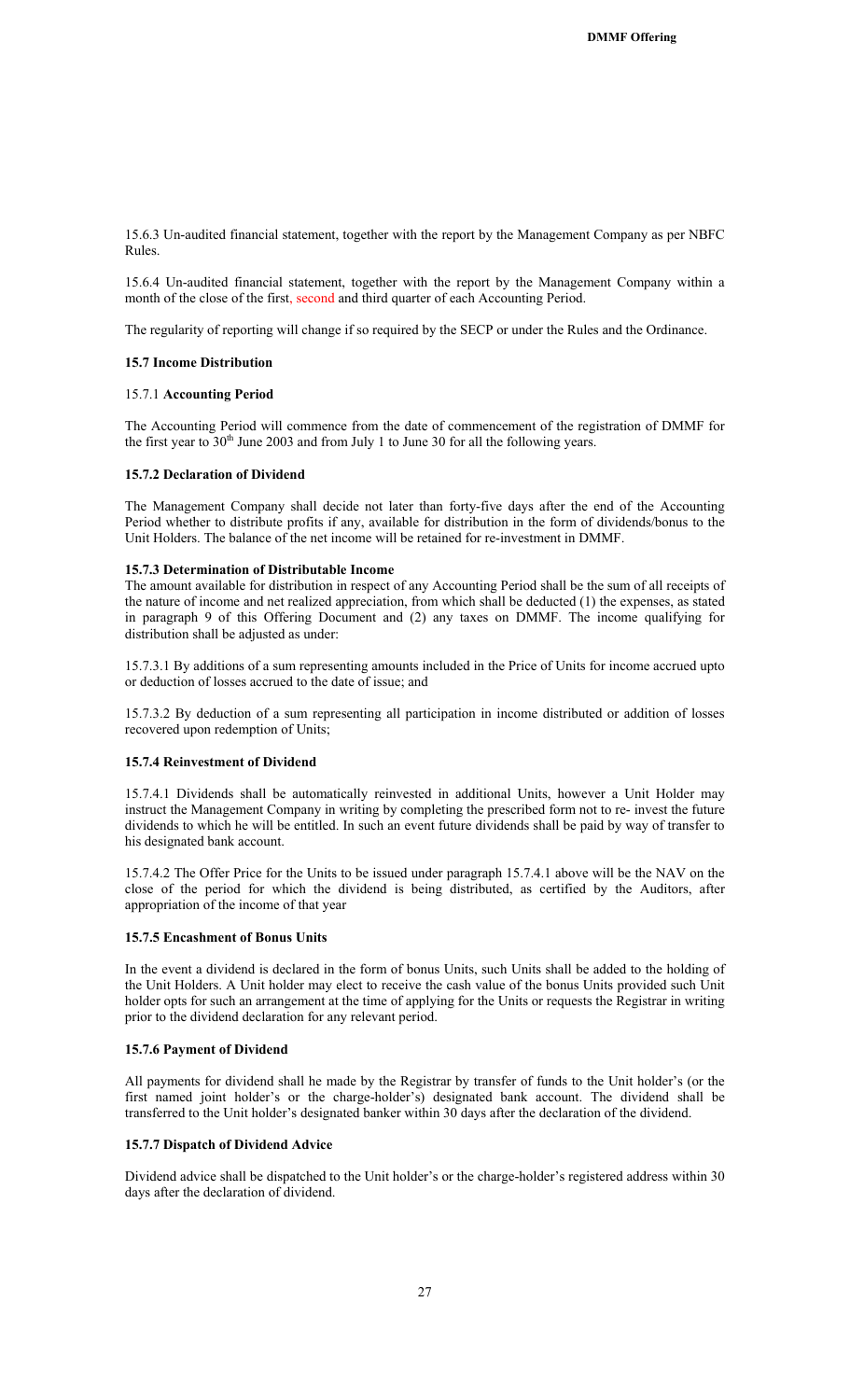# **16 FINANCIAL INFORMATION**

# **16.1 Auditors Certificate on Core Investors' Investment in the Units of DMMF.**

|                         |                        |                                                                                                                                            |                                        | SYED HUSAIN & CO.<br>CHARTERED ACCOUNTANTS                                                                                                          |
|-------------------------|------------------------|--------------------------------------------------------------------------------------------------------------------------------------------|----------------------------------------|-----------------------------------------------------------------------------------------------------------------------------------------------------|
|                         |                        |                                                                                                                                            | Tel<br>Fax<br>$E$ -moil:               | Modern Motors House<br>Beaumont Road, Karachi - 75530<br>(92-21) 5687508, 5687516<br>5687090, 5685615<br>$(92-21)$ 5210626<br>shco@syedhusainco.com |
|                         | April 25, 2003         |                                                                                                                                            |                                        |                                                                                                                                                     |
|                         | $AAA - 0380$           |                                                                                                                                            |                                        |                                                                                                                                                     |
| Karachi.                | <b>Chief Executive</b> | Mr. Rafique Dawood.<br>Pakistan Venture Capital Limited<br>5-B, 5 <sup>th</sup> Floor, Lakson Square Building No. 1<br>Sarwar Shaheed Road |                                        |                                                                                                                                                     |
| Sir.                    |                        |                                                                                                                                            |                                        |                                                                                                                                                     |
|                         |                        | CERTIFICATE OF INVESTMENTS OF CORE INVESTOR IN DAWOOD<br><b>MONEY MARKET FUND (DMMF)</b>                                                   |                                        |                                                                                                                                                     |
| S. NO.                  |                        | <b>COMPANY</b>                                                                                                                             | <b>DATE CREDITED</b><br><b>BY BANK</b> | <b>AMOUNT</b><br>(Rs)                                                                                                                               |
| 1<br>$\overline{2}$     |                        | Bank Al - Habib Limited<br>Pakistan Venture Capital Limited                                                                                | April 10, 2003<br>April 25, 2003       | 250,000,000<br>25,000,000                                                                                                                           |
| $\overline{\mathbf{3}}$ |                        | Dawood Leasing Company Limited                                                                                                             | April 25, 2003                         | 25,000,000                                                                                                                                          |
| 233 Hz % 3              |                        | Total<br><b>CARD AND</b>                                                                                                                   |                                        | 300,000,000                                                                                                                                         |
| Regards,                |                        | "This letter is being issued only for submission as part of DMMF's Offering Document.<br>5. Hutaink Com                                    |                                        |                                                                                                                                                     |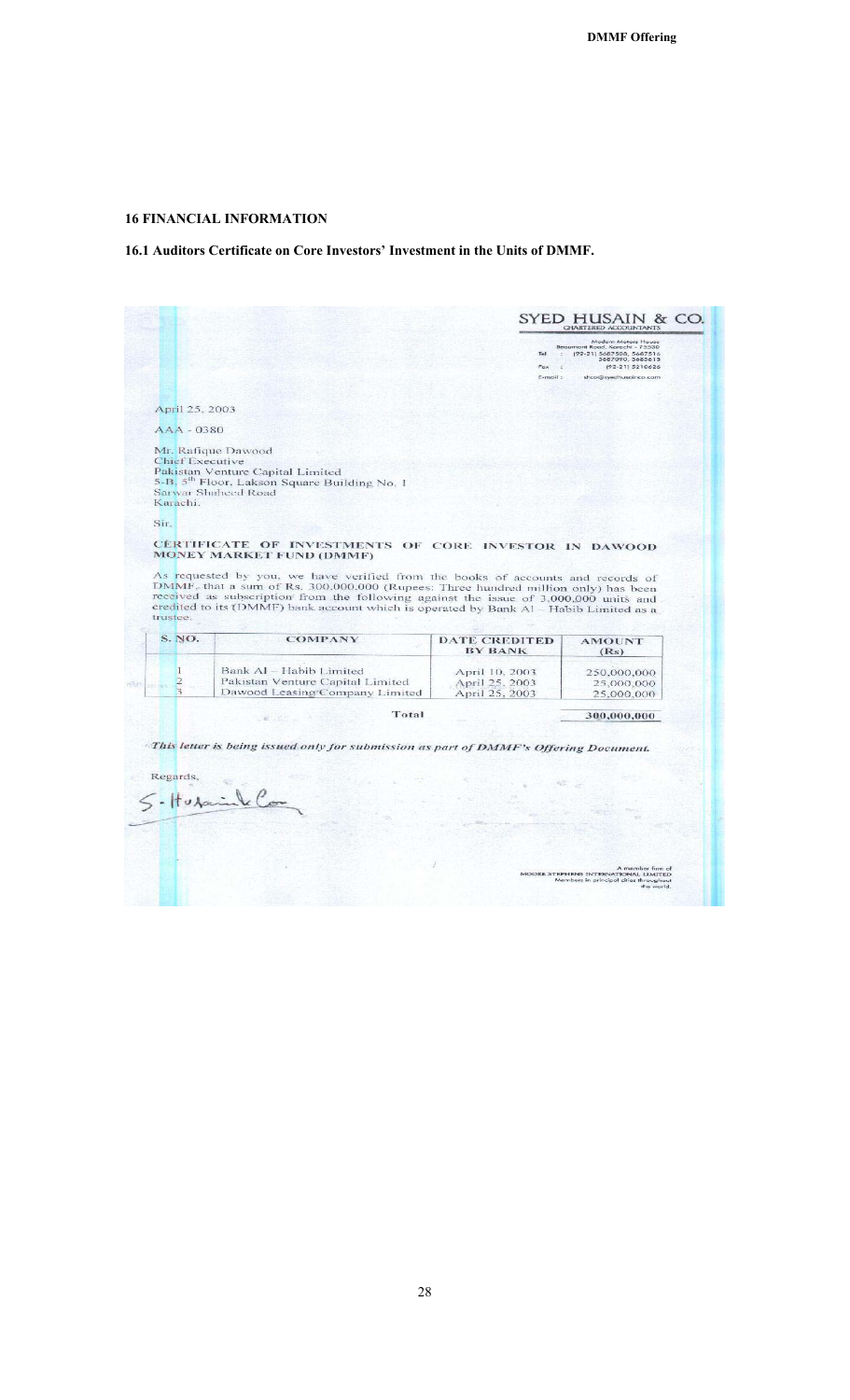#### **16.2 Auditors Certificate on Net Asset Value of Units in DMMF**

|                                                                                                                                                                                                                                               | SYED HUSAIN & CO<br>CHARTERED ACCOUNTANTS                                                                                                                                                   |  |
|-----------------------------------------------------------------------------------------------------------------------------------------------------------------------------------------------------------------------------------------------|---------------------------------------------------------------------------------------------------------------------------------------------------------------------------------------------|--|
|                                                                                                                                                                                                                                               | <b>Madern Motors House</b><br>Begumant Road, Karachi - 75530<br>[92-21] 5687508, 5687516<br>5687090, 5685615<br>$T-1$<br>(92-21) 5210626<br>$F_{CK}$<br>shux@syedhusainca.com<br>$E$ -mail: |  |
| April 25, 2003                                                                                                                                                                                                                                |                                                                                                                                                                                             |  |
| $AA - 0381$                                                                                                                                                                                                                                   |                                                                                                                                                                                             |  |
| Mr. Rafique Dawood<br><b>Chief Executive</b><br>Pakistan Venture Capital Limited<br>5-B. 5 <sup>th</sup> Floor, Lakson Square Building No. 1<br>Sarwar Shaheed Road<br>Karachi.                                                               |                                                                                                                                                                                             |  |
| Sir.                                                                                                                                                                                                                                          |                                                                                                                                                                                             |  |
| NET ASSETS VALUE (UNAUDITED) OF EACH UNIT OF DAWOOD MONEY<br><b>MARKET FUND</b>                                                                                                                                                               |                                                                                                                                                                                             |  |
| As requested by, you we have ascertained from the unaudited books of accounts and<br>records of Dawood Money Market Fund (DMMF) that the net assets value of each of its<br>unit as at April 25, 2003 was Rs. $100.0751$ computed as follows: |                                                                                                                                                                                             |  |
|                                                                                                                                                                                                                                               | (Rupees)                                                                                                                                                                                    |  |
| <b>Total Assets</b>                                                                                                                                                                                                                           | 302,821,918                                                                                                                                                                                 |  |
| <b>Total Liabilities</b>                                                                                                                                                                                                                      | (2,596,530)                                                                                                                                                                                 |  |
| Net Assets                                                                                                                                                                                                                                    | 300,225,388                                                                                                                                                                                 |  |
| Number of Units issued as at April 25, 2003                                                                                                                                                                                                   | 3,000,000                                                                                                                                                                                   |  |
| Net assets value of each unit                                                                                                                                                                                                                 | 100.0751                                                                                                                                                                                    |  |
| This letter is being issued only for submission as part of DMMF's Offering Document.                                                                                                                                                          |                                                                                                                                                                                             |  |
| 426                                                                                                                                                                                                                                           |                                                                                                                                                                                             |  |
| Regards.                                                                                                                                                                                                                                      |                                                                                                                                                                                             |  |
| <b>SCIENT</b>                                                                                                                                                                                                                                 |                                                                                                                                                                                             |  |
|                                                                                                                                                                                                                                               |                                                                                                                                                                                             |  |
|                                                                                                                                                                                                                                               |                                                                                                                                                                                             |  |
|                                                                                                                                                                                                                                               | A member firm of<br>MOORE STEPHENS INTERNATIONAL LIMITED.<br>Members in principal cities throughout<br>the world.                                                                           |  |

#### **16.3 Formation Cost**

Formation Cost shall the borne by DMMF and amortized over a period of not more than five years. The cost is estimated at Rs. 2,500,000.

#### **17 TERMINATION OF DMMF**

### **17.1 By the Management Company**

The Management Company may terminate DMMF, if the Net Assets at any time fall below Rupees fifty million. The Management Company shall give at least three months notice to Unit Holders and shall disclose the grounds of its decision.

#### **17.2 By the Securities and Exchange Commission of Pakistan**

If the SECP considers that further continuation of the authorization of DMMF will not be in the interest of Unit Holders, it will give a three months notice to the Unit Holders about its intention not to maintain such authorization, provided that no notice shall be served without offering an opportunity of hearing to the Management Company.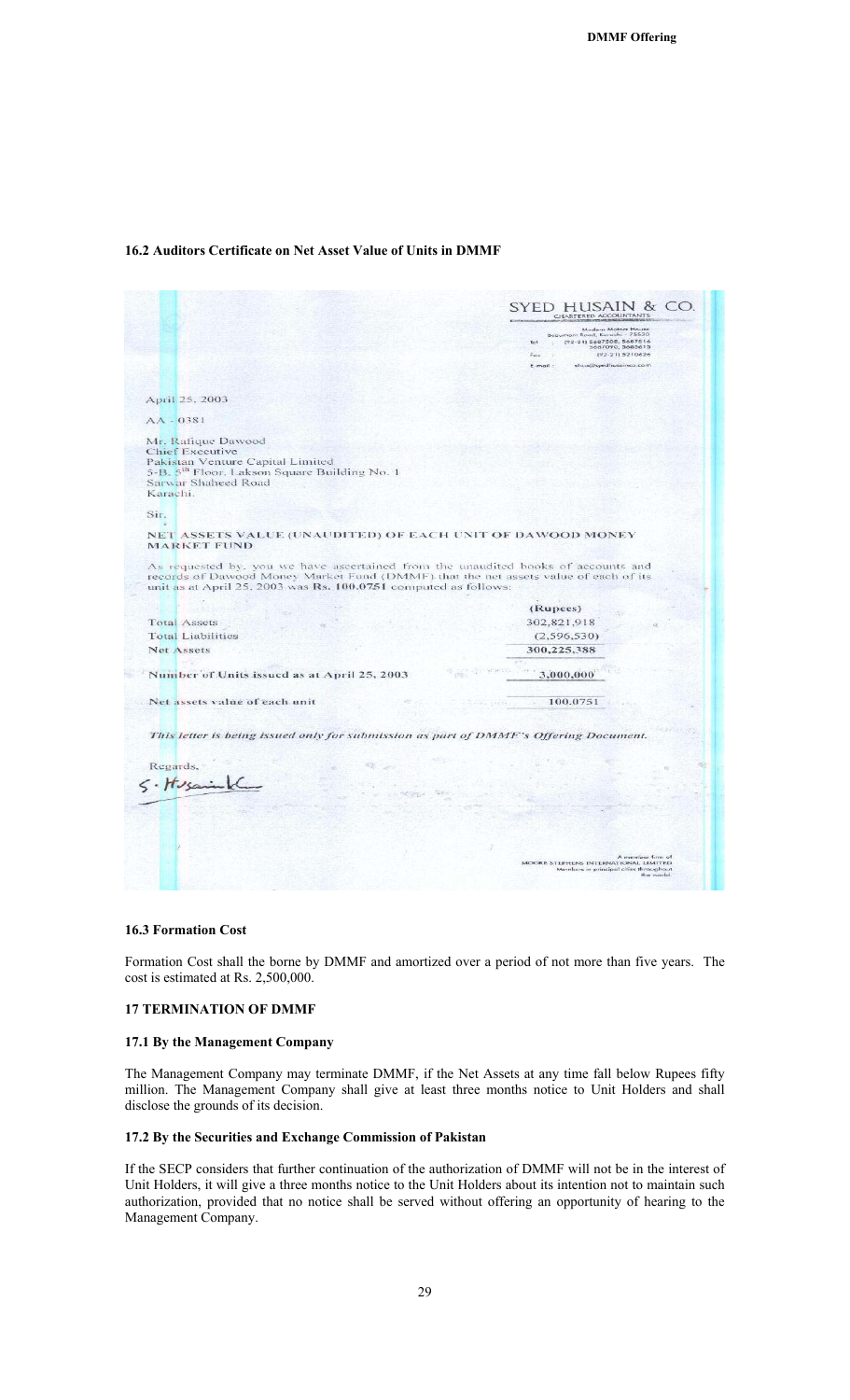#### **17.3 Winding Up**

In case of the termination of DMMF, the Management Company shall be required to wind-up DMMF and refund the proceeds to the Unit Holders in such a manner and within such time as may be specified by the SECP.

#### **18 DEFINITIONS**

Unless the context requires otherwise the following words or expressions shall have the meaning respectively assigned to them viz.:

18.1 "Accounting Date" means the date 30th June in each year and any interim dates at which the financial statements of the Fund are drawn up. Provided, however, that the Management Company may, with the consent of the Trustee and after obtaining approval of the SECP and the Commissioner of Income Tax, change such date to any other date.

18.2 " Accounting Period" means a period ending on and including an Accounting Date and commencing (in case of the first such period) on the date on which the Fund Property is first paid or transferred to the Trustee and (in any other case) from the end of the preceding Accounting Period.

18.4 "AMC" means Asset Management Company, or Management Company.

18.5 "Auditors" means, such audit firm that is appointed as the auditor of the Unit Trust Scheme managed by the Management Company

18.6 "Authorized Branch" means those branches of the Distributors whose address has been given in section 19 of this Offering Document.

18.7 "Authorized Investment" means Pakistan origin investments transacted, issued, traded or listed inside or outside Pakistan and includes any of the following:

18.7.1 Bonds, debentures, debenture stock, warrants, options, participation term certificates, certificates of investment, modaraba certificates, musharika certificates, term finance certificates, and other assets backed or mortgage backed securities. Such investments shall include those for ready settlement as well as those for future settlement;

18.7.2 Treasury bills, Pakistan Investment Bonds (PIBs) and other debt based securities issued or guaranteed by the Federal Government or any Provincial Government or by public sector entities in Pakistan.

18.7.3 Money market instruments, Certificates of Deposit and Bankers' Acceptances;

18.7.4 Deposits with Banks or financial institutions;

18.7.5 Units in any other unit trust schemes;

18.7.6 Any other debt security in respect of which permission to deal on a Stock Exchange is effective;

18.7.7 Repurchase transactions (REPOs) and Reverse REPOs including Carry Over Transaction (COT). Purchase or sale of a security for ready settlement and the reverse thereof (sale or purchase, as the case may be) for future settlement; and

18.7.8 Investment in any debt security that may or may not be listed on the Stock Exchange but does not include bearer security or any security that would involve assumption of unlimited liability.

18.8 "Back-end Load" means a Processing Charge, not exceeding one-eighth of one percent of the Redemption Price, deducted by the Management Company from the Net Asset Value in determining the Redemption Price.

18.9 "Bank" means any banking company licensed under the Banking Companies Ordinance, 1962

18.10 "Bank Accounts" means those accounts the beneficial ownership of which rests in the Unit holder and for which the DMMF has been appointed the Trustee.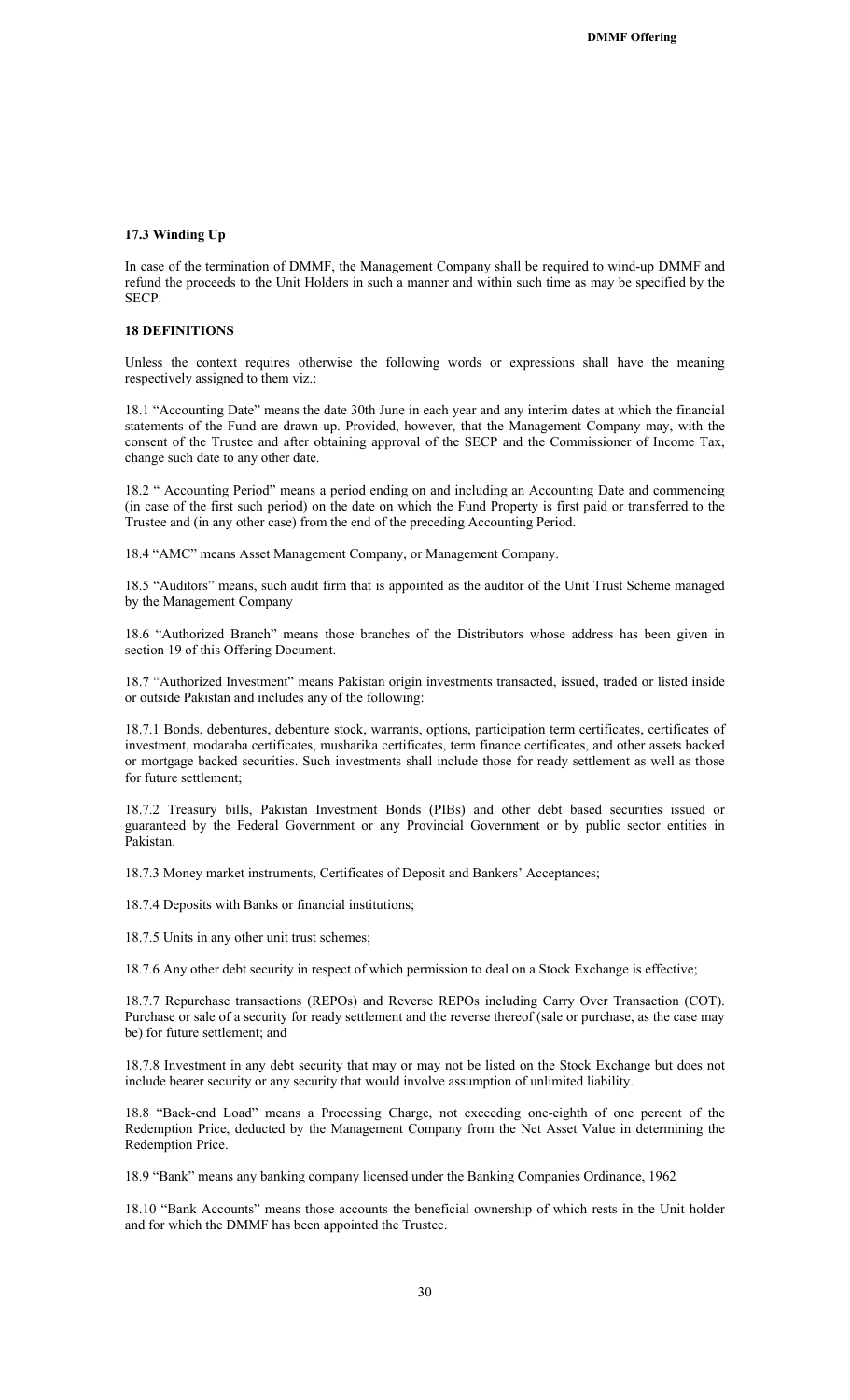18.11 "Business Day" means a day on which Banks are open for business in Pakistan.

18.12 "Beneficial Owner" includes one who although not the nominal or registered owner of any property, is, by virtue of the arrangements affecting such property, entitled to the benefit of such property for himself, either alone or with others in undivided assets, as the case may be.

18.13 "Carry Over Transactions (COT)" is a form of financing transacted through the Stock Exchange. It consists of two simultaneous transactions, the first for purchase of an underlying security (shares) on the next settlement date and the second for selling back the security at a higher price for a subsequent settlement date.

18.14 "Certificate" means the definitive certificate acknowledging the number of Units registered in the name of the Holder issued at the request of the Holder pursuant to the provisions of the Trust Deed.

18.15 "Connected Person" shall have the same meaning as in the Rules.

18.16 "Constitutive Document" means the Trust Deed which is the principal Document governing the formation, management or operation of the Trust, the Offering Document and all material agreements in relation to the Trust.

18.17 "Core Investors" of the FUND shall be such initial investors whose subscription shall in aggregate be in compliance of the requirements of clause (f) of the sub rule 2 of rule 67 of the Rules. The Core Investors shall be issued with Core Units representing their subscription. Details of the Core Investors shall be included in the Offering Document that shall be issued for this Trust.

18.18 "Core Units" shall mean such Units of the Fund that are issued to Core Investors with the condition that these are not redeemable for a period of two years from the date of issue. Such Units are transferable with this condition and shall rank *pari passu* with all other Units save for this restriction. Any transfer of these Core Units, during the first two years of their issue, shall be affected only on the receipt by the Registrar of a written acceptance of this condition by the transferee.

18.19 "Custodian" means Bank AL Habib Limited appointed by the Management Company to hold and protect the Fund Property or any part thereof, as custodian for the Fund at competitive terms. The Trustee may itself appoint additional custodians, including a bank or a depository company with the approval of the Management Company.

18.20 "DAWOOD MONEY MARKET FUND"," Fund", "DMMF", "Income Fund", "Unit Trust" or "Scheme" means the Unit Trust constituted by the Trust Deed for continuous offers for sale of Units.

18.21 "Discount Rate" means the rate at which the State Bank of Pakistan makes funds available to banks for short periods against the collateral of government bonds; and if no longer published then the substitute thereof.

18.22 "Distribution Account" means the account (which may be a current, saving or deposit account) maintained by the Trustee with a Bank approved by the Management Company in which the amount required for distribution of income to the Holders shall he transferred.

18.23 "Distributor and Distribution Company or Distribution Companies" means a Company or Companies, Firm or a Bank appointed by the Management Company with the approval of the Trustee for performing any or all of the Distribution Functions and shall include the Management Company itself, if it performs the Distribution Function.

18.24 "Distribution Date" refers to the date on which the Units will be redeemed to equate with the bonus units.

18.25 "Distribution Function" means the functions with regard to:

18.25.1 Receiving applications for issue of Units together with aggregate Offer Price for Units applied for by the applicants;

18.25.2 Issuing receipt in respect of 18.25.1 above;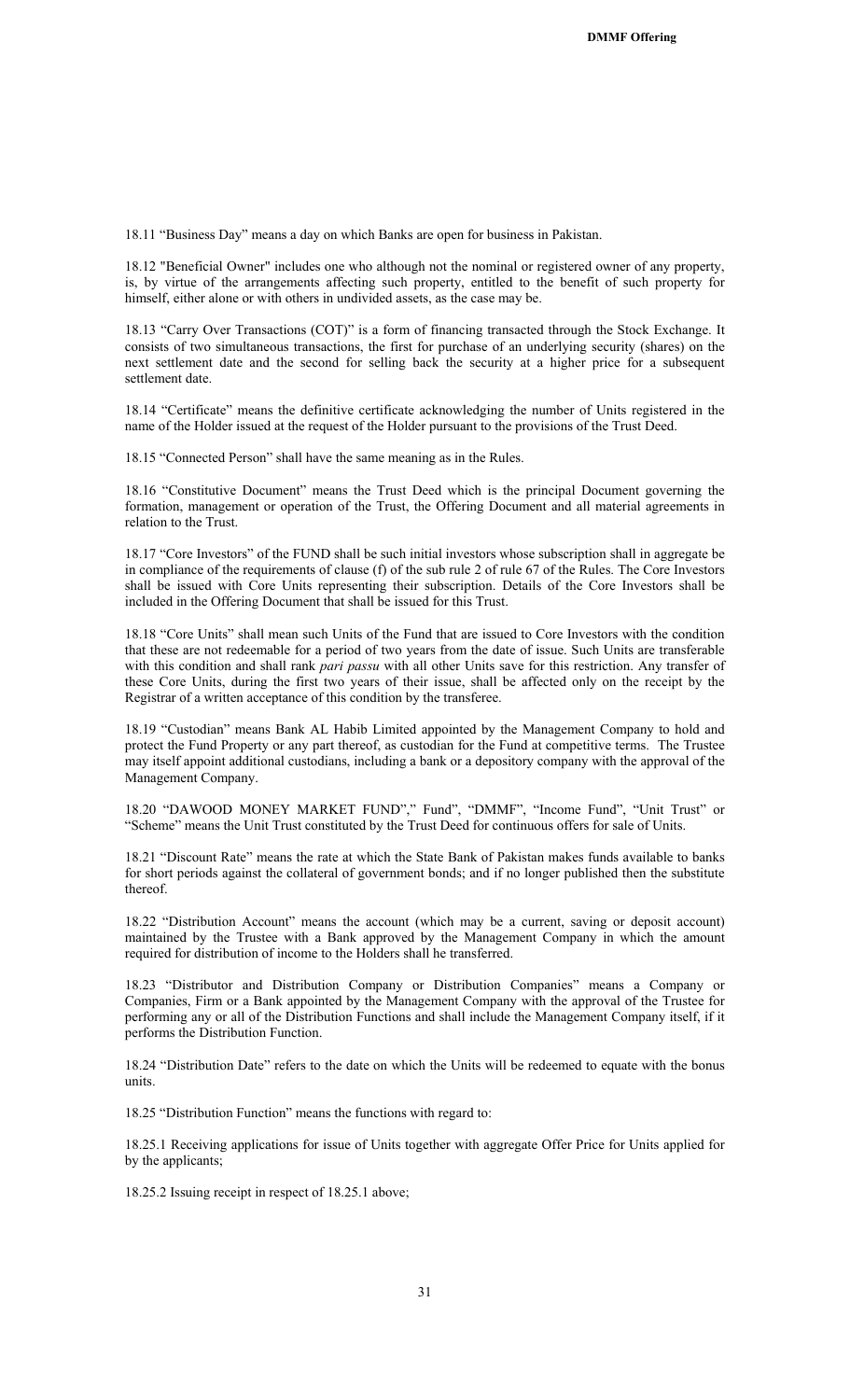18.25.3 Interfacing with and providing services to the Holders including receiving redemption/ transfer applications, conversion notices and applications for change of address or issue of duplicate Certificates for immediate transmission to the Management Company or the Registrar as appropriate; and

18.25.4 Accounting to the Trustee for (i) monies received from the applicants for issuance of Units; (ii) payments made to the Holders on redemption of Units; and (iii) expenses incurred in relation to the Distribution Function.

18.26 "Duties and Charges" means in relation to any particular transaction or dealing all stamp and other duties, taxes, Government charges, transfer fees, registration fee and other duties and charges in connection with the issue, sale, transfer, redemption or purchase of Units or in respect of the issue, sale, transfer, cancellation or replacement of a Certificate or otherwise which may have become or may be payable in respect of or prior to or upon the occasion of the transaction or dealing in respect of which such duties and charges are payable but do not include the remuneration payable to the Distribution Company or any Frontend or Back-end Load or commission payable to agents on sales and redemption of Units or any commission charges or costs which may have been taken into account in ascertaining the Net Asset Value.

18.27 "First Offer" means the price of Rs. 100 per Unit during the initial offering period determined by the Management Company, which shall not exceed a period of ten days.

18.28 "Formation Cost" means all preliminary expenses relating to regulatory and registration fees of the scheme, which shall not exceed one percent of the mandatory initial investment.

18.29 "Front-end Load " means the sales load that is included in the Offer Price

18.30 "Fund Property" means the aggregate proceeds of the sale of all Units at Offer Price and any Transaction Costs recovered in the Offer or Redemption prices after deducting therefrom or providing there against the value of Redemption, Front-end Load, Back-end Load, Duties and Charges (if included in the Offer Price or Redemption Price) applicable to the issue or redemption of Units and any expenses chargeable to the Fund; and includes the Investment and all income, profit and other benefits arising therefrom and all cash and other assets movable or immovable and property of every description for the time being held or deemed to be held upon trust by the Trustee for the benefit of the Unit Holders pursuant to the Trust Deed but does not include any amount standing to the credit of the Distribution Account.

18.31 "Holder" or "Unit holder" means the investor for the time being entered in the Register as owner of a Unit or a fraction thereof including investor jointly so registered pursuant to the provisions of the Trust Deed of DMMF.

18.32 "Investment" means any Authorized Investment forming part of the Fund Property.

18.33 "Investment Facilitator" (Facilitator) means an individual, firm, corporate or other entity appointed by the Management Company, at its own responsibility, to identify, solicit and assist investors in investing in the Fund. The Management Company shall compensate the Facilitators out of the Sales Load collected by it in the Offer Price.

18.34 "Net Assets" means the excess of assets over liabilities of the Fund, such excess being computed in the manner specified hereunder:

18.34.1 A security listed on a stock exchange shall be valued at its last sale price on such exchange on the date as of which it is valued, or if such exchange is not open on such date, then at its last sale price on the next preceding date on which such exchange was open and if no sale is reported for such date, the security shall be valued at an amount not higher than the closing asked price nor lower than the closing bid price;

18.34.2 An investment purchased and awaiting payment against delivery shall be included for valuation purposes as security held, and the cash account of the company shall be adjusted to reflect the purchase price, including brokers' commission and other expenses incurred in the purchase thereof but not disbursed as of the valuation date;

18.34.3 An investment sold but not delivered pending receipt of proceeds shall be valued at the net sale price;

18.34.4 A security bought or sold under a repurchase or reverse repurchase transaction, which has to be settled at a future date, shall be valued by taking the net affect of the complete transaction into account. The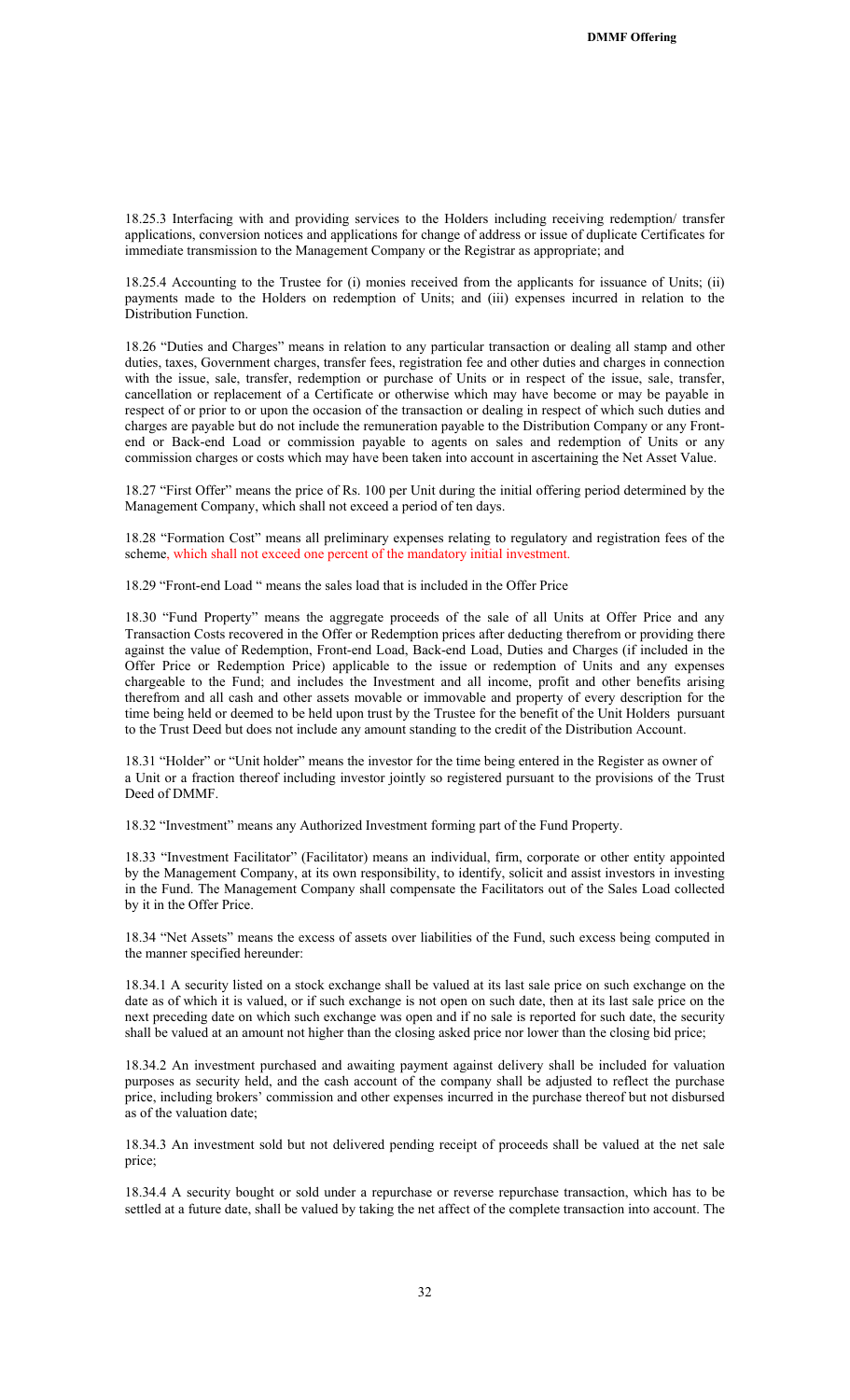value or loss accruing from such transaction shall be recognized taking into account the allocation of such value or loss over the period between the transaction date and the settlement date.

18.34.5 The value of any dividends, bonus-shares or rights which may have been declared on securities in the portfolio but not received by the Fund as of the close of business on the valuation date shall be included as assets of the Fund, if the security upon which such dividends, bonuses or rights were declared is included in the assets and is valued ex-dividend, ex-bonus or ex-rights as the case may be;

18.34.6 A security not listed or quoted on a stock exchange shall be valued at investment price or its breakup value as per last audited accounts, whichever is lower. However, a debt security which is not quoted on a stock exchange shall be valued on a basis of secondary market quotations for such security if there is an active secondary market for such security or on a basis (acceptable to the Auditor of the Trust) which takes into account the remaining life of the security, the value of any warrants, conversion rights etc., the prevailing market lending rates for the tenor and class of the issuer of the security, the ranking in seniority of the debt represented by the security and any other factors that may affect the value of the security;

18.34.7 Interest/mark-up accrued on any interest/mark-up bearing security in the portfolio shall be included as an asset of the fund if such accrued interest/mark-up is not otherwise included in the valuation of the security;

18.34.8 Any value accrued (or loss incurred), realized or otherwise, on any commitment entered into on behalf of the Trust;

18.34.9 Any other income accrued up to the date on which computation was made shall also be included in the assets; and

18.34.10 All liabilities, expenses, taxes and other charges due or accrued up to the date of computation which are chargeable under this Trust Deed shall be deducted from the value of the assets;

18.35 "Net Asset Value" means per Unit Value of the Fund arrived at by dividing the Net Assets by the number of Units outstanding.

18.36 "Offer Price" means the sum to be paid to the Trustee for issuance of one Unit, such price to be determined pursuant to Clause 19 of the Trust Deed and as stated in Section 8 of this Offering Document.

18.37 "Offering Document" means the prospectus, advertisements or other documents (approved by the SECP), which contain the investment and distribution policy and all other information in respect of the Unit Trust, as required by the Rules and is circulated to invite offers by the public to invest in the Unit Trust

18.38 "Ordinance" means the Companies Ordinance 1984.

18.39 "Par Value" means the price of a Unit that shall be Rs.100/- (Rupees One hundred)

18.40 "Personal Law" means the law of inheritance and succession as applicable to the individual Unit Holder.

18.41 "Redemption Price" means the amount to be paid to the relevant Holder of a Unit upon redemption of that Unit,

18.42 "Redemption Request Form" means the prescribed form, which is given in section 20 of this Offering Document.

18.43 "Register" means the Register of the Holders kept pursuant to the Rules and the Trust Deed.

18.44 "Registrar" means an organization that the Management Company shall appoint for performing the Registrar Function.

18.45 "Registrar Functions" means the functions with regard to:

18.45.1 Maintaining the Register;

18.45.2 Processing requests for issue, redemption, transfer and transmission of Units and requests for recording of lien or for recording of changes in data with regard to the Unit Holders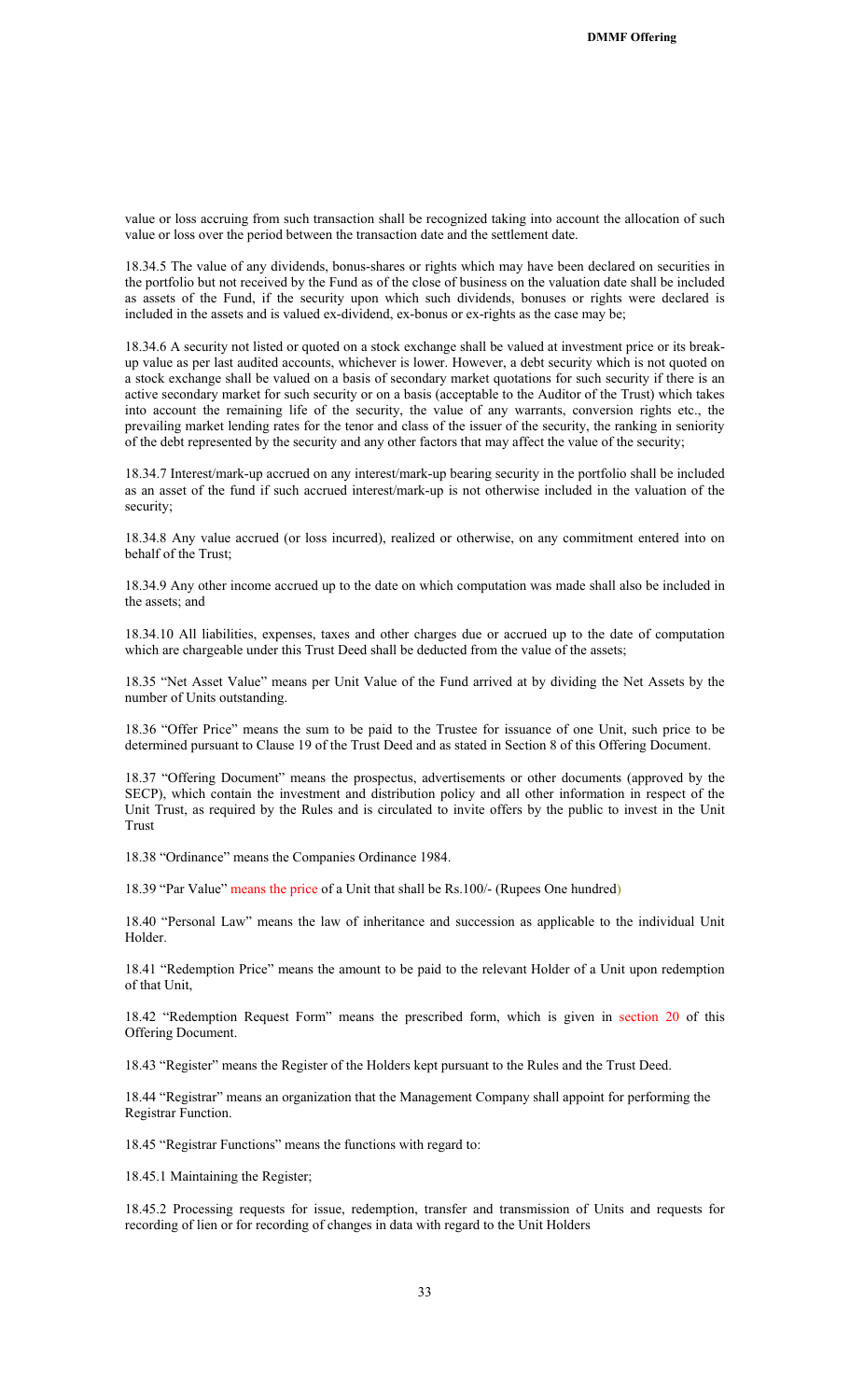18.45.3 Issuing account statement to the Holders;

18.45.4 Issuing Certificates including certificates in lieu of undistributed income to Holders.

18.45.5 Dispatching income distribution warrants and bank transfer intimations; and

18.45.6 Canceling old Certificates on redemption or replacement.

18.46 "Rules" means The Non-Banking Finance Companies (Establishment and Regulation) Rules, 2003 as amended from time to time.

18.47 "Sales Load" means the sales and processing charge or commission (excluding Duties and Charges) not exceeding two percent (2%) of the Offering Price.

18.48 "SECP" means the Securities and Exchange Commission of Pakistan

18.49 "Stock Exchange" means Karachi Stock Exchange, Lahore Stock Exchange, Islamabad Stock Exchange or any other stock exchange registered under the Securities and Exchange Ordinance 1969.

18.50 "Subscription Day" means every Business Day provided that the Management Company may with the prior written consent of the Trustee and upon giving not less than seven days notice in the news papers declare any particular Business Day not to be a Subscription Day.

18.51 "Transfer Application Form" means the prescribed form, which is given in section 20 of this Offering Document

18.52 "Transaction Costs" means the costs incurred or estimated by the Management Company to cover the costs (such as, but not restricted to, brokerage, Trustee charges, taxes or levies on transactions, etc.) related to the investing or disinvesting activity of the Fund's portfolio, necessitated by creation or cancellation of Units. Such costs may be added to the NAV for determining the Offer Price of Units or be deducted from the NAV in determining the Redemption Price. The Transaction Costs shall not normally be applied in determining these prices, however, if the Management Company is of the view that it is in the overall interest of the Unit Holders, it may, in consultation and with the agreement of the Trustee, apply such charge either to the Offer or the Redemption Price. The Management Company may, however, apply transaction Costs while determining Offer or Redemption prices, without consulting the Trustee provided the difference between the Offer Price and the Redemption Price does not exceed five percent. The element of Transaction Costs taken into account in determining the prices and collected so, shall form a part of the Fund Property.

18.53 "Unit" means one undivided share in the DMMF and where the context so indicates a fraction thereof.

Words and expressions used but not defined herein shall have the meanings assigned to them in the Rules, words importing persons include corporations, words importing the masculine gender include the feminine gender, words importing singular include plural and words "written" or "in writing" include printing, engraving, lithography, or other means of visible reproduction.

#### **19 AUTHORIZED BRANCHES OF THE DISTRIBUTION COMPANIES**

Distributors and their authorized branches are given in Annexure D hereto.

- Bank AL Habib
- Dawood Leasing Company Limited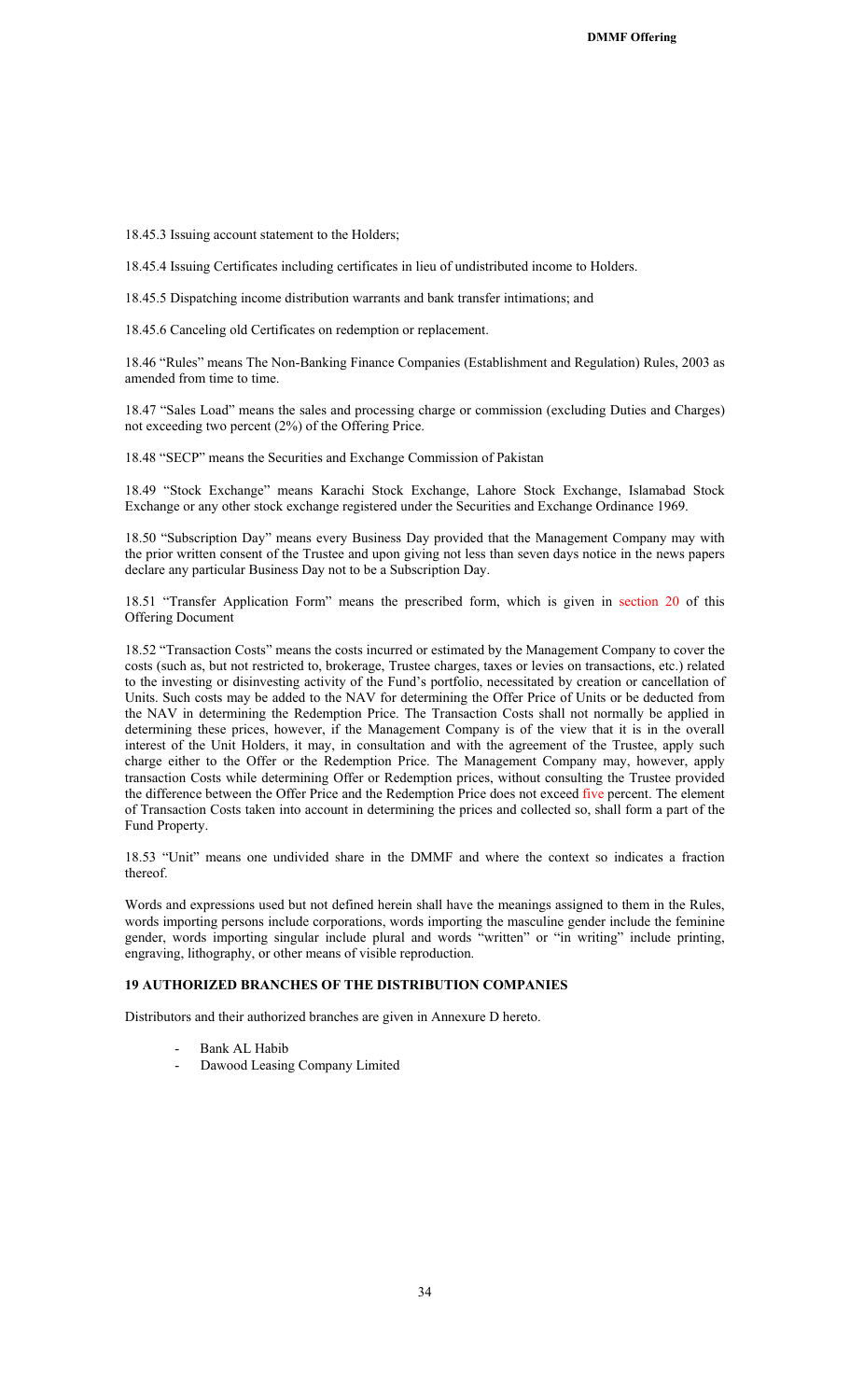# **20 FORMS**

The following Forms are annexed hereto (Annexure E):

# **Type of Forms**

- (a) Application for Purchase of Units
- (b) Application for Transfer of Units
- (c) Application for Redemption of Units (d) Application for Pledge / lien of Units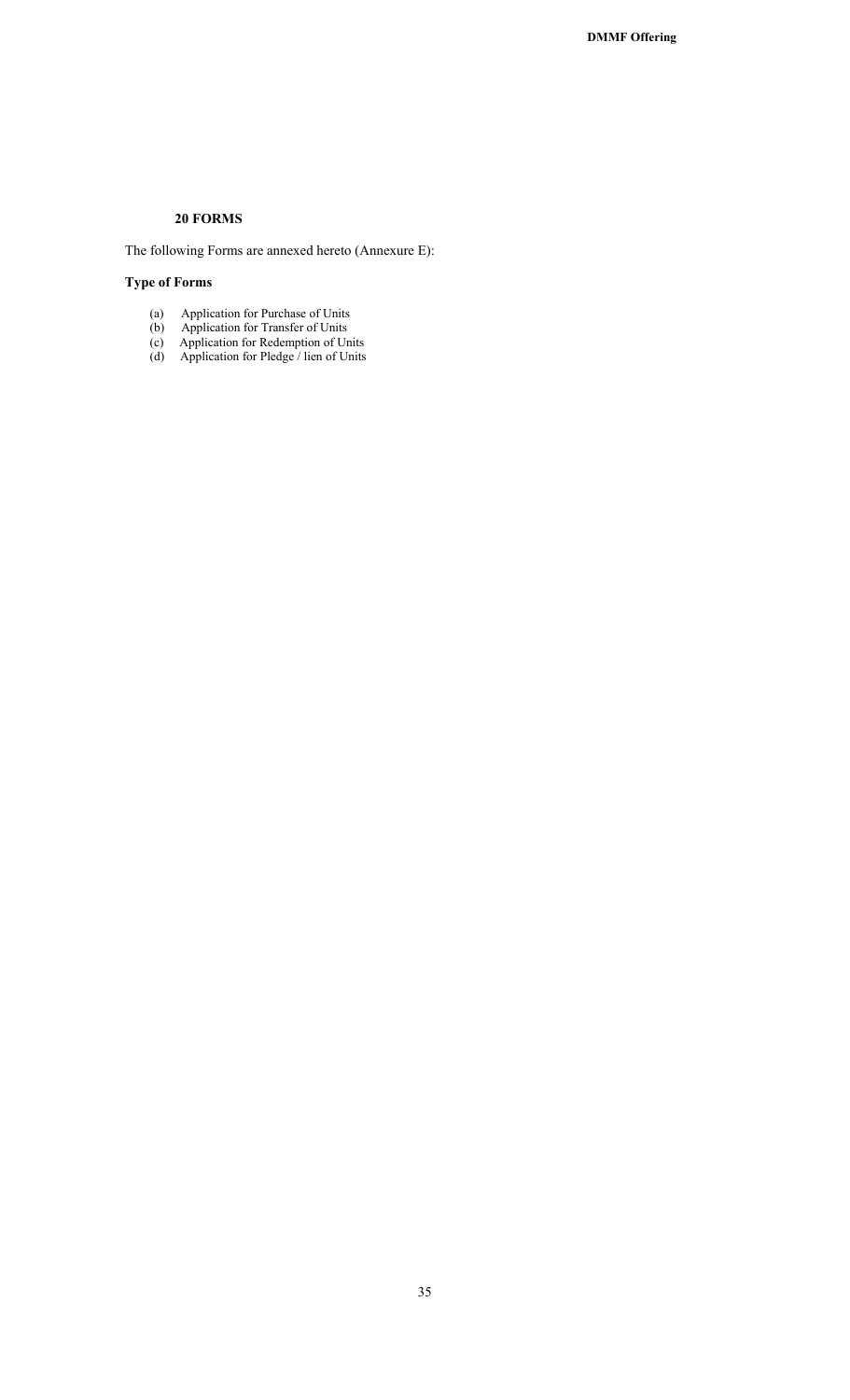# **Annexure A**

*BAH's DMMF's Tariff Structure for Trusteeship of Open-end Mutual Fund (Unit Trust)* 

*The Trustee remuneration shall consist of reimbursement of actual custodial expenses/charges plus the following tariff:* 

| <b>Amount of Funds Under Management</b><br>(Average NAV) | <b>Tariff Per Annum</b>                                            |
|----------------------------------------------------------|--------------------------------------------------------------------|
| On the first Rs. 250,000,000                             | 0.25% with a minimum of Rs $0.625,000$                             |
| On amount exceeding Rs. 250,000,000                      | Rs. $625,000$ plus $0.10\%$ on amount exceeding Rs.<br>250,000,000 |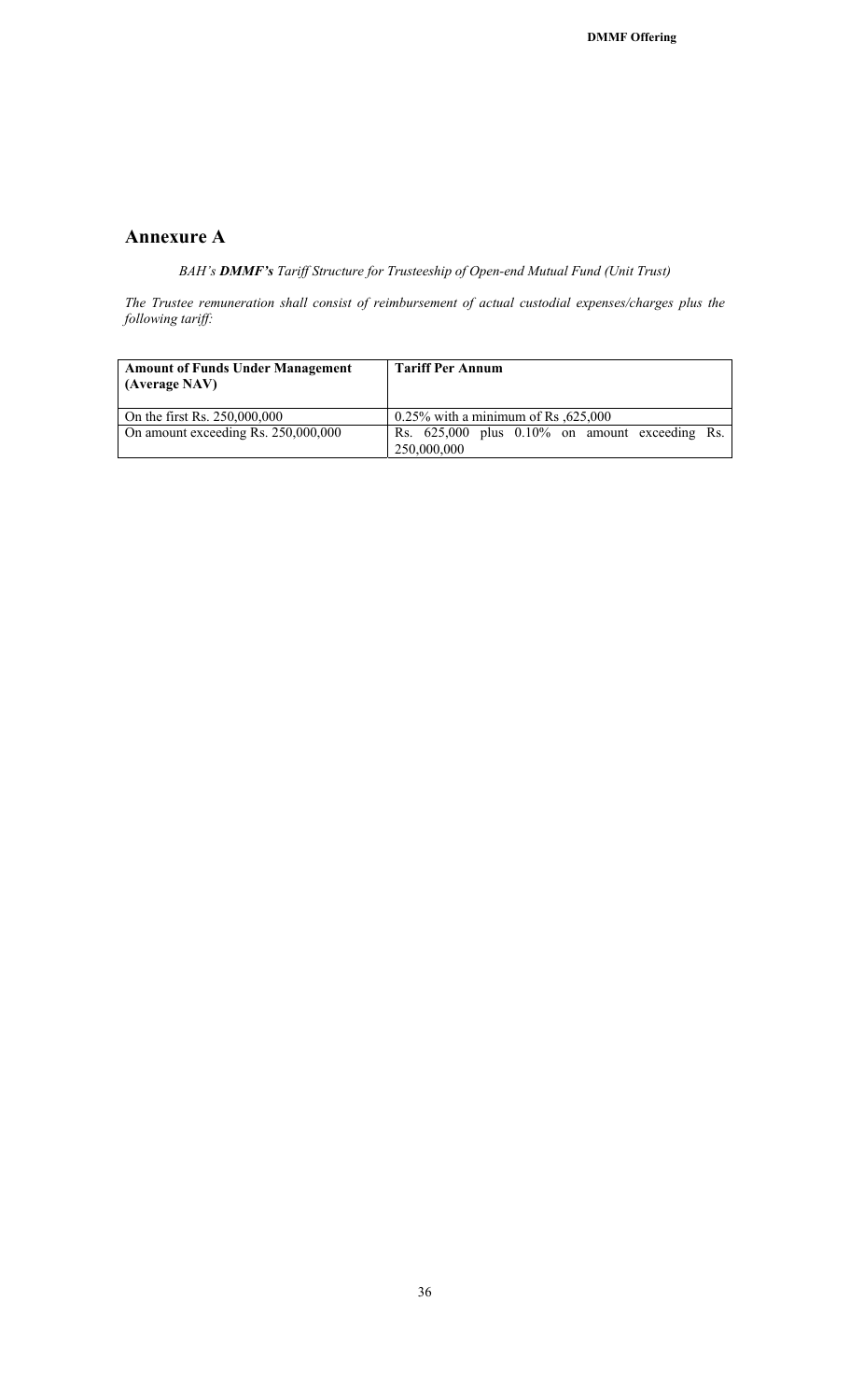# **Annexure B**

#### **Current Level of Front-End and Back-End Loads and Management Fee Effective April 2003**

**Front-end Load: 2.0% Back-end Load: Nil** 

### **Management Fee**

• A remuneration of an amount not exceeding three quarters of one percent (0.75%) per annum of the average daily Net Assets, provided that the remuneration so calculated shall not exceed the maximum remuneration allowed under the Rules.

Any change in the load and fee structure, provided it is within the maximum limited disclosed in clauses 8.3, 8.4 and 11.1, shall be notified through an addendum to this annexure.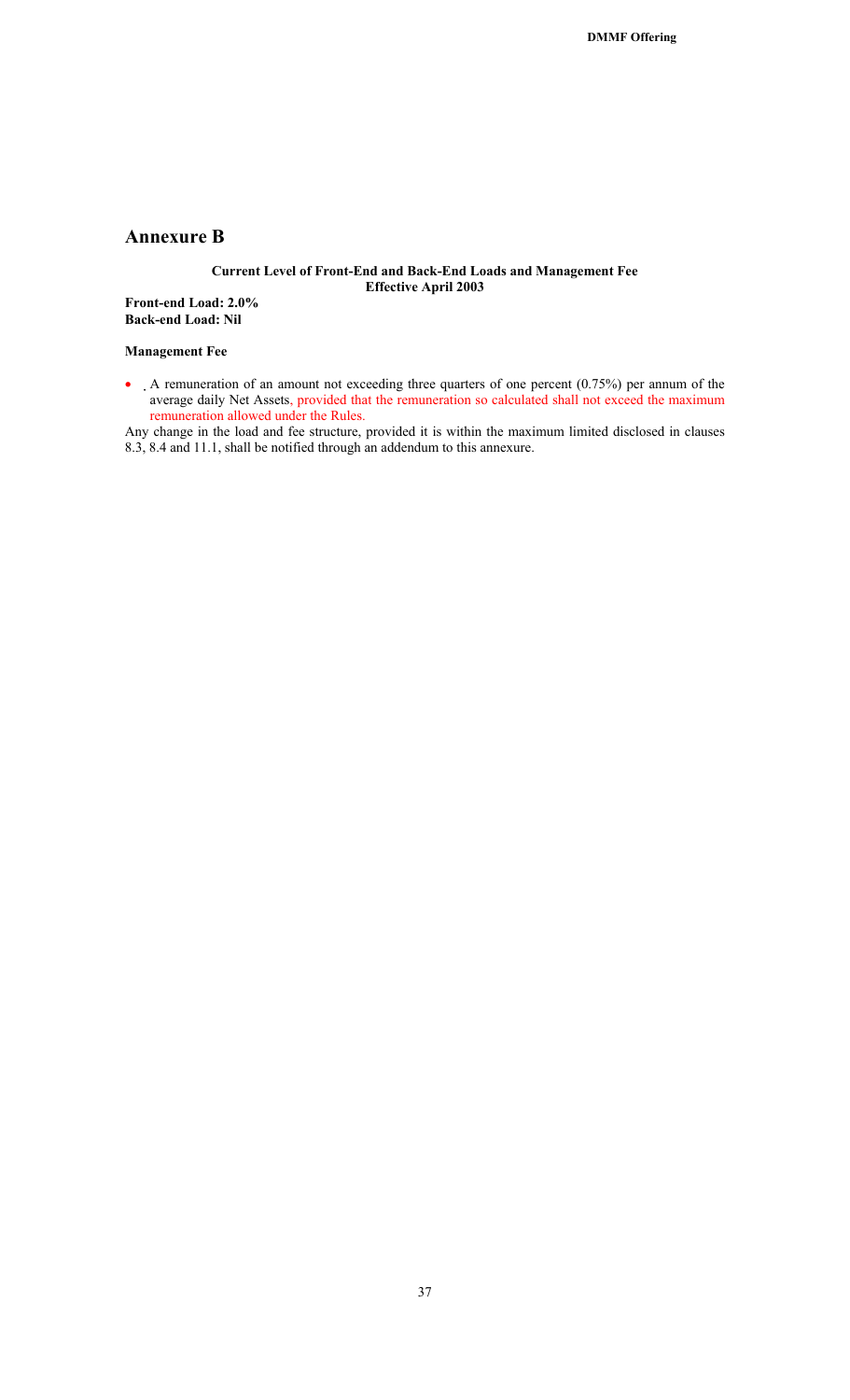## **Annexure C**

**Specimen of Letter of Lien Letter of Acknowledgement Sequential Number \_\_\_\_\_\_\_ Date \_\_\_\_\_\_\_\_\_\_\_\_\_\_\_\_\_\_\_**  To, Dear Sir/s **Re: Registration of Lien Against Units of Investment Held In Name of Account\_\_\_ \_\_\_\_\_\_\_\_ Account Number\_\_\_\_\_\_\_\_\_\_\_\_** 

We hereby acknowledge having registered a lien in your favour on the following Units (hereinafter referred to as the Pledged Units), held in the investment account of the above named party (hereinafter referred to as the Party):

**Name of Fund/Unit Trust No. of Units Placed Under Lien Certificate No. (If issued)** 

You have been allotted Registration Number: \_\_\_\_\_\_\_\_\_\_\_. Please quote this number for any correspondence or enquiries in this regard.

The Pledged Units have been issued pursuant to the respective Trust Deeds, Offering Documents and Administrative Arrangements applicable to the respective Pledged Units and are governed by the applicable documents, The Non-Banking Finance Companies (Establishment and Regulation) Rules, 2003 and the laws prevailing in Pakistan. The registration of this lien places a responsibility on us to ensure that the all benefits accruing on the Pledged Units are held or paid to your order.

Save any legal bar or court order requiring otherwise, any dividends that are declared on the Pledged Units shall be paid to your order, any bonus Units that the Pledged Units are entitled to shall automatically be marked under your lien and in the event the Pledged Units are redeemed for any reason whatsoever, the proceeds shall be paid to your order.

We do not however, accept any responsibility for the validity of the Party's act of placing the Units under lien nor for any obligations or commitments undertaken by the Party in respective thereof.

The lien on the Pledged Units shall continue till such time it is released by you in writing.

Yours faithfully,

**For and on behalf of Gangjees Registrar Services – Registrars For and on behalf of Pakistan Venture Capital Limited – Management Company**  Authorized signatory Authorized signatory Authorized signatory